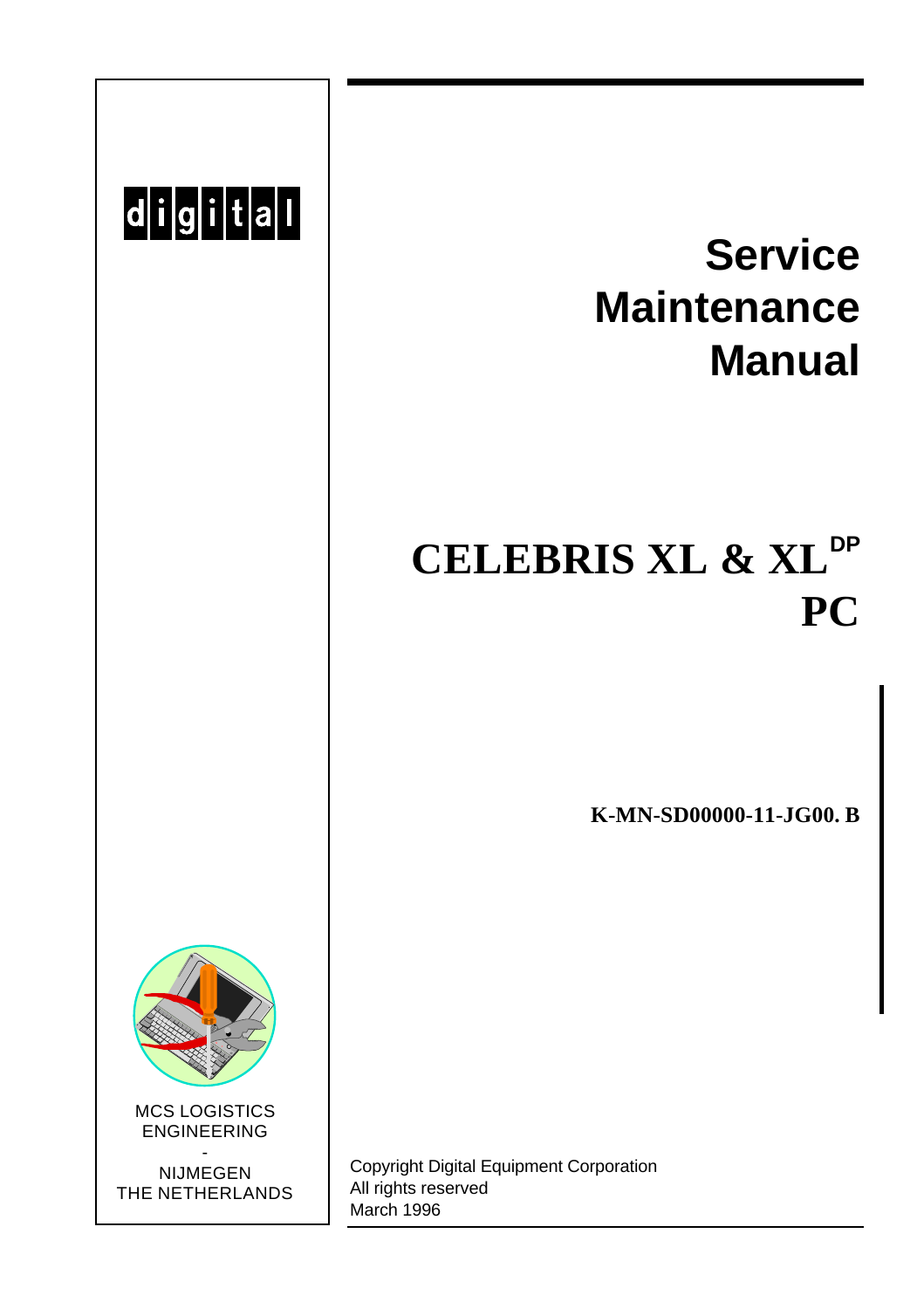#### **March 1996**

The information in this document is subject to change without notice and should not be construed as a commitment by Digital Equipment Corporation.

Digital Equipment Corporation assumes no responsibility for any errors that might appear in this document. The software, if any, described in this document is furnished under a license and may be used or copied only in accordance with the terms of such license. No responsibility is assumed for the use or reliability of software or equipment that is not supplied by Digital Equipment Corporation or its affiliated companies. Restricted Rights: Use, duplication, or disclosure by the U.S. Government is subject to restrictions as set forth in subparagraph (c) (1) (ii) of the Rights in Technical Data and Computer Software clause at DFARS 252.227-7013.

Copyright Digital Equipment Corporation

All Rights Reserved

The following are trademarks of Digital Equipment Corporation: CELEBRIS, and the Digital logo.

The following are third party trademarks:

MS-DOS and Windows and Windows NT and Windows NT Server are trademarks of Microsoft Corp. Novell and Netware are trademarks of Novell, Inc.

SCO and Open Desktop are trademarks of The Santa Cruz Operation, Inc.

UNIX is a registered trademark of UNIX System Laboratories, Inc.

Pentium® Pro is a registered trademark of Pentium.

All other trademarks and registered trademarks are the property of their respective holders.

Created by: MCS Logistics Engineering - Nijmegen

Printed in Ireland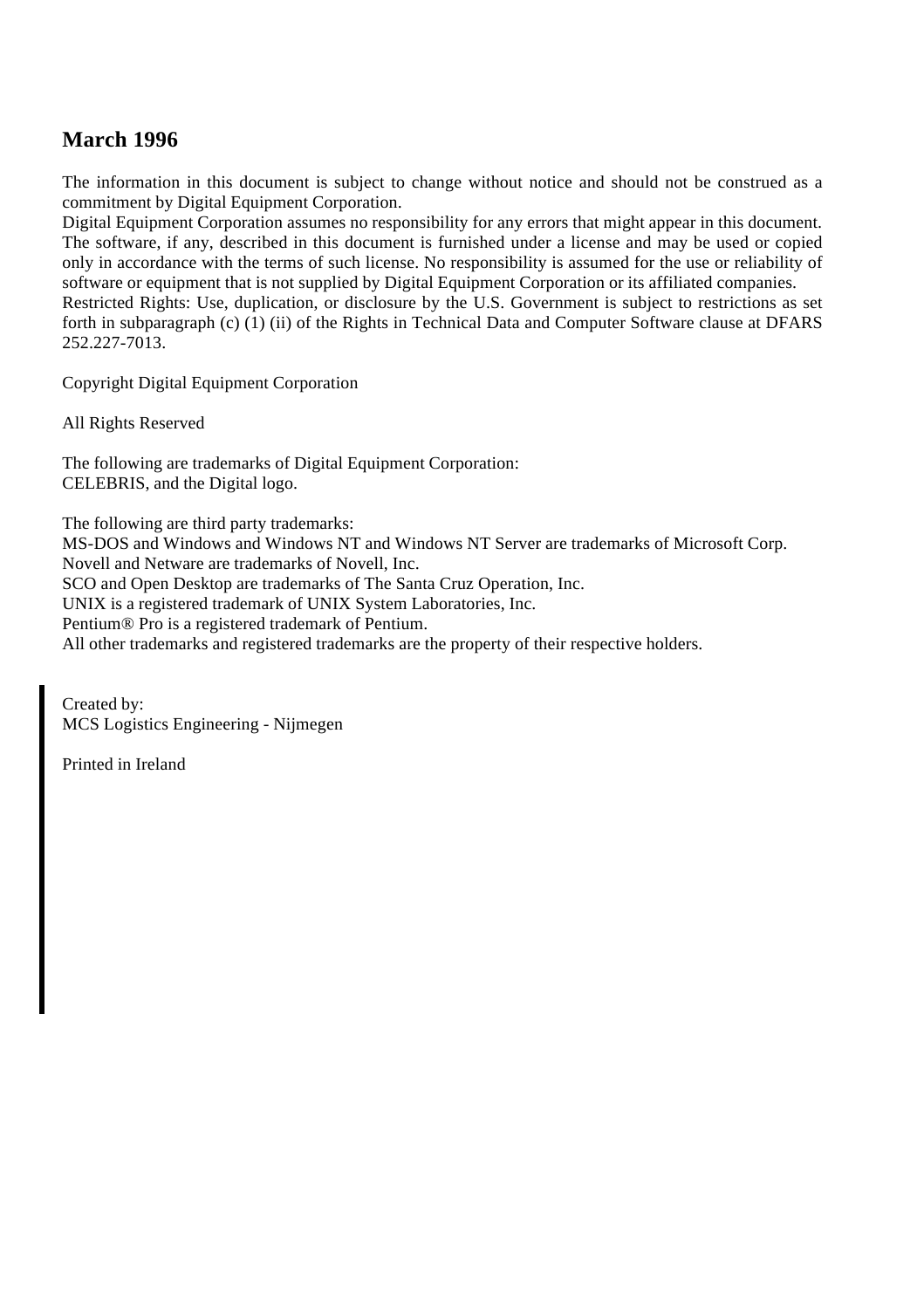# **Table of Contents**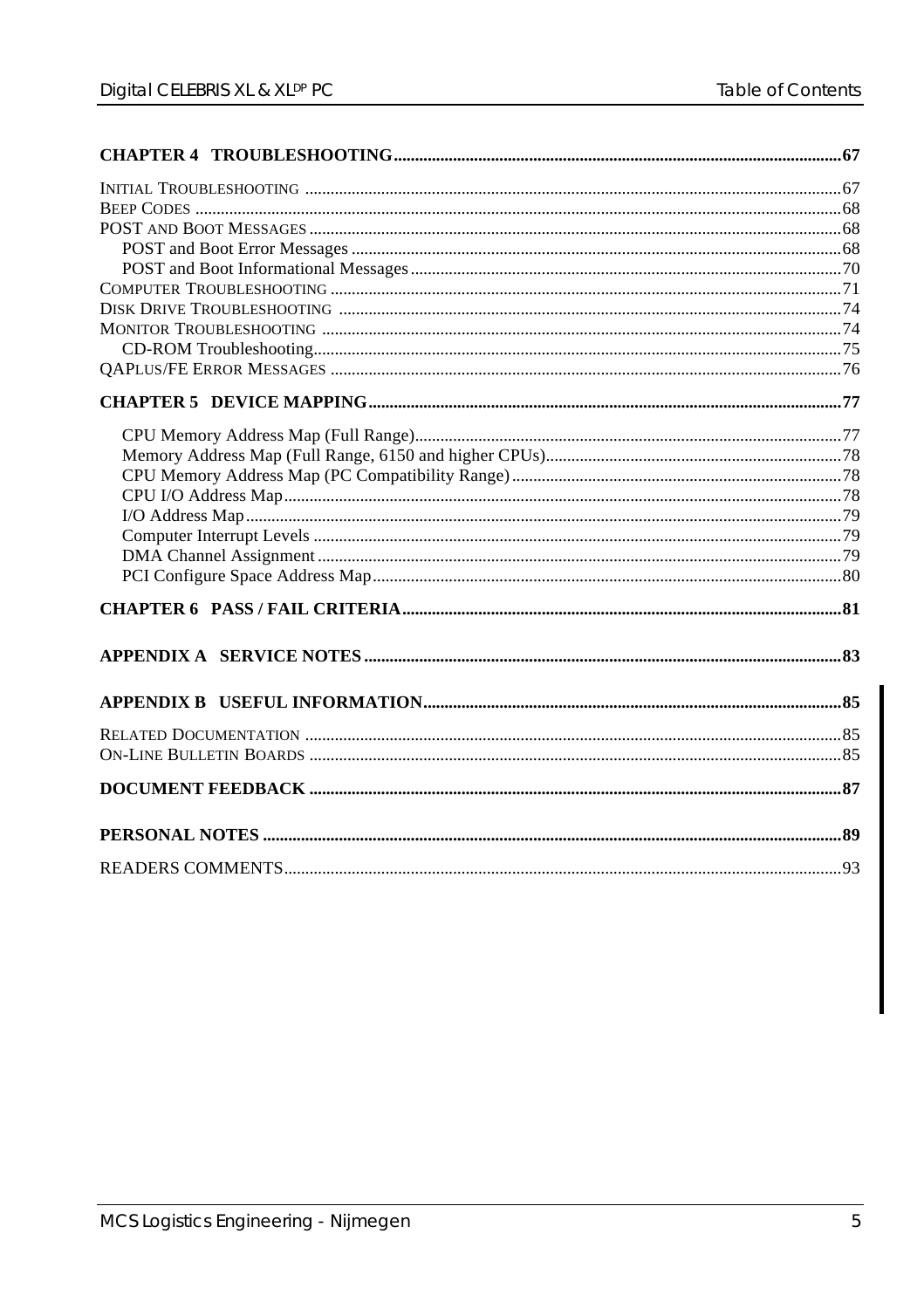# Table of Figures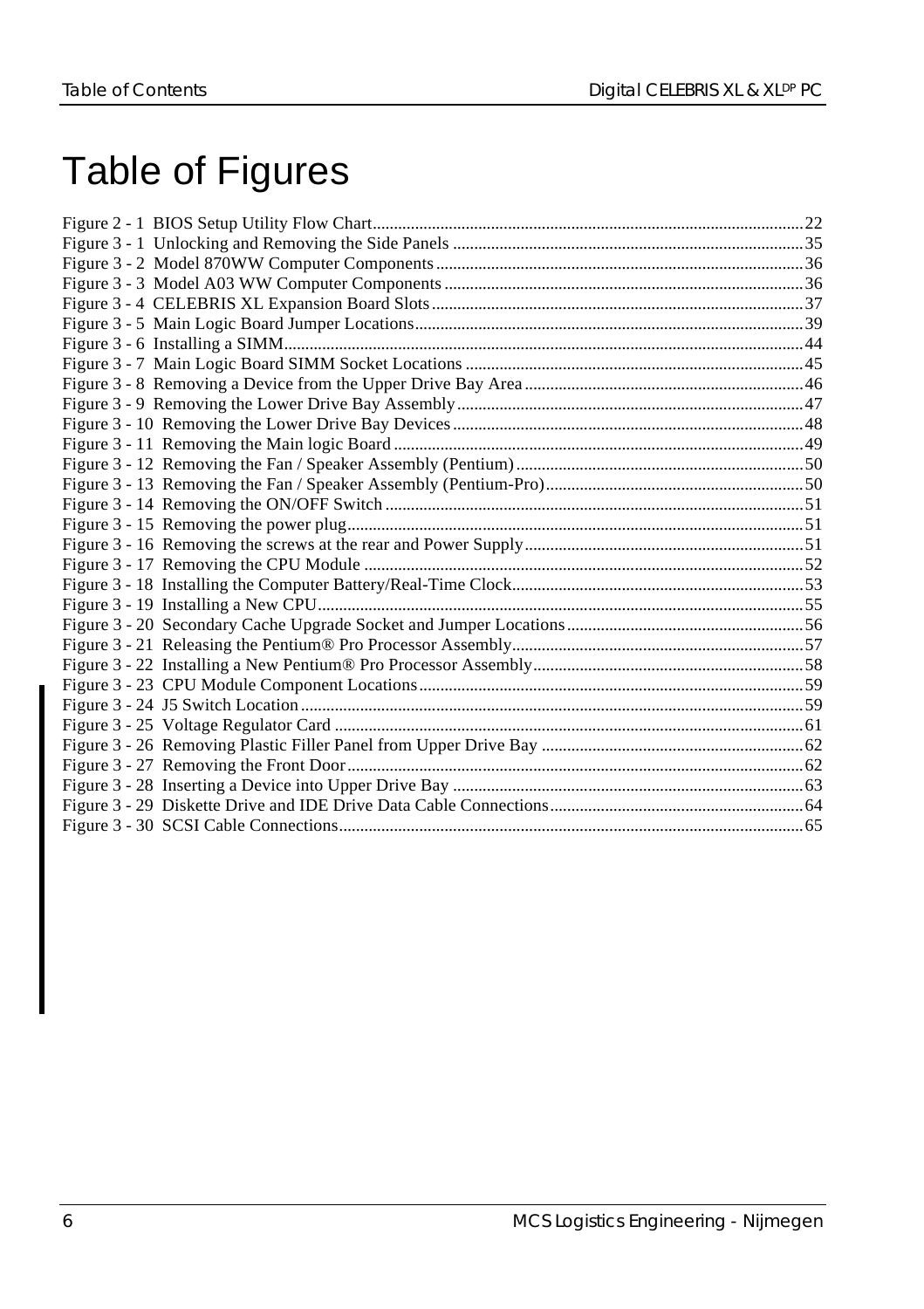# Revision History

| <b>Revision A01</b> | This was the original release of the Service Maintenance Manual describing the<br>CELEBRIS XL & XL <sup>DP</sup> PC in its original configuration.                    |
|---------------------|-----------------------------------------------------------------------------------------------------------------------------------------------------------------------|
| <b>Revision B01</b> | This revision of the CELEBRIS XL $\&$ XL <sup>DP</sup> PC Service Maintenance Manual,<br>incorporates updated configurations and various models that have been added. |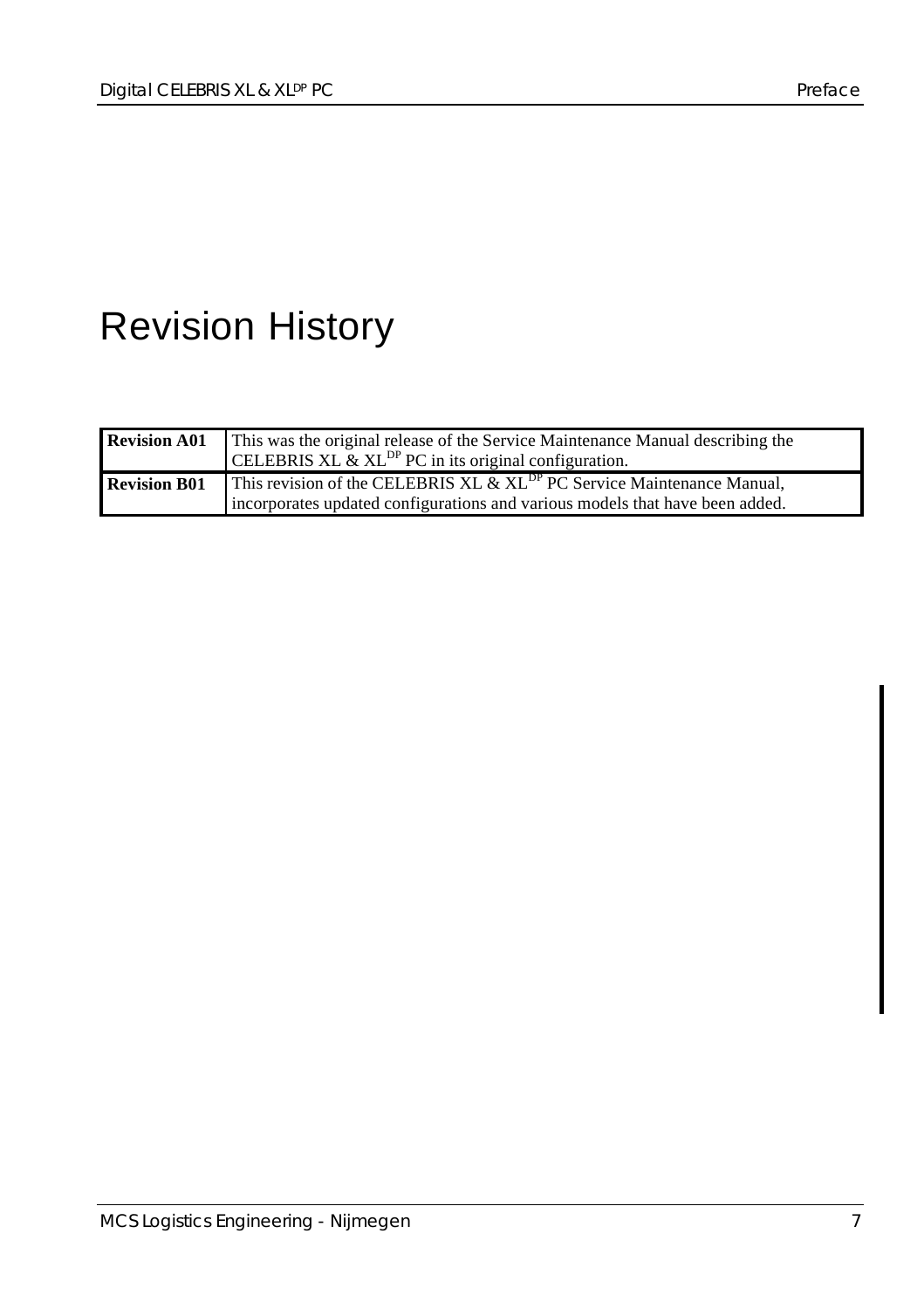# Preface

The Digital CELEBRIS XL & XL<sup>DP</sup> Service Maintenance Manual is a troubleshooting guide that can be used for reference when servicing the CELEBRIS XL & XL<sup>DP</sup> line of PC's.

Digital Equipment Corporation reserves the right to make changes to the Digital CELEBRIS XL & XL<sup>DP</sup> series without notice. Accordingly, the diagrams and procedures in this document may not apply to the computer(s) to be serviced since many of the diagnostic tests are designed to test more than one product.



#### **CAUTION**

**Digital recommends that only A+ certified engineers attempt to repair this equipment. All troubleshooting and repair procedures are detailed to support subassembly/module level exchange. Because of the complexity of the indivual boards and subassemblies, no one should attempt to make repairs at component level or to make modifications to any printed wiring board. Improper repairs can create a safety hazard. Any indications of component replacement or printed wiring board modifications may void warranty or exchange allowances.**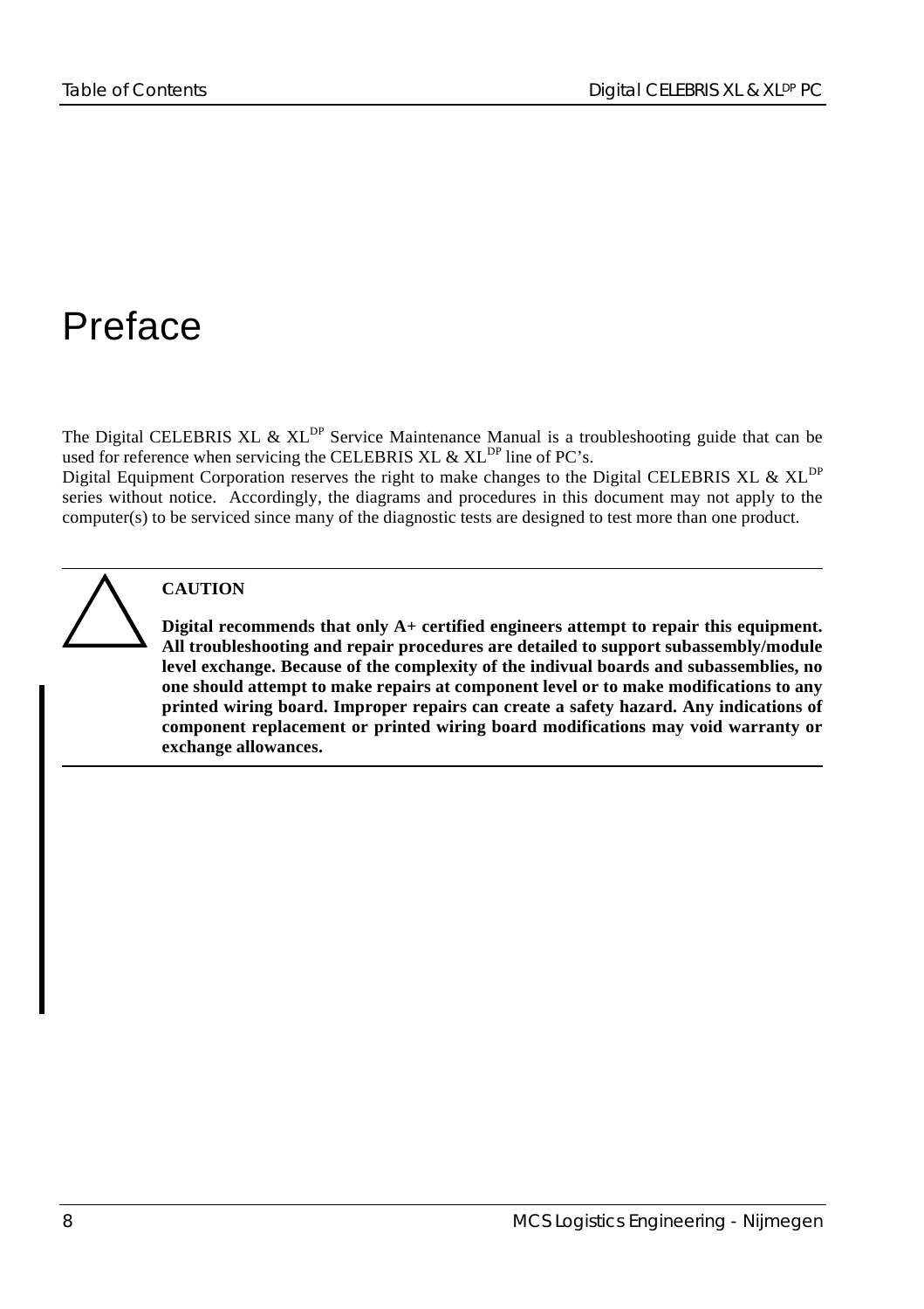# Chapter 1 **Product Description**

### Product Introduction

Digital CELEBRIS XL & XLDP computers are high-performance personal computers featuring the latest in microprocessor and PCI local bus technology. They can be used as stand-alone computers, as clients, or as servers in a network environment. Developed using the latest in modular CPU, PCI local bus, PCI-based SCSI technology, and a host of high-performance options, the CELEBRIS XL family offers the most advanced computers in their class. It also includes Pentium-Pro (P6) models.

#### **The following models are available:**

- CELEBRIS XL 590 90 MHz Pentium
- CELEBRIS XL 590 DP 90 MHz Pentium (Dual Processor)
- CELEBRIS XL 5100 100 MHz Pentium
- CELEBRIS XL 5100 DP 100 MHz Pentium (Dual Processor)
- CELEBRIS XL 5120 120 MHz Pentium
- CELEBRIS XL 5133 133 MHz Pentium
- ♦ CELEBRIS XL 5133 DP 133 MHz Pentium (Dual Processor)
- CELEBRIS XL 5166 166 Mhz Pentium
- CELEBRIS XL 5166 DP 166 Mhz pentium (dual processor)
- CELEBRIS XL 150 Mhz Pentium Pro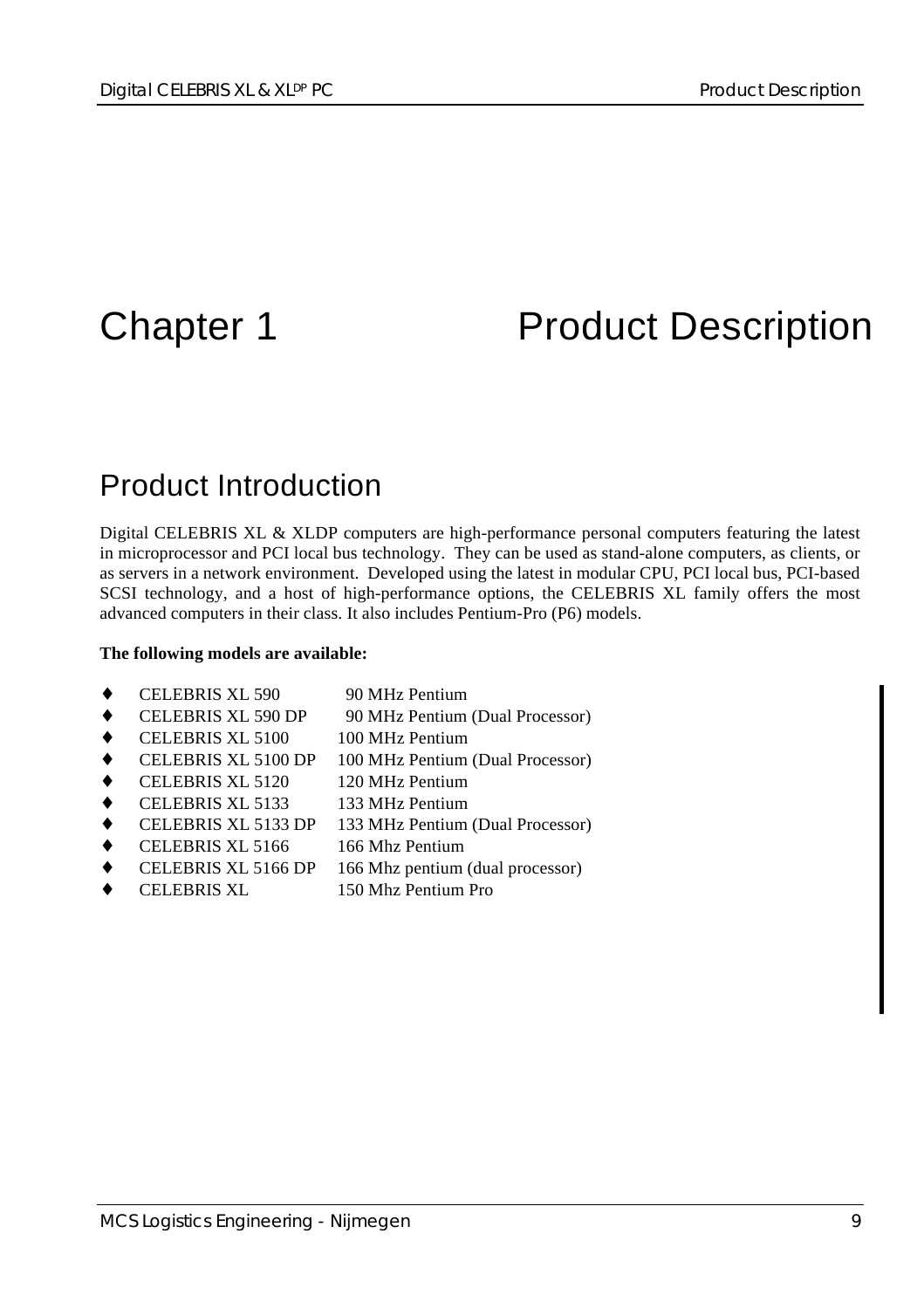#### **Significant features include:**

- ♦ PCI local bus technology
- ♦ Also available as 150 MHz Pentium-Pro processor
- Upgradable ZIF (Zero Insertion Force) socket 2 x ZIF 5
- 8MB system RAM minimum, expandable to 384MB, 512MB for pentium pro
- Alpha AXP upgradable
- 256KB asynchronous cache on single pentium processor variants
- ♦ 512KB asynchronous cache on dual processor variants
- Plug and Play
- On-board IDE/FDU controller
- flash BIOS
- On-board PCI SCSI-2 Controller, supports Fast SCSI-2
- Two PCI slots, one PCI/ISA interleaved, three ISA expansion slots (one PCI slot used for VGA adapter)

#### **Choice ofvideo cards:**

- ♦ S3 864 PCI/VGA card, 2MB DRAM, upgradable to 4MB
- ♦ High performance DIAMOND STEALTH PCI/VGA card, 2MB DRAM, upgradable to 4MB
- ♦ High performance Matrox Millennium PCI card
- 2MB WRAM upgradable to 8MB
	- ◊ 1600x1200, 256 colors, 60-72 Hz *\**
	- ◊ 1280x1024, 256-65K colors, 60-90 Hz *\**
	- ◊ 1024x768, 256-65K colors, 60-120 Hz *\**
	- ◊ 800x600, 256-16.7M colors, 60-120 Hz *\**
	- ◊ 640x480, 256-16.7M colors, 60-120 Hz *\**
		- *\* The maximum values when supported by the monitor*

#### Also for pentium pro:

- AccelGraphics AG300 dedicated 3D accelerator
- 5MB VRAM / frame-buffer
- 
- → 1280x1024, 65K-16.7M colors, 60-74 Hz<br>
→ 1024x768, 65K-16.7M colors, 60-74 Hz<br>
→ 2.5MB DRAM / 16 bit Z-buffer<br>
→ OpenGL support<br>
→ Dual Screen support<br>
→ VGA adapter required ♦ 1024x768, 65K-16.7M colors, 60-74 Hz
- 2.5MB DRAM / 16 bit Z-buffer
- OpenGL support
- Dual Screen support
- VGA adapter required *See also: http://www.accelgraphics.com*
- **Flash BIOS**
- "Energy Star" compliant
- 300 W power supply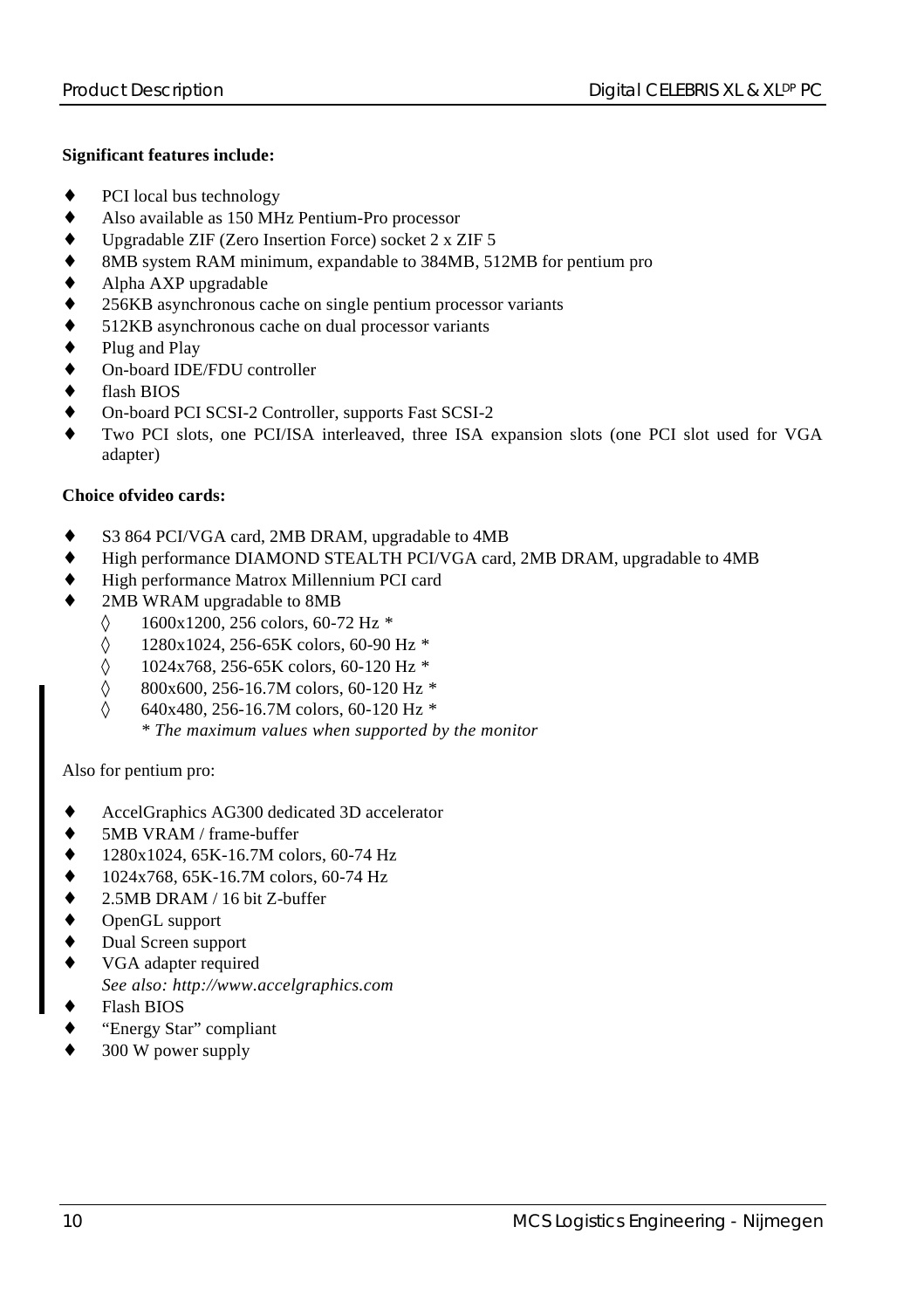#### **Front access bays:**

- Three  $5,25$ " x  $1.6$ " bay
- One 3.5" x 1" bay for floppy

#### **Internal access bays:**

 $\bullet$  One 3.5" x 1.6" bay for disks

### Product Models Information

EC = English, French, German, Italian and Spanish.

ED = Danish, Dutch, English, Finnish, French (France excluded), Norwegian and Swedish.

### **CELEBRIS XL & XLDP Models (FR-8xxWW)**

| <b>Product</b>                     | <b>Model</b>                                                                    | <b>HDD</b>      | <b>Memory</b>    | Cache             | Video adapter                 | <b>Options</b> |
|------------------------------------|---------------------------------------------------------------------------------|-----------------|------------------|-------------------|-------------------------------|----------------|
| <b>CELEBRIS</b><br><b>XL590</b>    | FR-873WW-AD                                                                     |                 | 8MB              | 256KB             | None                          |                |
|                                    | FR-873WW-WH                                                                     | 540MB<br>SCSI-2 | 8MB              | 256KB             | S <sub>3</sub> 864 Video card |                |
|                                    | <b>FR-873WW-WN</b>                                                              | 1GB<br>SCSI-2   | 16MB             | 256KB<br>(Sync.B) | Diamond Stealth 64            | <b>CD-ROM</b>  |
|                                    |                                                                                 |                 |                  |                   |                               |                |
| <b>CELEBRIS</b><br><b>XL590 DP</b> | FR-874WW-AD                                                                     |                 | 16MB             | 512KB<br>(Sync.B) | None                          |                |
|                                    |                                                                                 |                 |                  |                   |                               |                |
| <b>CELEBRIS</b><br><b>XL5100</b>   | <b>FR-875WW-AD</b>                                                              |                 | 16MB             | 256KB<br>(Sync.B) | None                          |                |
|                                    | <b>FR-875WW-WN</b>                                                              | 1GB<br>SCSI-2   | 16MB             | 256KB<br>(Sync.B) | Diamond Stealth 64            | CD-ROM         |
|                                    |                                                                                 |                 |                  |                   |                               |                |
| CUTEDD                             | $F_{\mathbf{D}}$ $\theta$ $\theta$ $\theta$ $\theta$ $\theta$ $\theta$ $\theta$ |                 | $1/3$ $\sqrt{D}$ | 510T              | $\mathbf{A}$                  |                |

| <b>CELEBRIS</b>  | FR-876WW-AD | . . | l 6MB | 512KB         | None |  |
|------------------|-------------|-----|-------|---------------|------|--|
| <b>XL5100 DP</b> |             |     |       | $(S$ vnc. $B$ |      |  |
|                  |             |     |       |               |      |  |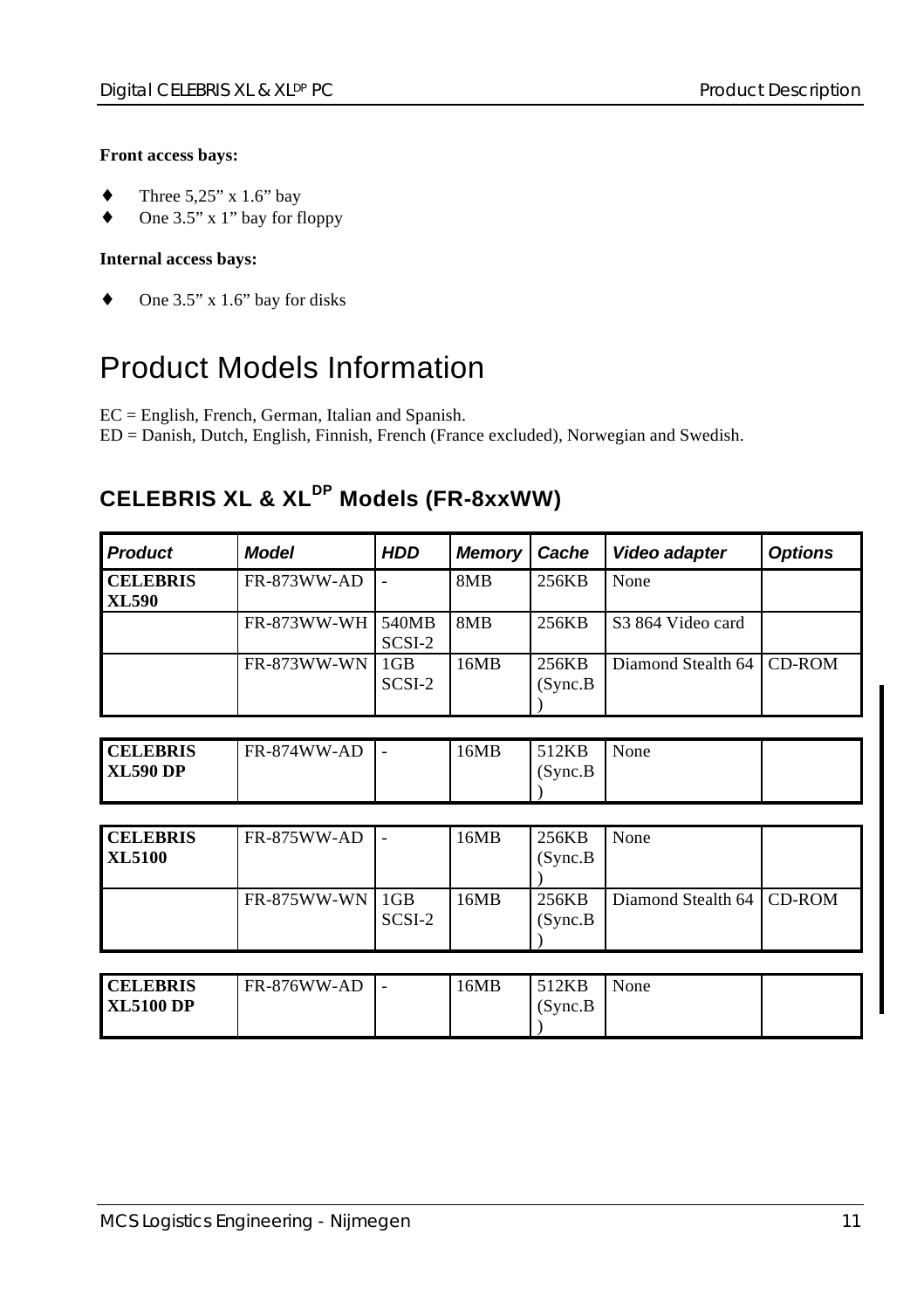### **CELEBRIS XL & XLDP Models (FR-AxxWW)**

| <b>Product</b>                      | <b>Model</b> | <b>HDD</b>                | <b>Memory</b> | Cache | Video adapter     | <b>Options</b>           |
|-------------------------------------|--------------|---------------------------|---------------|-------|-------------------|--------------------------|
| <b>CELEBRIS</b><br><b>XL5100</b>    | FR-A03WW-AD  |                           | 16MB          | 256KB | None              |                          |
|                                     | FR-A03WW-CN  | 1 <sub>GB</sub><br>SCSI-2 | 16MB          | 256KB | Matrox Millennium | 4x SCSI<br>CD-ROM        |
|                                     |              |                           |               |       |                   |                          |
| <b>CELEBRIS</b><br><b>XL5100 DP</b> | FR-A04WW-AD  |                           | 16MB          | 512KB | None              |                          |
|                                     | FR-A04WW-CN  | 1 <sub>GB</sub><br>SCSI-2 | 16MB          | 512KB | Matrox Millennium | 4x SCSI<br><b>CD-ROM</b> |

| <b>CELEBRIS</b><br><b>XL5120</b> | $FR-A05WW-AD$ - |        | 16MB | 256KB | None              |                    |
|----------------------------------|-----------------|--------|------|-------|-------------------|--------------------|
|                                  | FR-A05WW-CN 1GB | SCSI-2 | 16MB | 256KB | Matrox Millennium | 14x SCSI<br>CD-ROM |

| <b>CELEBRIS</b><br>XL5133 | $FR-A07WW-AD$ - |        | 16MB | 256KB | None                |                    |
|---------------------------|-----------------|--------|------|-------|---------------------|--------------------|
|                           | FR-A07WW-CN 1GB | SCSI-2 | 16MB | 256KB | l Matrox Millennium | 14x SCSI<br>CD-ROM |

| <b>CELEBRIS</b><br><b>XL5133 DP</b> | $FR-A08WW-AD$ $-$ |        | 16MB | 512KB | None                       |        |
|-------------------------------------|-------------------|--------|------|-------|----------------------------|--------|
|                                     | FR-A08WW-CN 1GB   | SCSI-2 | 16MB | 512KB | Matrox Millennium 14x SCSI | CD-ROM |

| <b>CELEBRIS</b> | $FR-A11WW-AD$ $\blacksquare$ |        | 16MB | 256KB | None                       |        |
|-----------------|------------------------------|--------|------|-------|----------------------------|--------|
| <b>XL 5166</b>  |                              |        |      |       |                            |        |
|                 | FR-A11WW-CN 11 GB            |        | 16MB | 256KB | Matrox Millennium 14x SCSI |        |
|                 |                              | SCSI-2 |      |       |                            | CD-ROM |

| $\textsf{CELEBRIS XL}$   FR-A12WW-AD   -<br>l 5166 DP |                    |        | 16MB | 512KB | None                        |        |
|-------------------------------------------------------|--------------------|--------|------|-------|-----------------------------|--------|
|                                                       | $FR-A12WW-CN11 GB$ | SCSI-2 | 16MB | 512KB | Matrox Millennium   4x SCSI | CD-ROM |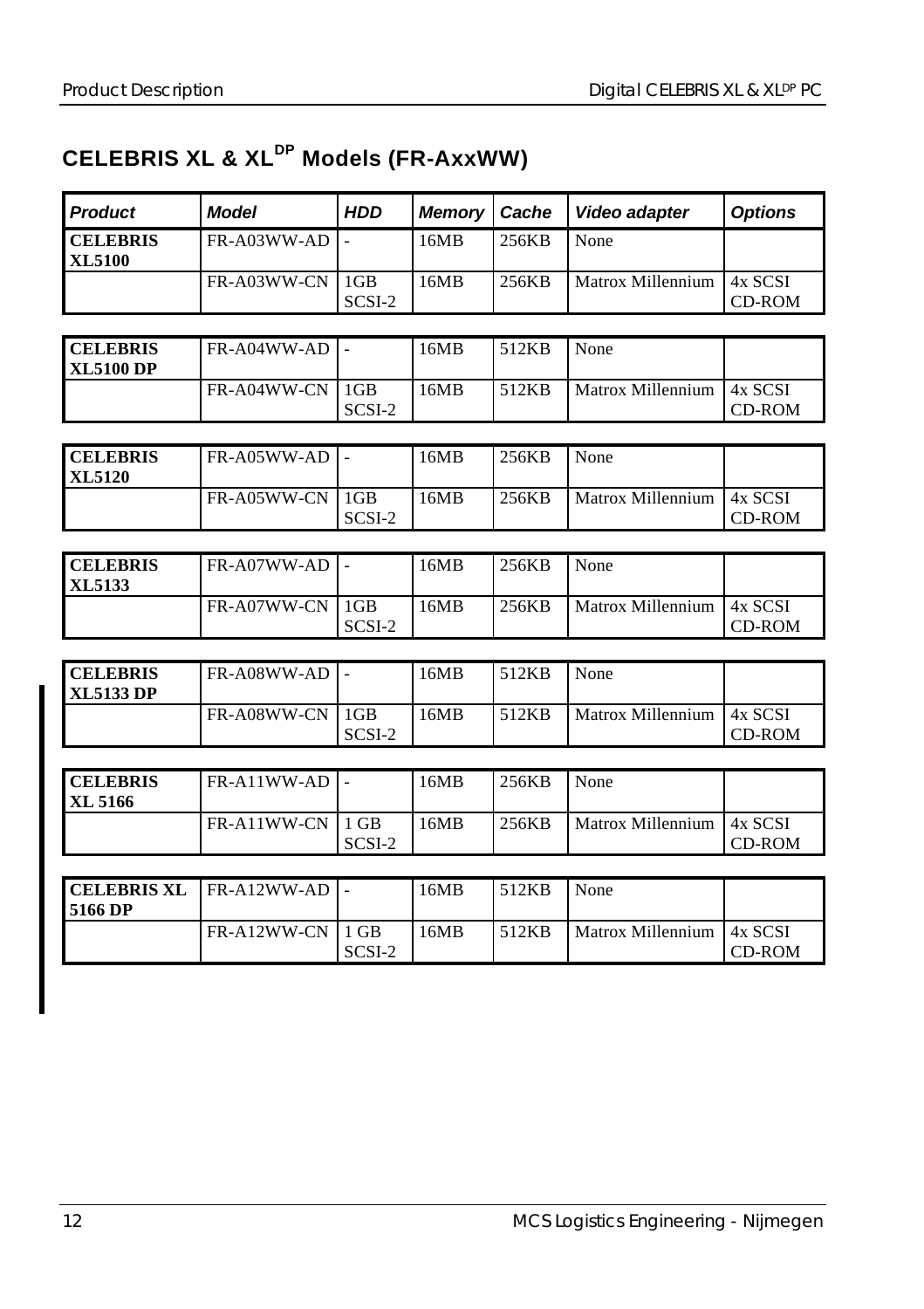#### **Celebris XL Pentium-Pro models**

| <b>Product</b>             | <b>Model</b> | <b>HDD</b>                                                                             | <b>Memory</b> | Cache | Video adapter     | <b>Options</b>           |
|----------------------------|--------------|----------------------------------------------------------------------------------------|---------------|-------|-------------------|--------------------------|
| <b>Celebris XL</b><br>6150 | FR-A31WW-AD  |                                                                                        | 16MB          | 256KB | None              |                          |
|                            | FR-A31WW-CC  | 1 GB<br>SCSI-2                                                                         | 16MB          | 256KB | Matrox Millennium | 4x SCSI<br><b>CD-ROM</b> |
|                            | FR-A31WW-CN  | 2 GB<br>Wide<br><b>SCSI</b><br>with<br><b>U</b> ltra<br>Wide<br><b>SCSI</b><br>adapter | 32MB          | 256KB |                   | 4x SCSI<br><b>CD-ROM</b> |

| <b>CELEBRIS</b><br><b>XL6180</b> | FR-A33WW-AD |                                                                               | 16MB | 256KB | None                      |                   |
|----------------------------------|-------------|-------------------------------------------------------------------------------|------|-------|---------------------------|-------------------|
|                                  | FR-A33WW-CC | 1 <sub>GB</sub><br>SCSI-2                                                     | 16MB | 256KB | Matrox Millennium         | 4x SCSI<br>CD-ROM |
|                                  | FR-A33WW-CN | 2GB<br>Wide<br><b>SCSI</b><br>with<br>Ultra<br>Wide<br><b>SCSI</b><br>adapter | 32MB | 256KB | 3D Graphics<br>Accelrator | 4x SCSI<br>CD-ROM |

| <b>CELEBRIS</b> | FR-A34WW-AD |                 | 16MB | 256KB | None              |         |
|-----------------|-------------|-----------------|------|-------|-------------------|---------|
| <b>XL6200</b>   |             |                 |      |       |                   |         |
|                 | FR-A34WW-CC | 1 <sub>GB</sub> | 16MB | 256KB | Matrox Millennium | 4x SCSI |
|                 |             | SCSI-2          |      |       |                   | CD-ROM  |
|                 | FR-A34WW-CN | 2GB             | 32MB | 256KB | 3D Graphics       | 4x SCSI |
|                 |             | Wide            |      |       | Accelrator        | CD-ROM  |
|                 |             | <b>SCSI</b>     |      |       |                   |         |
|                 |             | with            |      |       |                   |         |
|                 |             | Ultra           |      |       |                   |         |
|                 |             | Wide            |      |       |                   |         |
|                 |             | <b>SCSI</b>     |      |       |                   |         |
|                 |             | adapter         |      |       |                   |         |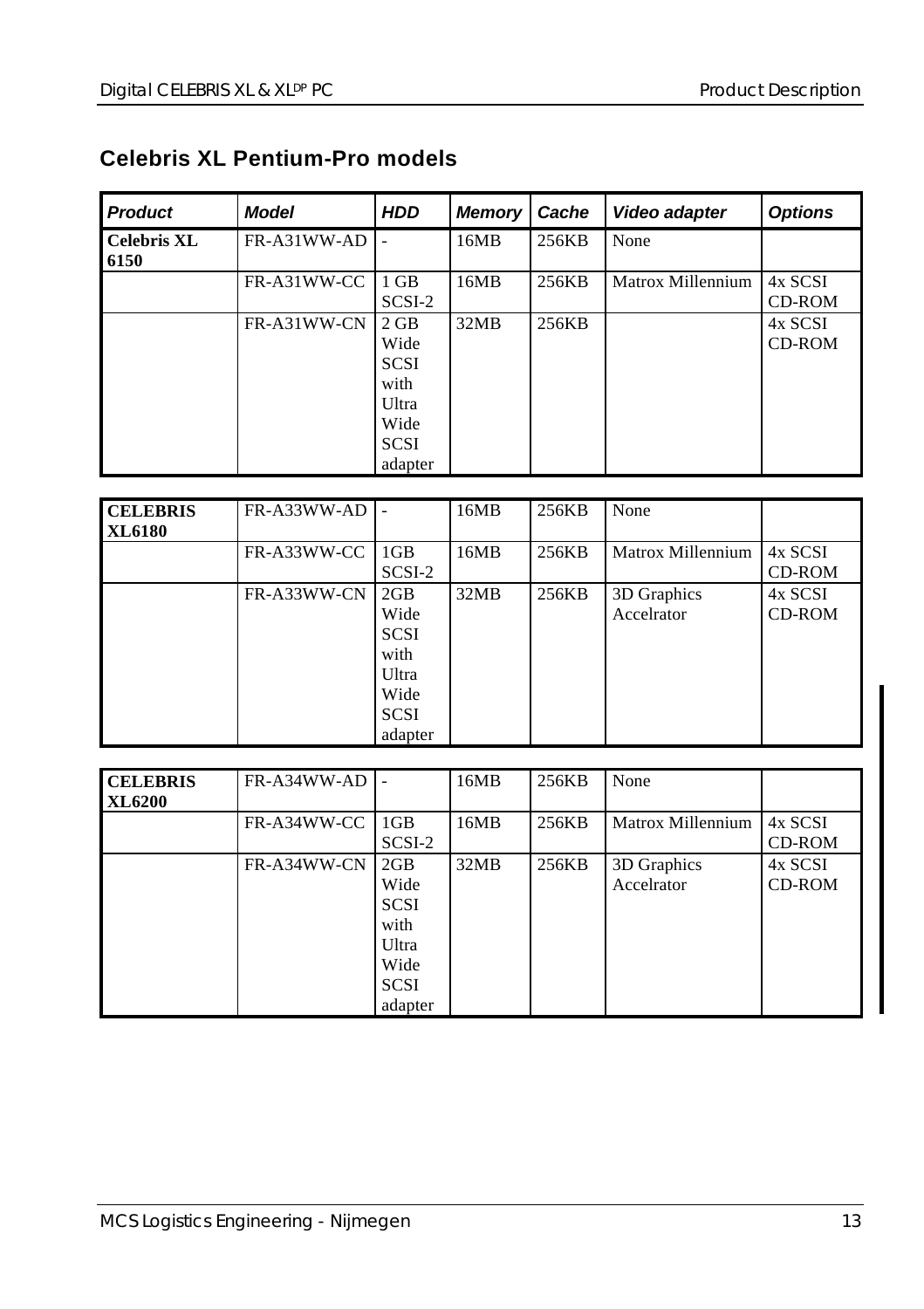# Chapter 2 System Utilities & **Configuration**

### System Utilities

This chapter describes how to use the utilities and SCSI drivers supplied with the CELEBRIS XL computer. In most cases, these utilities and drivers are factory installed on the hard disk drive and supplied on diskettes.

- System utilities consisting of:
	- ◊ EPP3NS.EXE − Enables to configure the computer for EPP operation.
	- ◊ Logitech mouse drivers − Enables the computer to operate using a Logitech mouse.
	- ◊ KP.EXE− Enables to set a keyboard and mouse password.
- Multilingual BIOS diskette consisting of:
	- ◊ PHLASH.EXE (and associated runtime files).
	- ◊ Binary multilingual BIOS images.
	- $\Diamond$  PHLASH\*\*.BAT files, where \*\* represents the multilingual BIOS. Run this file to upgrade the BIOS to the desired language. Refer to the section *"PHLASH.EXE"* later in this chapter, for additional information.
- MS-DOS/Windows, Windows NT, Netware, and OS/2 NCR SCSI Drivers For additional information on the directory structure for locating the desired driver file, see the README.TXT file supplied with the SCSI driver.
- NCR SCO UNIX SCSI Drivers For additional information on the directory structure for locating the desired driver file, see the README.TXT file supplied with the SCSI driver.

### **Before Using System Utilities**

When not familiar with utility programs and their uses, carefully read and understand this chapter before attempting to use any of the utilities.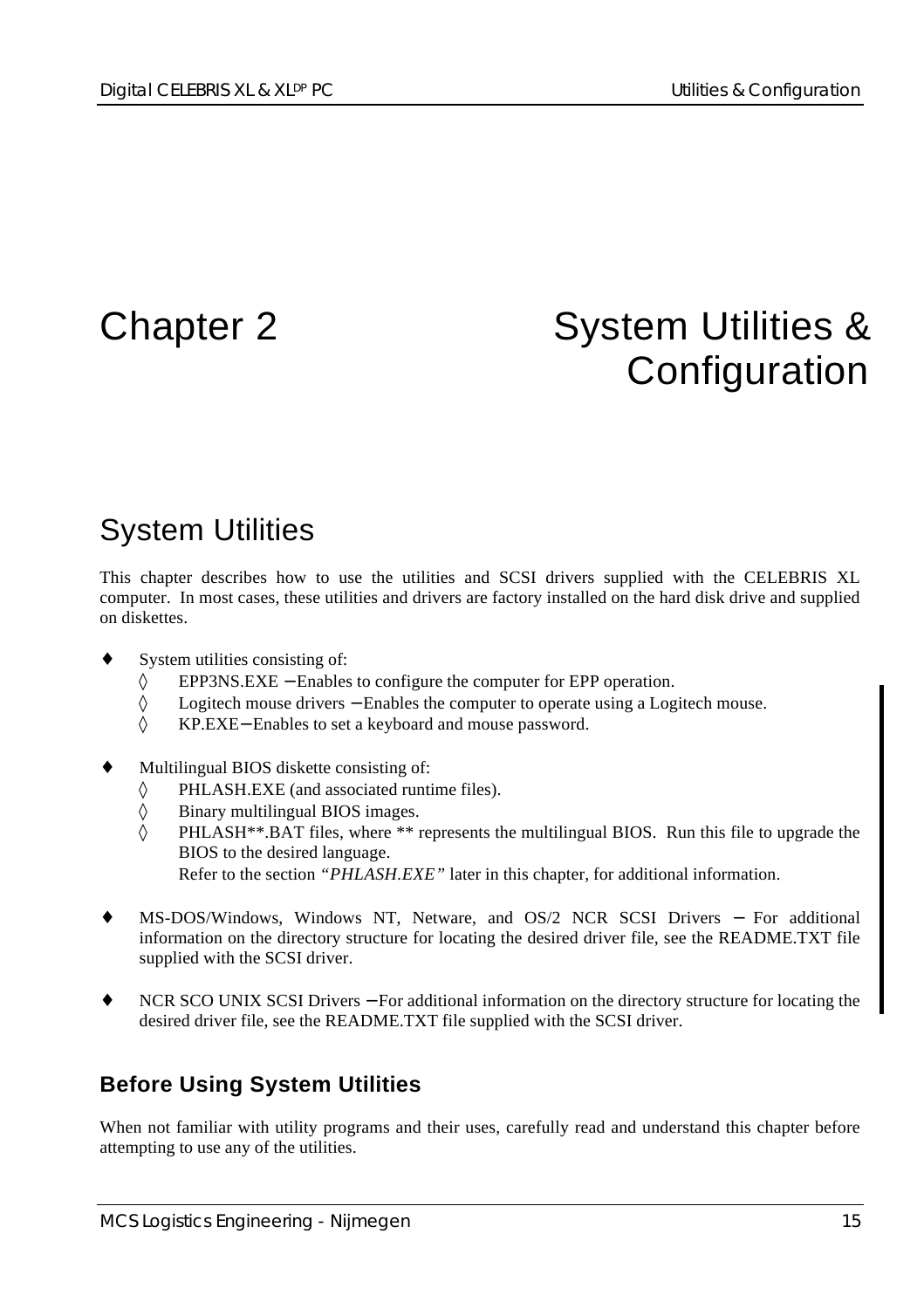#### **Restoring Win95 Factory-Installed Software**

To restore all factory-installed software, proceed as follows:

- 1) With the computer off, put the WIN 95 Companion CD into the CD drive.
- 2) Insert the CELEBRIS XL Win 95 Setup/Restore diskette into the diskette drive.
- 3) Turn the computer on.

The computer boots automatically from the diskette and prompts for confirmation.

- 4) Enter **[Y]** to proceed and the system software will then be copied to the hard disk drive.
- 5) When prompted to do so, insert the CELEBRIS XL Win 95 Setup/Restore diskette into the CD drive, which will load the Getting Started and related help files and utilities.
- 6) When the files have been successfully copied, remove the boot diskette and the CD ROM.
- 7) Reboot the computer. All system software is now loaded to the out-of-box factory condition.

**NOTE** If the computer can still perform basic functions, we recommend that the customer makes backup diskettes of all important personal files. Restoring all factory-installed software will re-format the hard disk and erase all files.

#### **Restoring WFW Factory-Installed Software**

For Windows for Workgroups, run Make Media Master to create backup operating system and utilities/drivers diskettes.

The Make Media Master program prompts to place diskettes in drive A and then automatically copies the files to drive A.

To restore all factory-installed software, proceed as follows:

- 1) With the computer off, put disk 1 for the DOS setup into the diskette drive.
- 2) Turn the computer on. The computer will boot automatically from the diskette and prompts to install the other diskettes.
- 3) When the files have been successfully copied, remove the boot diskette.
- 4) Reboot the computer. All system software is now loaded to the out-of-box factory condition.
- **NOTE** If the computer can still perform basic functions, we recommend that the customer makes backup diskettes of all important personal files. Restoring all factory-installed software will re-format the hard disk and erase all files.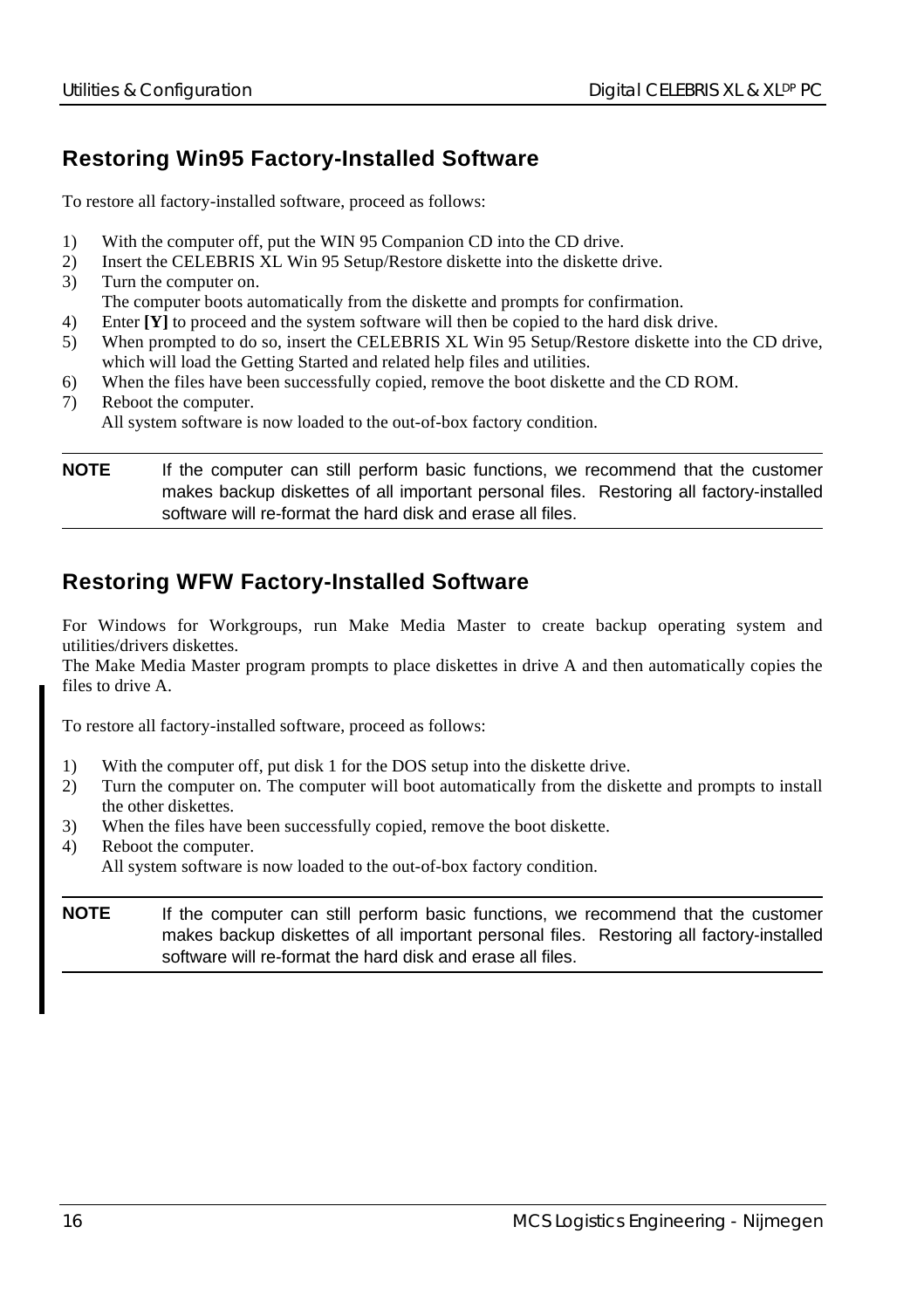#### **Restoring Windows NT Factory-Installed Software**

To restore all factory-installed software, proceed as follows:

- 1) With the computer off, put the Windows NT OS CD into the CD drive.
- 2) Insert disk 1 of the Windows NT Setup diskettes into the diskette drive.
- 3) Turn the computer on. The computer boots automatically from the diskette and prompts when to insert the other setup diskettes. Follow the instructions in the Windows NT manual.
- 4) When prompted to do so, insert the CELEBRIS XL Software Restore CD into the CD drive, which will load the related help files.
- 5) When the files have been successfully copied, remove the boot diskette and the CD ROM.
- 6) Reboot the computer. All system software is now loaded to the out-of-box factory condition.

**NOTE** If the computer can still perform basic functions, we recommend that the customer makes backup diskettes of all important personal files. Restoring all factory-installed software will re-format the hard disk and erase all files.

#### **Using System Utilities**

These utilities enable to upgrade or restore the BIOS and set the parallel port to EPP mode (only if the printer supports EPP mode). If this is the first time using these utility programs, it is recommended to follow the procedures in the order given.

- 1) Turn on or reboot the computer. If POST detects an error, refer to *Chapter 4,"Troubleshooting"* for possible causes and suggested solutions.
- 2) If necessary, run PHLASH.EXE to restore or upgrade the BIOS to a new one provided.
- 3) Run EPP3NS.EXE to configure the computer for EPP operation.

#### **PHLASH.EXE**

All computers have BIOS software on a chip on the main logic board. This BIOS initializes hardware and boots the operating system when the computer is turned on. The BIOS also provides access to other services such as keyboard and disk drives.

The computer comes equipped with flash memory. This means that the BIOS can simply be restored by running the PHLASH.EXE utility. The BIOS can also be upgraded to future releases by running PHLASH.EXE along with any flash BIOS update diskette if necessary.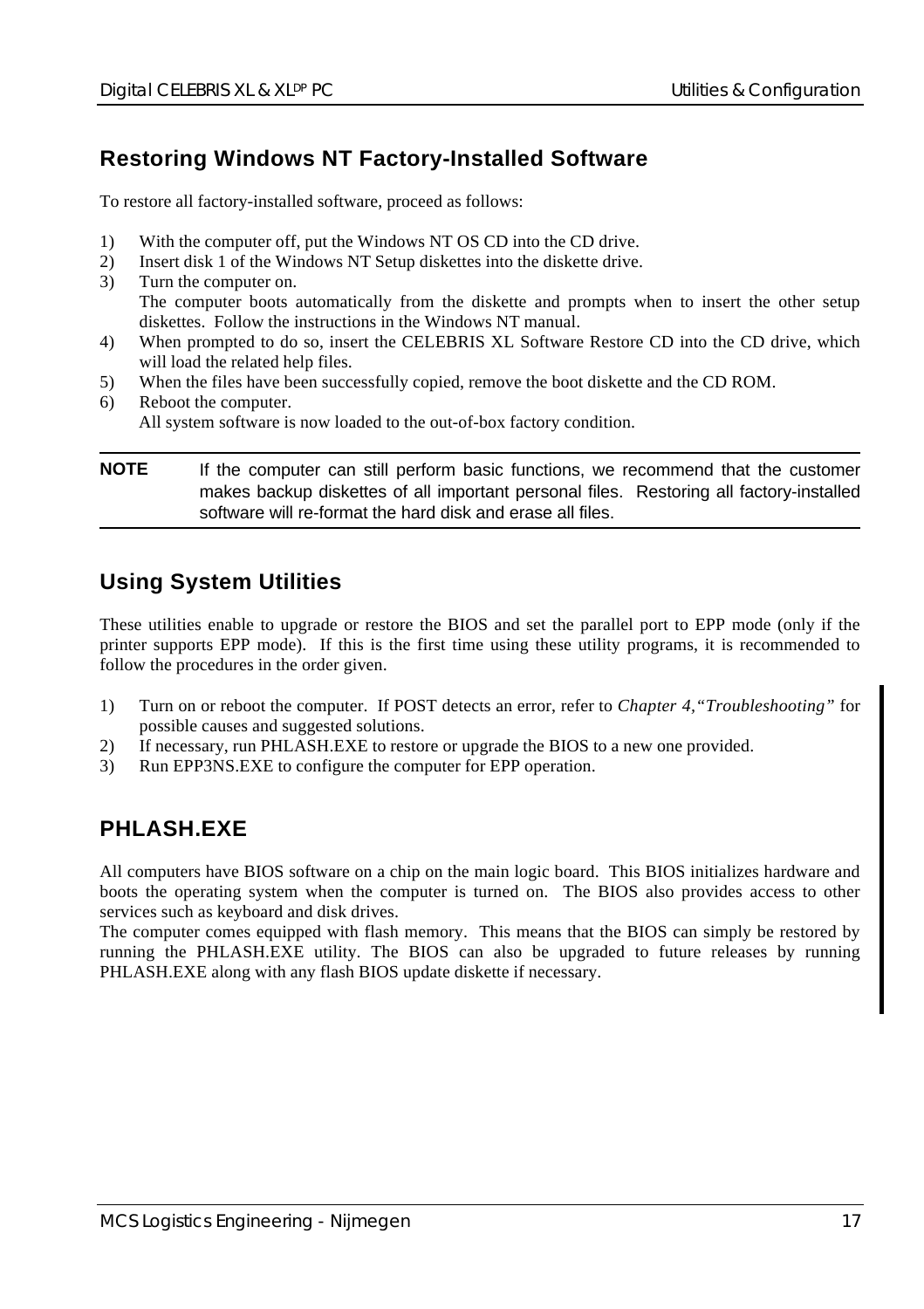### **Before Using PHLASH.EXE**

Before using PHLASH.EXE to upgrade the BIOS, create a crisis recovery diskette. This diskette can than be used to reprogram the BIOS in case the flash process built into the computer fails.

Have the following items available:

- ♦ A blank 3½-inch 1.44MB formatted diskette
- A diskette copy of the multilingual BIOS upgrade diskette

#### **Creating a Crisis Recovery Diskette**

To create a crisis recovery diskette:

- 1) Turn on the computer and allow the POST to complete.
- 2) If POST detects an error refer to *Chapter 4, "Troubleshooting"* and take the appropriate steps to correct the problem. After the problem has been resolved, restart the computer. Insert the multilingual BIOS diskette into the diskette drive and enter: *a:dir* The entry should show the following files are on the diskette:

MINIDOS.SYS PHLASH.EXE MAKEBOOT EXE MAKECRD.EXE

Note that there are some additional files as well. Refer to the README file on the diskette for additional information.

- 3) Create an upgrade directory on the hard disk drive. For example, if the hard disk drive is **c:>**, enter at the DOS prompt: *md upgrade*.
- 4) Copy the files from the multilingual BIOS diskette into the upgrade directory on the hard disk drive. For example, from the DOS prompt enter: *copy a:\upgrade\\*.\* c:\upgrade\\*.\**.
- 5) Insert a blank formatted diskette into drive A.
- 6) On drive A, make a directory for the files previously copied. For example, from the DOS prompt enter:

*md ugrade*.

- 7) Return to the hard disk drive and copy the files. From the DOS prompt enter: *makecrd*. The makecrd command prompts for a recovery diskette to be placed in drive A and then automatically copies the files to drive A.
- 8) Remove the crisis recovery diskette from drive A and store it in a safe place.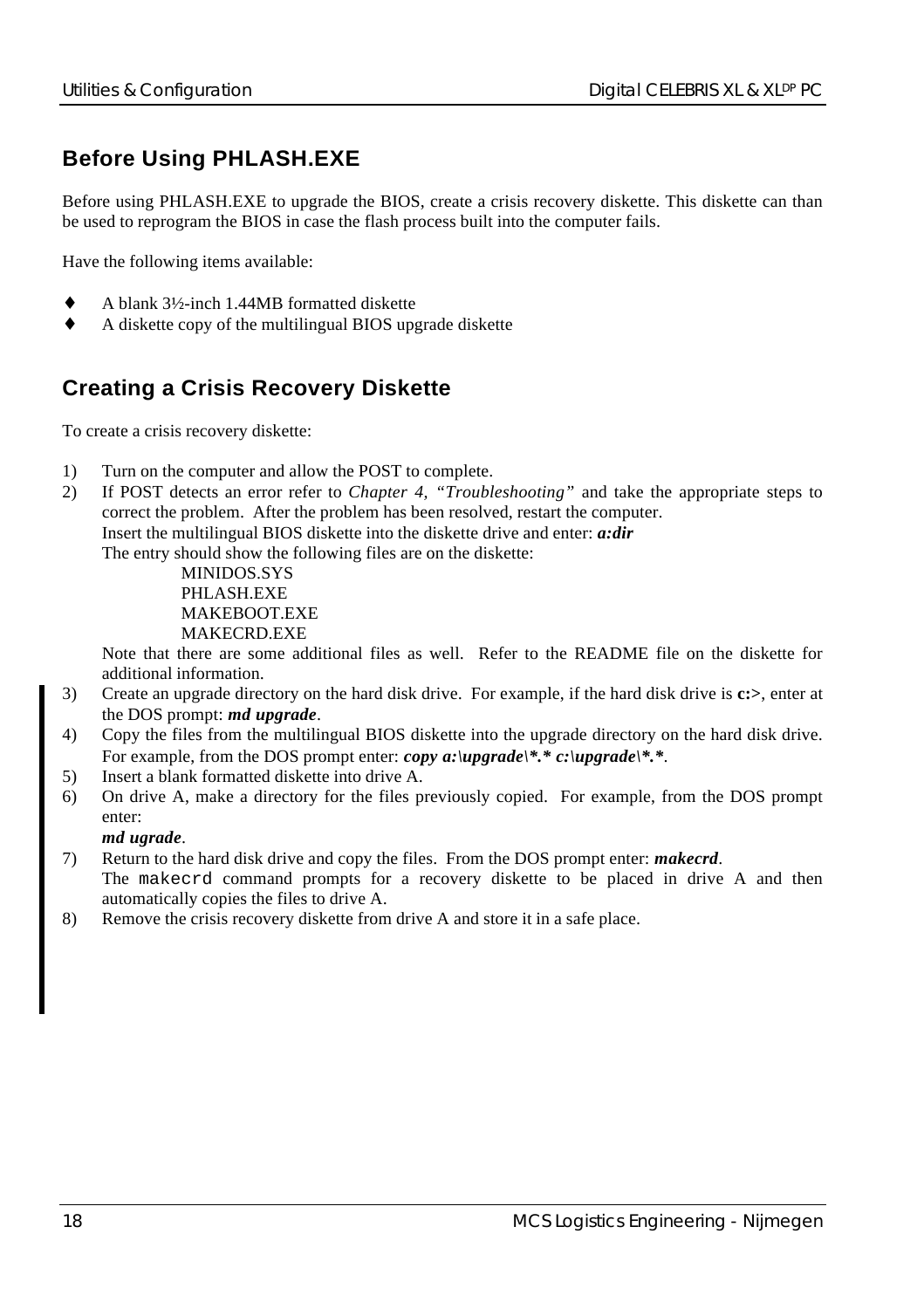### **Using the Crisis Recovery Diskette**

The crisis recovery diskette must be used only if the BIOS fails or if a BIOS upgrade was unsuccessful.

If the BIOS failed to flash properly or is corrupted in some way, the following sequence of events occur:

- 1) POST detects an error after a normal boot cycle or a BIOS upgrade. Messages appear on the monitor screen to inform that the BIOS did not flash properly or has failed.
- 2) The BIOS in the bootblock memory automatically executes.
- 3) The computer attempts to find the correct BIOS files to execute the correct boot cycle.
- 4) The computer beeps several times. This means the computer cannot properly boot using the BIOS files that were just copied during the flash update.
- 5) The diskette drive begins searching for the crisis recovery diskette to restore the BIOS to its previous known state.

Restore the BIOS to its previous known state by performing the following procedures:

- 1) Turn off the computer, unlock and remove the left-side cover, and set the recovery jumper **(J34)** to enabled. Also, make sure that **J35** is enabled. Jumper **J34** controls whether the computer is in recovery (Enabled) or normal (Disabled) operation. Jumper **J35** allows for (Enabled) or prevents (Disabled) flashing of the BIOS.
- 2) Replace the left-side cover, insert the crisis recovery diskette into drive A, and then power on the computer.

The computer automatically boots from drive A and upgrades the BIOS. Upon completion, the computer sounds a beep code and attempts to restart.

- 3) After the BIOS is restarted, turn off power to the computer and remove the crisis recovery diskette from drive A.
- 4) Remove the left-side cover and set the recovery jumper **(J34)** to disabled.
- 5) Replace and lock the left-side cover and turn the power back on for normal operation.

### **Upgrading The BIOS**

Perform the following steps to update the BIOS in flash memory:

- 1) Create a crisis recovery diskette if not already done so.
- 2) Insert the multilingual BIOS diskette in the diskette drive.
- 3) Turn on the computer and allow the POST to complete. The computer now boots from the multilingual BIOS diskette. If POST detects an error refer to *Chapter 4, "Troubleshooting"* and take the appropriate steps to correct the problem. After the problem has been resolved, restart the computer.
- 4) At the MS-DOS prompt, type: *\upgrade\phlash* A screen appears on the monitor warning that you are about to erase the computer's BIOS.
- 5) Press **[Enter]** to continue. Else, press **[Esc]** to cancel. When pressing **[Enter]**, PHLASH.EXE automatically updates the computer's BIOS. After the flashing process completes, the computer automatically reboots itself so changes immediately take effect.
- 6) Remove the multilingual BIOS diskette.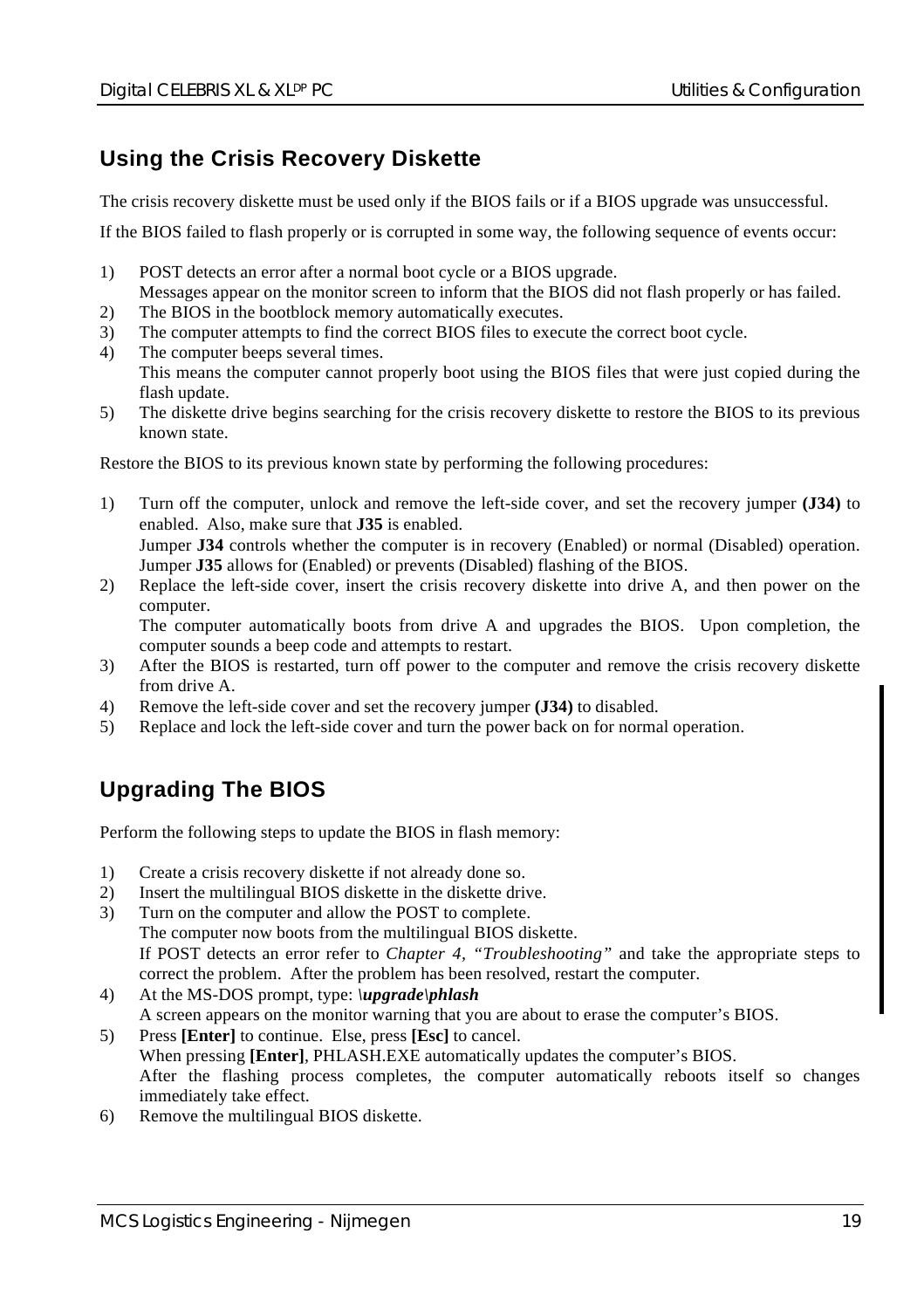#### **Upgrading the BIOS to a New Language**

Perform the following steps to upgrade the BIOS to a new language:

- 1) Turn on the computer and allow POST to complete.
- If POST detects an error refer to *Chapter 4, "Troubleshooting"* and take the appropriate steps to correct the problem. After the problem has been resolved, restart the computer.
- 2) Insert the multilingual BIOS diskette into drive A.
- 3) At the DOS prompt, type**:** *\phlash\*\** where \*\* represents the appropriate BIOS language as follows: GR German FR French IT Italian EN English For example, to switch to a Spanish BIOS enter: *\phlashSP* A screen appears on the monitor warning that you are about to erase the BIOS.
- 4) Press **[Enter]** to continue. Else, press **[Esc]** to cancel. When pressing **[Enter]**, PHLASH.EXE automatically updates the BIOS. After the flashing process completes, the computer automatically reboots itself so changes immediately take effect.
- 5) Remove the multilingual BIOS diskette.

#### **Using EPP3NS.EXE to Configure an EPP Parallel Port**

EPP3NS.EXE is a device driver for configuring the parallel port as an enhanced parallel port (EPP). Before loading this device driver, check the documentation for the device to be connected to the parallel port and make sure it supports EPP mode. If it does not, there is no need to load this device driver.

If the device does support EPP mode, perform the following:

- 1) Either copy EPP3NS.EXE to the hard disk drive or locate it on the hard disk drive's factory installed software (Note the path where the driver is located).
- 2) Edit the CONFIG.SYS file to enter the path for EPP3NS.EXE. Refer to the DOS documentation for information on editing the CONFIG.SYS file. For example a line in the CONFIG.SYS might be: *device=C:\epp3ns.exe*
- 3) Save the new version of the CONFIG.SYS file.
- 4) Press **[Ctrl] + [Alt] + [Del]** to reboot the computer.
- 5) Before POST completes, press **[F2]** to enter Setup.
- 6) Choose the Advanced Menu in Setup and select Parallel Port Mode.
- 7) Choose EPP mode.
- 8) Select *Save Changes and Exit* to save the new setting. The computer will then automatically reboot.

The parallel port is now configured as an EPP port.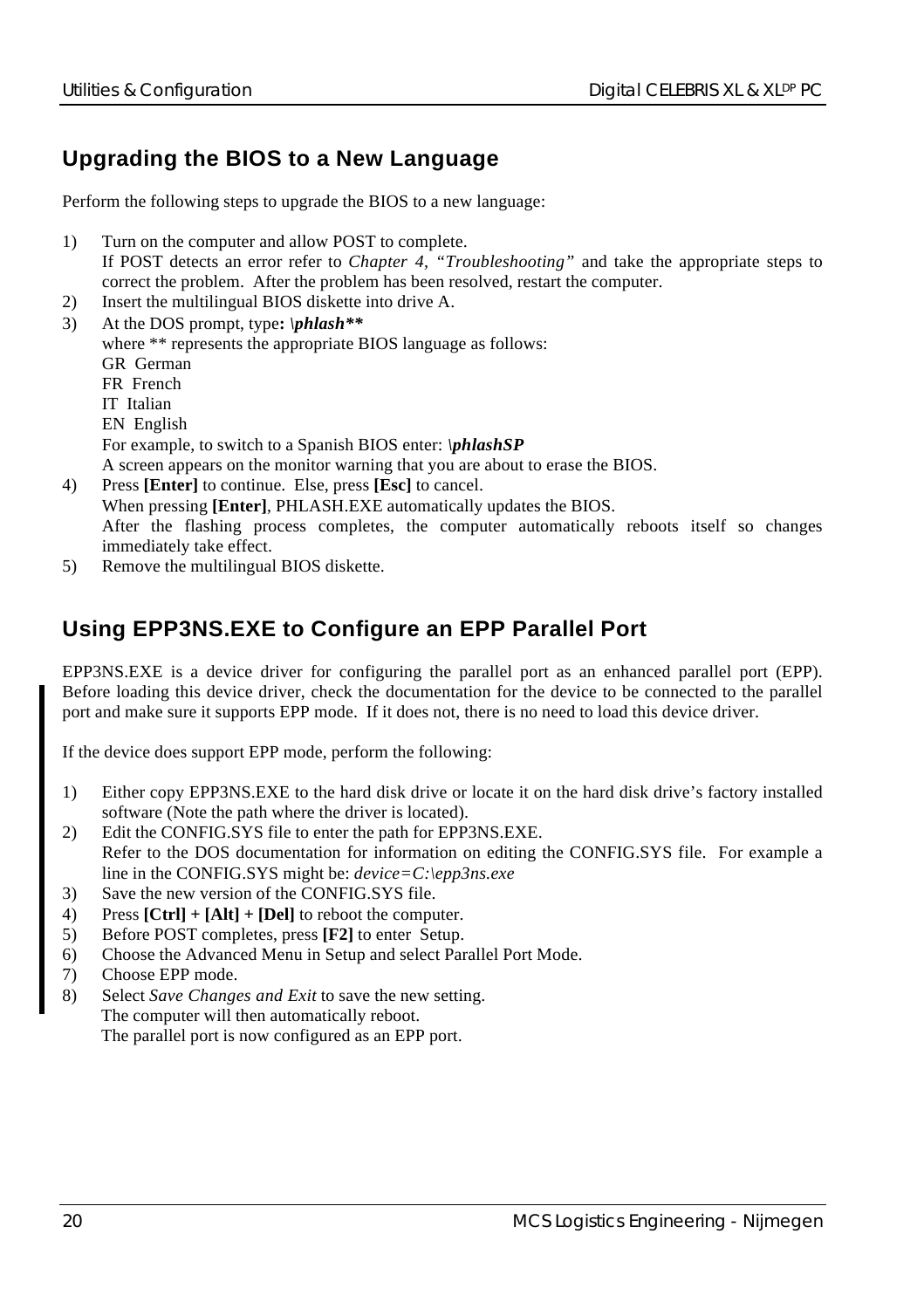### **Loading SCSI Drivers**

Refer to the supplied *NCR SCSI Device Management System (SDMS) User's Guide* for information on loading the following NCR SCSI device drivers:

- MS-DOS/Windows
- Windows NT
- **Netware**
- $OS/2$
- SCO Unix

# BIOS Setup Utility

This section provides information on how to configure the computer using the BIOS Setup utility. If the computer was delivered with factory-installed software, it has already been configured.

When familiar with utility programs and their uses, refer to the appropriate sections in this chapter to setup or update the computer. Otherwise, carefully read and understand this chapter before attempting to modify the computer's configuration settings.

#### **Running the BIOS Setup Utility**

The BIOS Setup utility enables to select and permanently store information about the hardware and software in the battery-backed memory of the CMOS RAM. This information takes effect each time the computer boots and can be changed each time you run setup.

Use the BIOS Setup utility when experiencing problems with the hard disk or when there is a need to reconfigure the computer. In addition, the BIOS Setup utility may be necessary to modify the configuration after adding or removing hardware, or changing computer settings.

To run the BIOS Setup utility, perform the following steps:

- 1) Turn on the computer.
- 2) Before POST completes, press **[F2]** to display the main menu.
- 3) Follow the instructions on the monitor screen and any on-line help pop-up screens to configure the computer.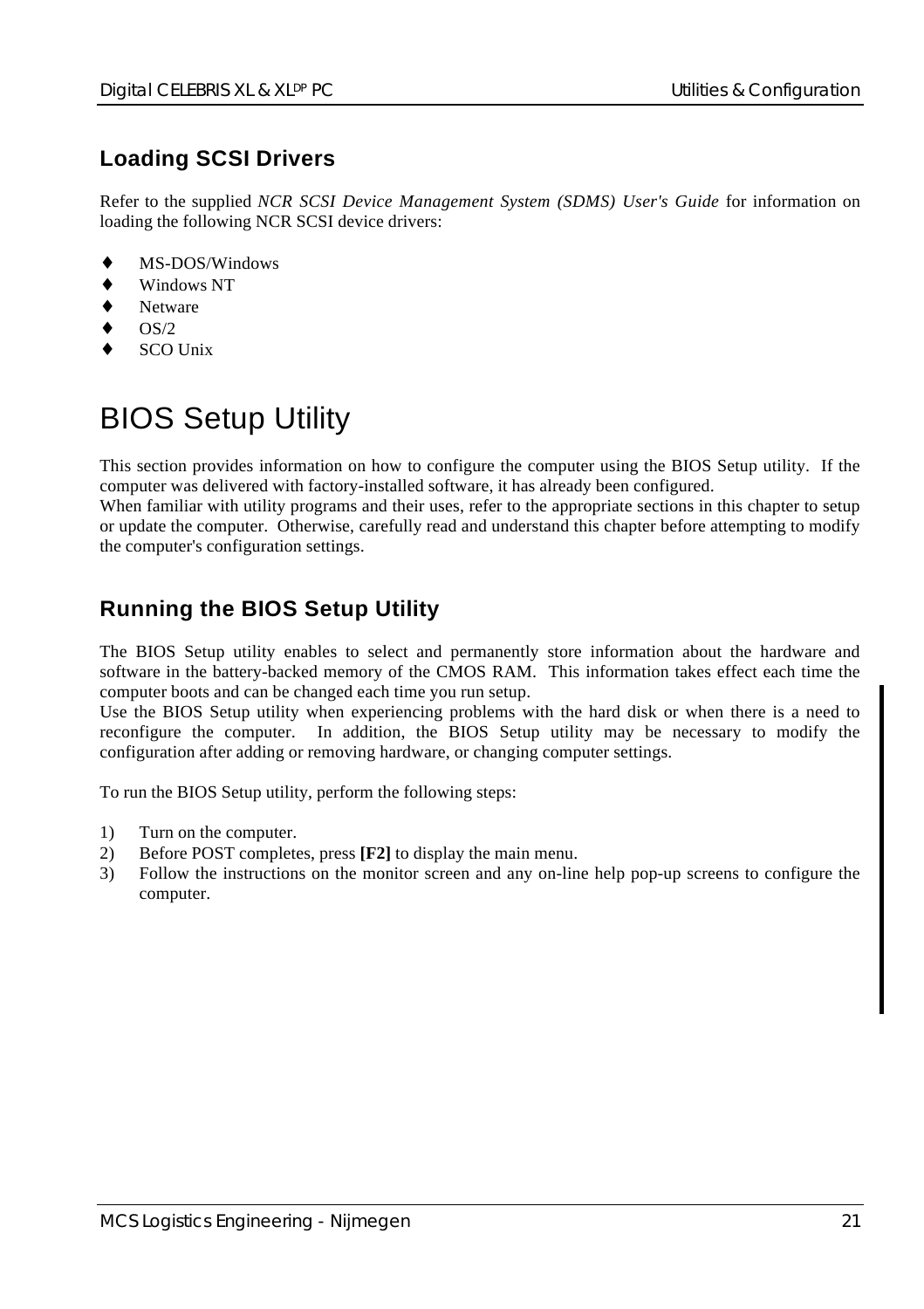#### **Manoeuvring through Setup**

There are five major headings visible on the initial Setup screen. These headings are: Main, Advanced, Security, Power and Exit. The following illustration shows a partial listing of topics that are available under each of these headings.

To run the BIOS Setup utility, perform the following steps:



**Figure 2 - 1 BIOS Setup Utility Flow Chart**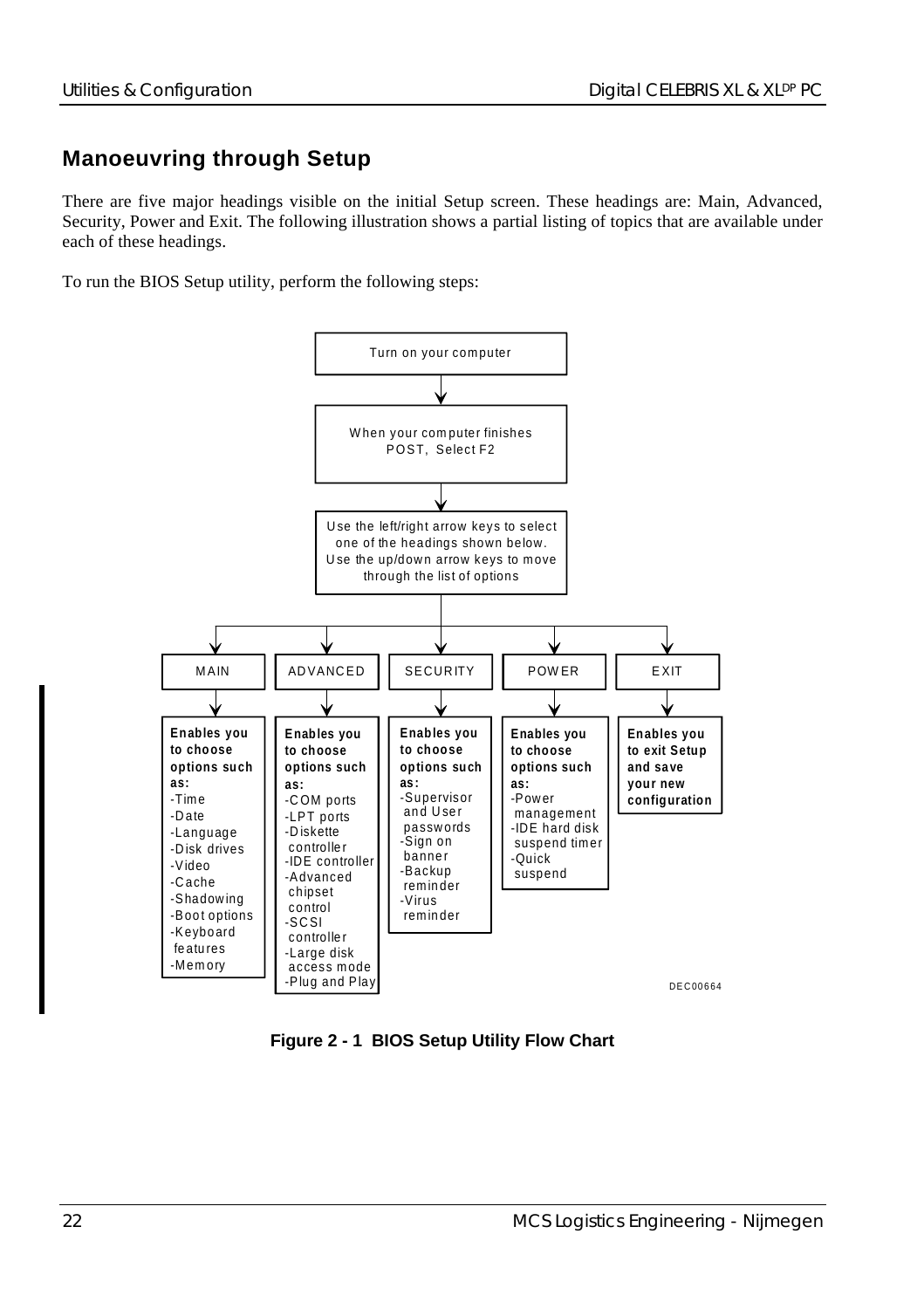#### **Updating The Configuration**

The following sections list the BIOS Setup utility options that can be updated or modified using the following menu selections:

| ٠ | Main            | Enables to set basic computer configuration options (time, date, video, etc.). |
|---|-----------------|--------------------------------------------------------------------------------|
| ٠ | Advanced        | Enables to set advanced features to increase computer performance (COM ports,  |
|   |                 | $LPT$ port, etc.).                                                             |
| ٠ | <b>Security</b> | Enables to set passwords and backup data reminders.                            |
| ٠ | Power           | Enables to set power saving options to save energy.                            |
|   | Exit            | Enables to quit and save the changes.                                          |
|   |                 |                                                                                |
|   |                 |                                                                                |

**NOTE** Once a supervisor password is set, a user might not be able to change some BIOS Setup utility options.

#### **Helpful Hints**

Below are some helpful hints when using the BIOS Setup utility:

- ♦ Several keyboard function keys and numeric keypad keys are assigned to help selecting menus and sub-menus, options, changing option values and displaying help information. These keys are displayed at the bottom of the main menu and from the General Help pop-up screen.
- Item-specific help is available at anytime during the setup process and appears at the right of the setup screen each time an option is highlighted. This on-line help provides information about a highlighted option.
- Select "Save Changes & Exit" from the exit menu to save all Setup values.
- Select *"Discard Changes & Exit"* from the exit menu to exit Setup without recording any changes.
- Select *"Get Default Values"* from the exit menu to set all Setup options to their default values.
- Select *"Load Previous Changes"* from the exit menu to restore all CMOS values from the last session.
- Select *"Save Changes"* from the exit menu to save all selections without exiting Setup.
- Press [Esc] to exit a sub-menu and return to the main menu.
- Press [Esc] from the main menu to go to the exit menu.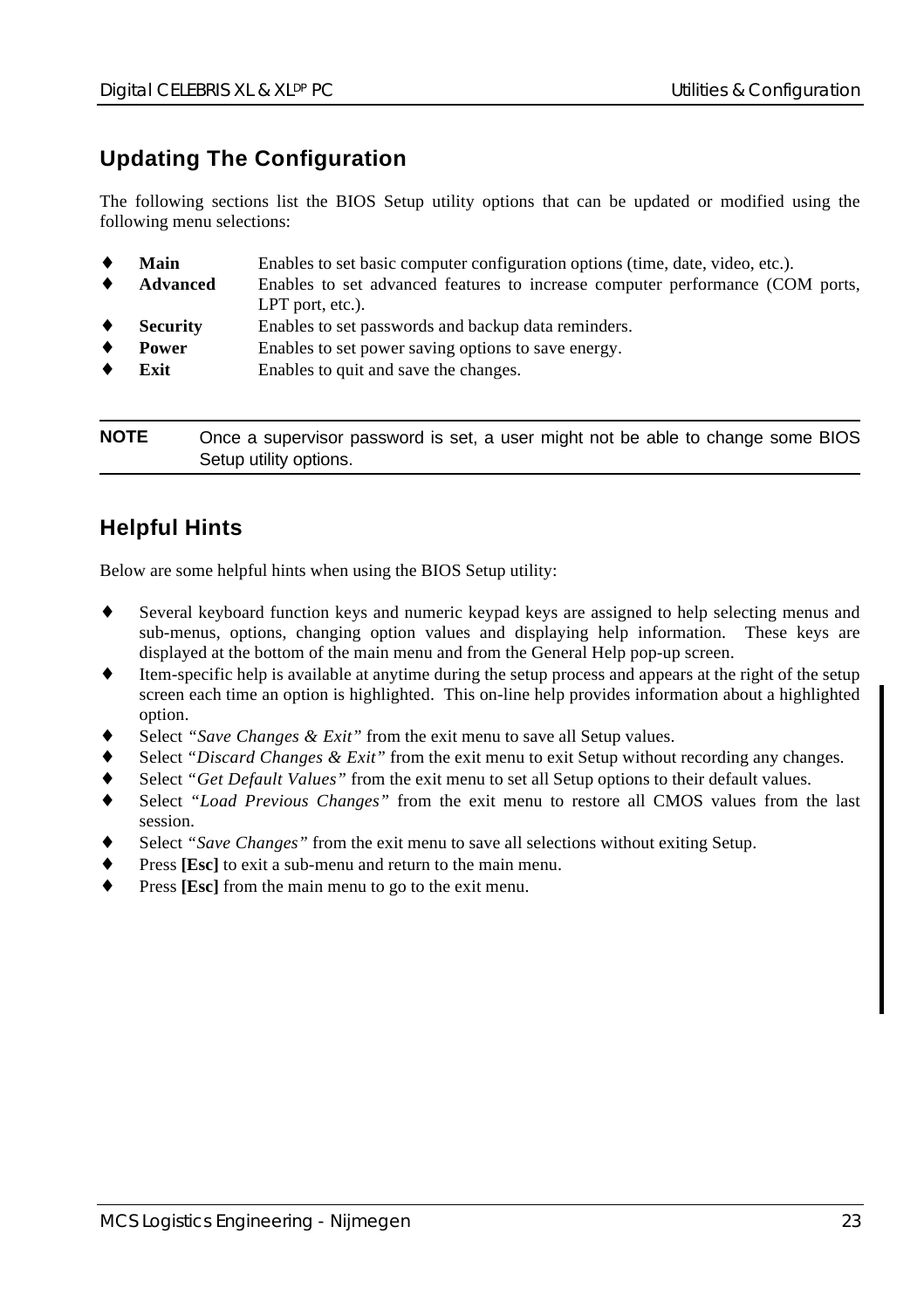### **Main Menu Options**

| <b>Menu Fields</b>          | <b>Settings</b>         | <b>Comments</b>                                                              |
|-----------------------------|-------------------------|------------------------------------------------------------------------------|
| <b>System time</b>          | Current time            | Displays the current time.                                                   |
| <b>System date</b>          | Current date            | Displays the current date.                                                   |
| Language                    | English                 | This field only displays the current language of the BIOS. The setting       |
|                             | Español                 | in Setup can not be changed. Instead, use PHLASH <sup>**</sup> to change the |
|                             | Français                | BIOS, where ** is the language extension.                                    |
|                             | Deutsch                 | The BIOS Setup utility supports only one language per computer.              |
|                             | Italiano                |                                                                              |
| <b>Diskette</b>             | $1.44MB, 3\frac{1}{2}$  | Sets the size and density of diskette drives.                                |
| drive A                     | 2.88MB, 31/2            |                                                                              |
| <b>Diskette</b>             | Not Installed           |                                                                              |
| drive B                     | 1.2MB, 51/4             |                                                                              |
|                             | 720KB, 31/2             |                                                                              |
| <b>Autotype fixed</b>       | Press [Enter]           | Press [Enter] to detect and fill in the installed hard disk drive            |
| disk                        |                         | parameters in the remaining fields.                                          |
| $T$ ype $^{(1)}$            | 1 to 39                 | Selecting 1 to 39 automatically fills in the remaining fields in this        |
|                             | User                    | menu.                                                                        |
|                             |                         | Selecting User prompts to fill in the remaining fields with the installed    |
|                             |                         | hard disk drive's parameters. <sup>(2)</sup>                                 |
| $Cylinders^{(1)}$           | 0 to 4095               | Displays the number of cylinders.                                            |
| Heads <sup>(1)</sup>        | 1 to 64                 | Displays the number of heads.                                                |
| Sectors/track <sup>(1</sup> | $0$ to 63               | Displays the number of sectors/track.                                        |
|                             |                         |                                                                              |
| Write                       | 0 to 4095               | Displays the number of cylinders that have their write timing changed.       |
| $\mathbf{precomp}^{(1)(2)}$ | None                    |                                                                              |
| Multi-sector                | 2 sectors               | Determines the number of sectors per block for multiple sector               |
| transfers                   | 4 sectors               | transfers.                                                                   |
|                             | 8 sectors<br>16 sectors |                                                                              |
|                             |                         |                                                                              |
|                             | Auto<br>Disabled        |                                                                              |
|                             | <b>Disabled</b>         | Auto refers to the size the disk returns when queried.                       |
| <b>LBA</b> control          |                         | Enables or disables the LBA hard disk drive addressing option.               |
| mode                        | Enabled                 |                                                                              |
| Video system                | EGA / VGA               | Sets the video controller type.                                              |
|                             | CGA 80x25               |                                                                              |
|                             | Monochrome              |                                                                              |

 $<sup>(1)</sup>$  These fields are automatically filled in if the computer auto-detected an installed hard disk drive.</sup>

 $(2)$  Incorrect settings can cause the computer to malfunction.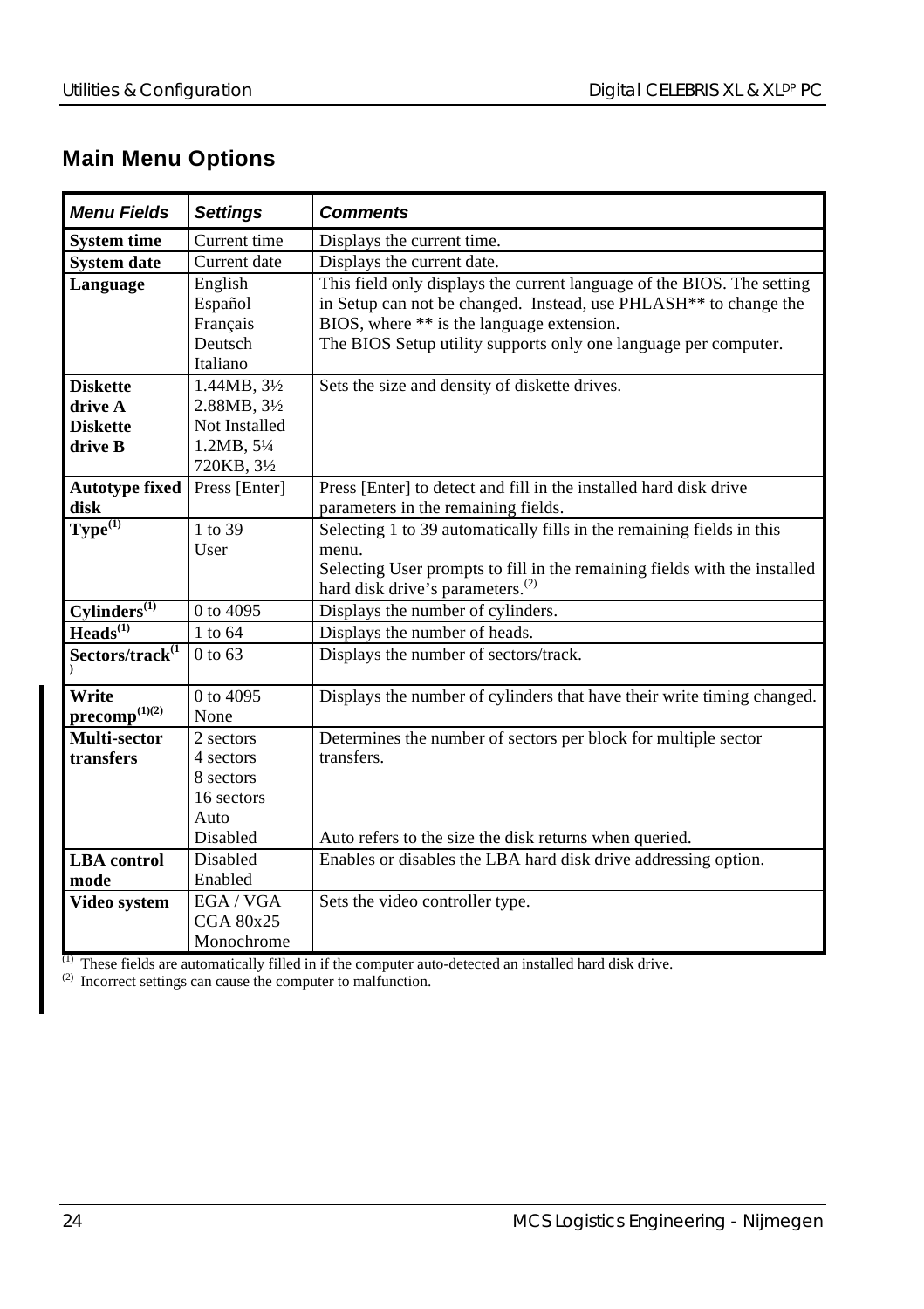### **Memory and Cache Options**

| <b>Menu Fields</b>           | <b>Settings</b>         | <b>Comments</b>                                                                                                                     |
|------------------------------|-------------------------|-------------------------------------------------------------------------------------------------------------------------------------|
| <b>Internal cache</b>        | Enabled                 | Enables or disables the internal cache.                                                                                             |
|                              | Disabled                | Note: The internal cache is internal to the CPU.                                                                                    |
| <b>External</b>              | Enable (WB)             | The external cache operates in Write-Back (WB) Mode if Enable has                                                                   |
| cache                        |                         | been selected.                                                                                                                      |
|                              | Enable (WT)             | The external cache operates in Write-Through (WT) Mode if Enable                                                                    |
|                              |                         | has been selected.                                                                                                                  |
|                              | Disable                 | For optimal computer performance, keep this setting at Enabled (WB).                                                                |
| <b>System BIOS</b><br>shadow | Not user<br>selectable, | The main logic board reserves an area of DRAM for a copy of system<br>BIOS ROM. This DRAM called "shadow memory" is write-protected |
|                              | permanently set         | and has the same addresses as the system BIOS ROM locations.                                                                        |
|                              | to Enabled.             | When shadowing system BIOS ROM, the ROM information is copied                                                                       |
|                              |                         | into an appropriate area in DRAM. This increases the performance                                                                    |
|                              |                         | because the system BIOS instructions are in fast DRAM instead of                                                                    |
|                              |                         | ROM.                                                                                                                                |
| <b>Cache system</b>          | Enabled                 | This option enables the system BIOS to be cached in the internal                                                                    |
| <b>BIOS</b>                  | Disabled                | cache and external cache (if installed). This increases computer                                                                    |
|                              |                         | performance because BIOS instructions can be executed in cache                                                                      |
|                              |                         | instead of RAM.                                                                                                                     |
| <b>Video BIOS</b><br>shadow  | Enabled<br>Disabled     | The main logic board reserves an area of DRAM for a copy of video<br>BIOS ROM. This DRAM called "shadow memory" is write-protected  |
|                              |                         | and has the same addresses as the video BIOS ROM locations. When                                                                    |
|                              |                         | shadowing video BIOS ROM, the ROM information is copied into an                                                                     |
|                              |                         | appropriate area in DRAM. This increases the performance because                                                                    |
|                              |                         | the video BIOS instructions are in fast DRAM instead of ROM.                                                                        |
| Cache video                  | Enabled                 | This option enables the video BIOS to be cached in the internal cache                                                               |
| <b>BIOS</b>                  | Disabled                | and external cache (if installed). This increases computer                                                                          |
|                              |                         | performance as video BIOS instructions can be executed in cache                                                                     |
|                              |                         | instead of RAM.                                                                                                                     |
| <b>Shadow</b>                | Enabled                 | Allows to enable or disable shadowing of individual segments of                                                                     |
| option ROM's<br>C800-CBFF    | Disabled                | ROM to increase computer performance.                                                                                               |
| <b>CC00-CFFF</b>             |                         | <b>Caution:</b> Some option ROMs do not operate properly when                                                                       |
| <b>D000-D3FF</b>             |                         | shadowed.                                                                                                                           |
| <b>D400-D7FF</b>             |                         |                                                                                                                                     |
| D800-DBFF                    |                         |                                                                                                                                     |
| DC00-DFFF                    |                         |                                                                                                                                     |
| AT bus space                 | Disabled                | Memory hole not available, upper memory is contiguous.                                                                              |
|                              | C00000h,                | Sets the memory hole at address C00000 with 4MB memory                                                                              |
|                              | 4MB<br>E00000h,         | available.<br>Sets the memory hole at address E00000 with 2MB memory                                                                |
|                              | 2MB                     | available.                                                                                                                          |
|                              | F00000h,                | Sets the memory hole at address F00000 with 1MB memory available.                                                                   |
|                              | 1MB                     |                                                                                                                                     |
| System                       | Not user                | Displays the amount of base (conventional) memory each time the                                                                     |
| memory                       | selectable              | computer boots.                                                                                                                     |
| <b>Extended</b>              | Not user                | Displays the amount of extended memory each time the computer                                                                       |
| memory                       | selectable              | boots.                                                                                                                              |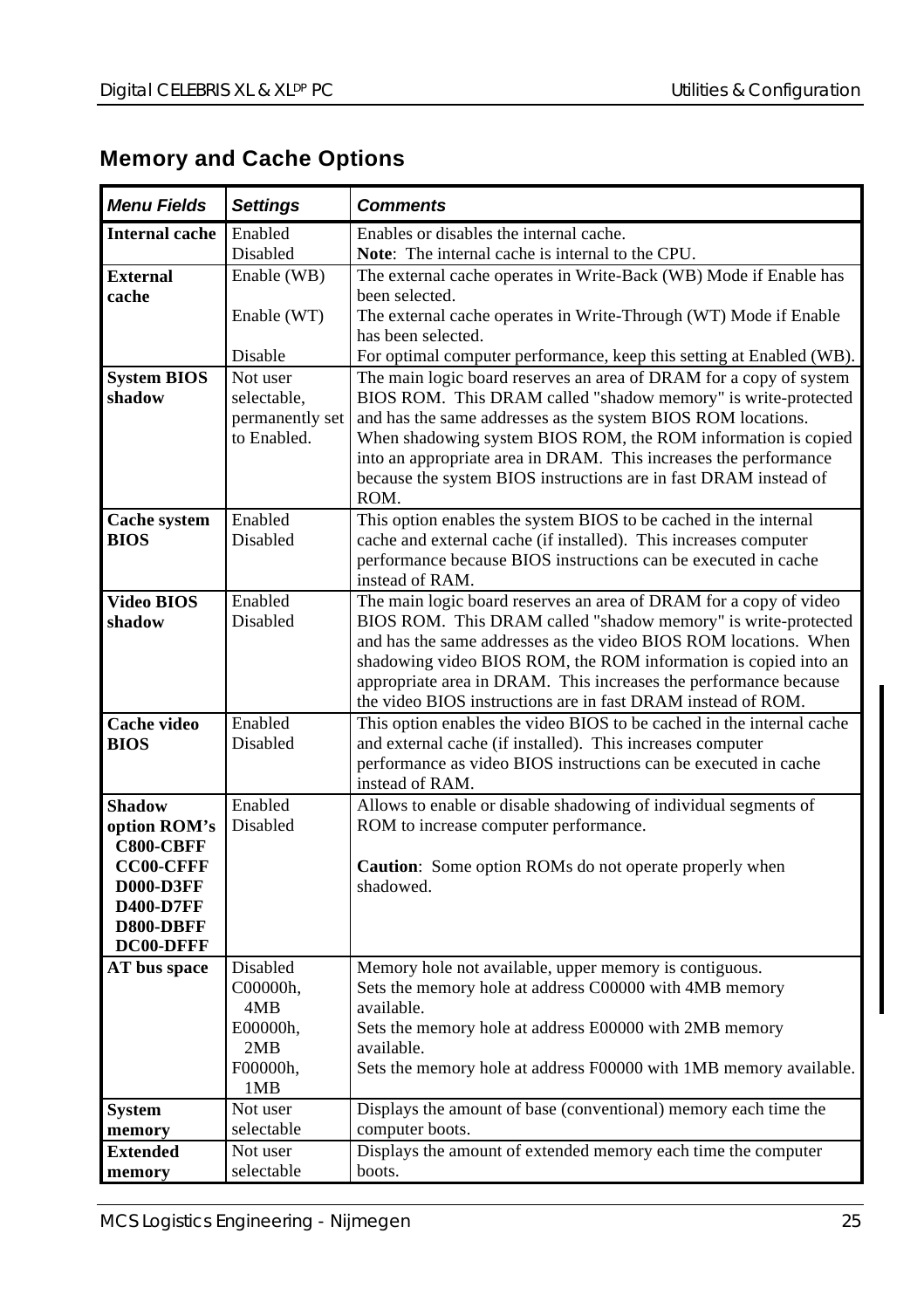### **Memory and Cache Options (continued)**

| <b>Menu Fields</b> | <b>Settings</b> | <b>Comments</b>                                                  |
|--------------------|-----------------|------------------------------------------------------------------|
| <b>Extended</b>    | Compatibility   | Selects the BIOS report mechanism for memory amount.             |
| memory             |                 | Select Compatibility when using a conventional operating system. |
| report             | Non-            | Select Non-Compatibility for extended memory above 64MB under    |
|                    | compatibility   | Windows NT V3.1.                                                 |

### **Boot Options**

| <b>Menu Fields</b>   | <b>Settings</b> | <b>Comments</b>                                                                  |
|----------------------|-----------------|----------------------------------------------------------------------------------|
| <b>Boot sequence</b> | A: only         | Each time the computer boots, it will load the operating system from             |
|                      | $A:$ then $C:$  | the selected sequence.                                                           |
|                      | $C:$ then A:    |                                                                                  |
|                      | C: only         |                                                                                  |
| <b>SETUP</b>         | Enabled         | Enables or disables the $\langle F2 \rangle$ setup prompt each time the computer |
| prompt               |                 | boots.                                                                           |
|                      | <b>Disabled</b> | When Disabled is selected, only the prompt informing you when to                 |
|                      |                 | press <f2> to enter Setup is disabled. Setup can still be entered by</f2>        |
|                      |                 | pressing $\langle F2 \rangle$ before POST completes.                             |
| <b>POST</b> errors   | Enabled         | Enabling this options causes the computer to pause and display a                 |
|                      |                 | setup entry or resume the boot prompt if an error occurs at boot.                |
|                      | <b>Disabled</b> | Disabling this option causes the computer to always attempt to boot              |
|                      |                 | regardless of a setup entry or error.                                            |
| <b>Floppy check</b>  | Enabled         | Enabling this option causes the computer to verify the diskette type             |
|                      |                 | each time the computer boots.                                                    |
|                      | Disabled        | Disabling this option speeds up the boot process.                                |
| <b>Summary</b>       | Enabled         | Enabling this option causes the computer to display configuration                |
| screen               | Disabled        | parameters (in the form of a summary screen) during boot.                        |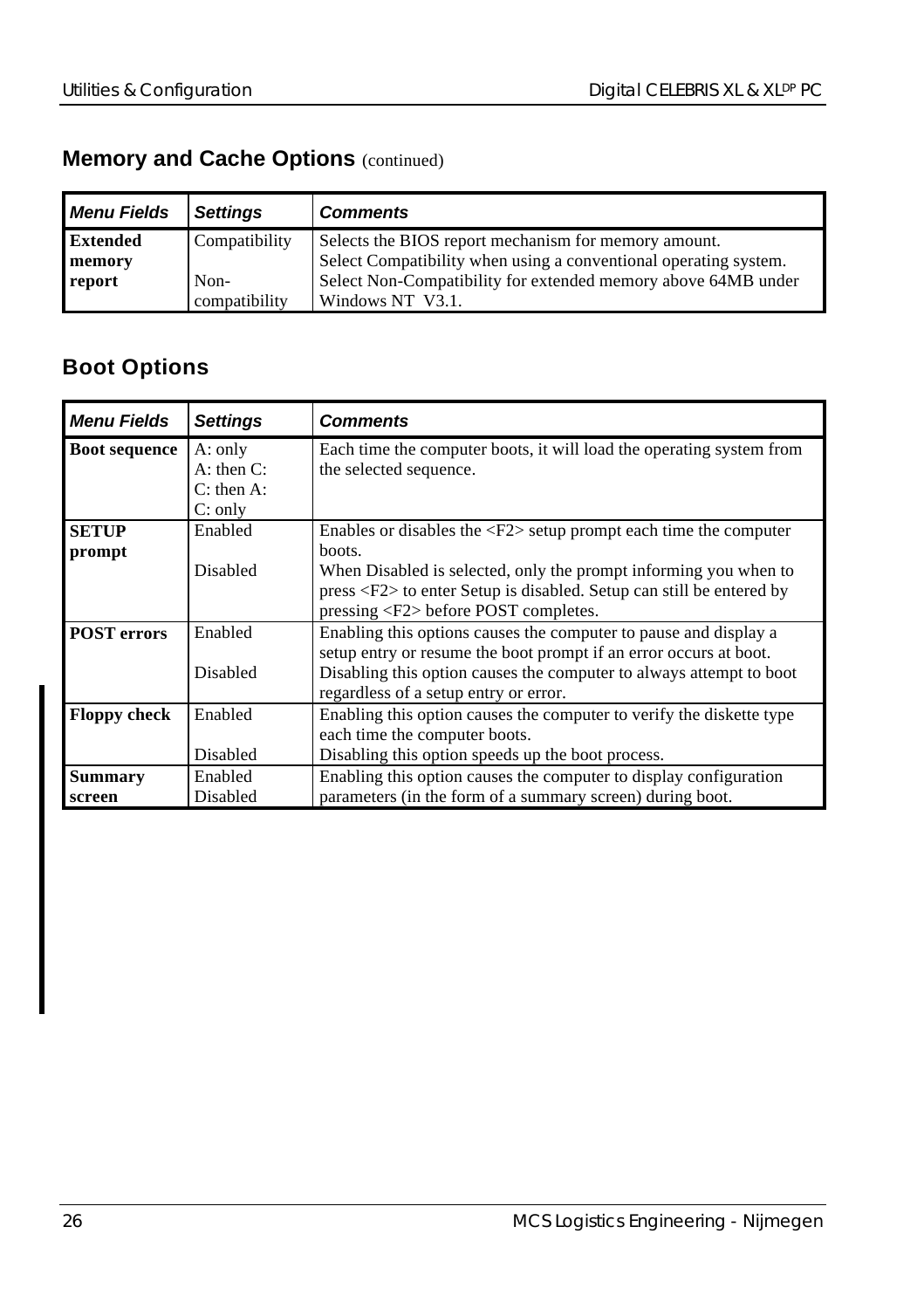### **Keyboard Features**

| <b>Menu Fields</b> | <b>Settings</b>   | <b>Comments</b>                                                           |
|--------------------|-------------------|---------------------------------------------------------------------------|
| <b>Numlock</b>     | Auto              | Turns Numlock on or off each time the computer boots.                     |
|                    | On.               |                                                                           |
|                    | Off               | <b>Note:</b> When Auto has been selected, the computer will turn on       |
|                    |                   | Numlock if it detects a numeric keypad.                                   |
| <b>Key click</b>   | Disabled          | Enables or disables the audible key click feature.                        |
|                    | Enabled           |                                                                           |
| Keyboard           | 30/sec            | Sets the number of times a second to repeat a keystroke while holding     |
| auto-repeat        | 2/sec             | the key down.                                                             |
| rate               | 6/sec             |                                                                           |
|                    | 10/sec            |                                                                           |
|                    | 13.3/sec          |                                                                           |
|                    | $18.5/\text{sec}$ |                                                                           |
|                    | 21.8/sec          |                                                                           |
|                    | 26.7/sec          |                                                                           |
| Keyboard           | $1/2$ sec         | Sets the delay time after a key is held down before it begins to repeat a |
| auto-repeat        | $3/4$ sec         | keystroke.                                                                |
| delay              | 1 sec             |                                                                           |
|                    | $1/4$ sec         |                                                                           |

### **Integrated Peripherals**

| <b>Menu Fields</b> | <b>Settings</b> | <b>Comments</b>                                                     |
|--------------------|-----------------|---------------------------------------------------------------------|
| Mouse port         | <b>Disabled</b> | Enables or disables the mouse port.                                 |
|                    | Enabled         |                                                                     |
| Parallel port      | Auto            | Enables or disables the onboard port at the specified address.      |
|                    | Disabled        |                                                                     |
|                    | 3BC, IRO 7      | <b>Note:</b> Two devices cannot share the same IRO. Also, choosing  |
|                    | 378, IRO 7      | disable makes the parallel port unusable.                           |
|                    | 278, IRO 5      |                                                                     |
| <b>Diskette</b>    | Enabled         | Enables or disables the onboard diskette controller.                |
| controller         | Disabled        |                                                                     |
| <b>Exchange</b>    | <b>Disabled</b> | Enables to logically exchange physical diskette drive designations. |
| diskette drives    | Enabled         |                                                                     |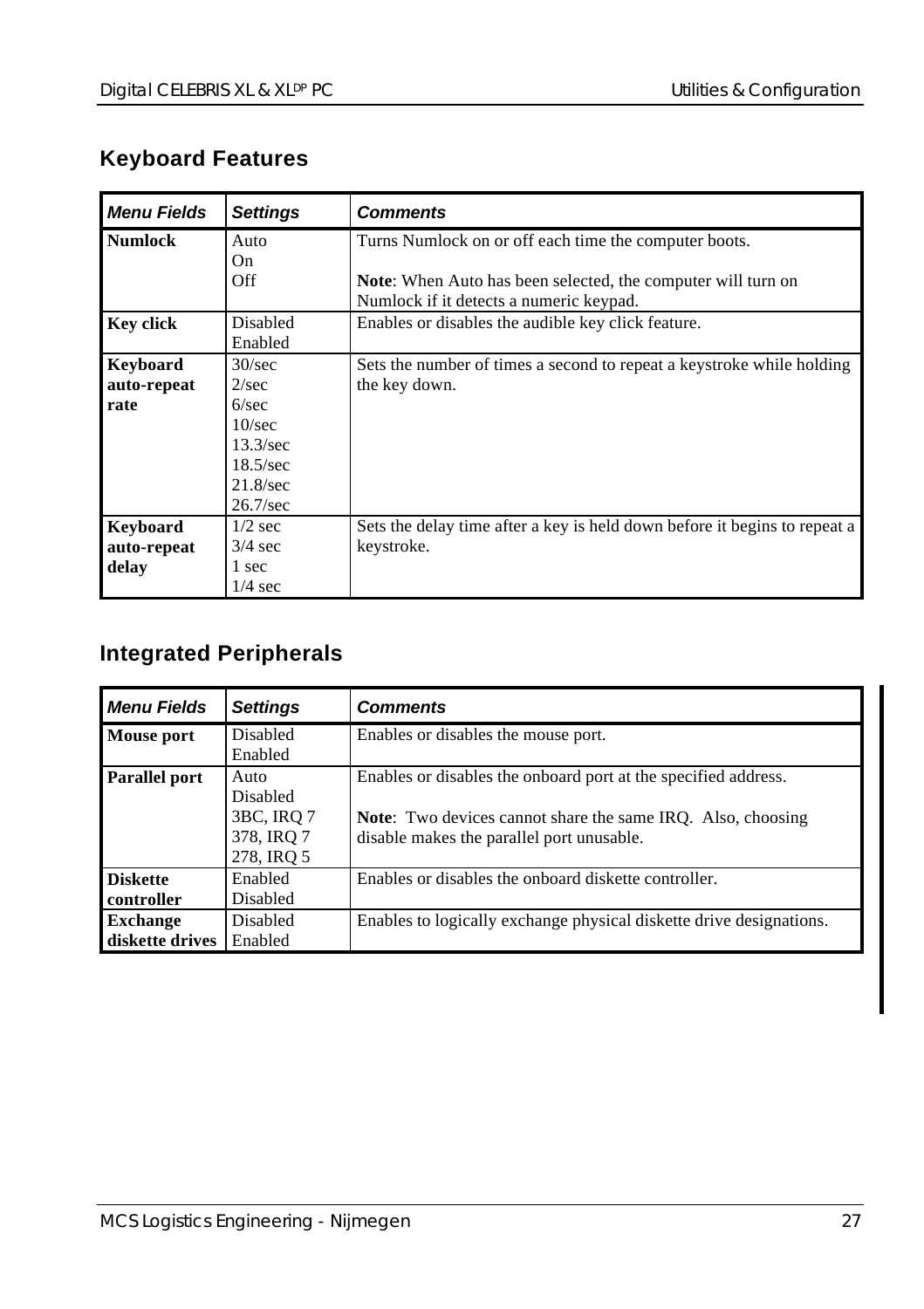### **Integrated Peripherals (continued)**

| <b>Menu Fields</b>                  | <b>Settings</b>                                                        | <b>Comments</b>                                                                                                                                                                                                                                                                                                                                      |
|-------------------------------------|------------------------------------------------------------------------|------------------------------------------------------------------------------------------------------------------------------------------------------------------------------------------------------------------------------------------------------------------------------------------------------------------------------------------------------|
| <b>Diskette write</b><br>protection | Disabled<br>Enabled                                                    | Enables or disables the selected diskette drive's write protect option.                                                                                                                                                                                                                                                                              |
| <b>Parallel port</b><br>mode        | Compatible<br>mode                                                     | Standard printer connection.                                                                                                                                                                                                                                                                                                                         |
|                                     | Bi-directional<br>mode                                                 | PS/2 compatible mode and able to receive data.                                                                                                                                                                                                                                                                                                       |
|                                     | ECP mode                                                               | Extended capabilities port mode.                                                                                                                                                                                                                                                                                                                     |
|                                     | <b>EPP 1.7</b><br><b>EPP 1.9</b>                                       | Enhanced parallel port mode.<br>Selection based on what EPP version the printer supports.<br>Only choose a mode that the parallel port device (such as a printer)<br>supports. Check the parallel port device documentation for this<br>information.                                                                                                 |
| Serial port 1                       | Auto<br>Disabled<br>3F8, IRO 4<br>2F8, IRQ 3<br>3E8, IRQ4<br>2E8, IRQ3 | Enables or disables onboard serial port 1 at the specified address.<br>Select Auto unless interrupts IRQ4 and/or IRQ3 have been allocated<br>as a computer resource.<br>Two devices cannot share the same IRQ. Choosing Disable makes<br>serial port 1 unusable. When selecting Auto, setup configures COM1<br>to address = $3F8h$ and $IRQ = 4$ .   |
| Serial port 2                       | Auto<br>Disabled<br>3F8, IRO 4<br>2F8, IRQ 3<br>3E8, IRQ4<br>2E8, IRQ3 | Enables or disables onboard serial port 2 at the specified address.<br>Select Auto unless having interrupts IRQ4 and/or IRQ3 allocated as a<br>computer resource.<br>Two devices cannot share the same IRQ. Choosing Disable makes<br>serial port 2 unusable. When Auto has been selected, setup configures<br>COM2 to address = $2F8h$ and IRQ = 3. |
| <b>IDE</b> controller               | Enabled<br>Disabled                                                    | Enables or disables the onboard IDE controller.                                                                                                                                                                                                                                                                                                      |
| On-board<br><b>SCSI</b> device      | Enabled<br>Disabled                                                    | Enables or disables the onboard PCI SCSI device.                                                                                                                                                                                                                                                                                                     |
| <b>External SCSI</b><br>device      | Disabled<br>Enabled                                                    | Enables or disables the main logic board's external SCSI port.                                                                                                                                                                                                                                                                                       |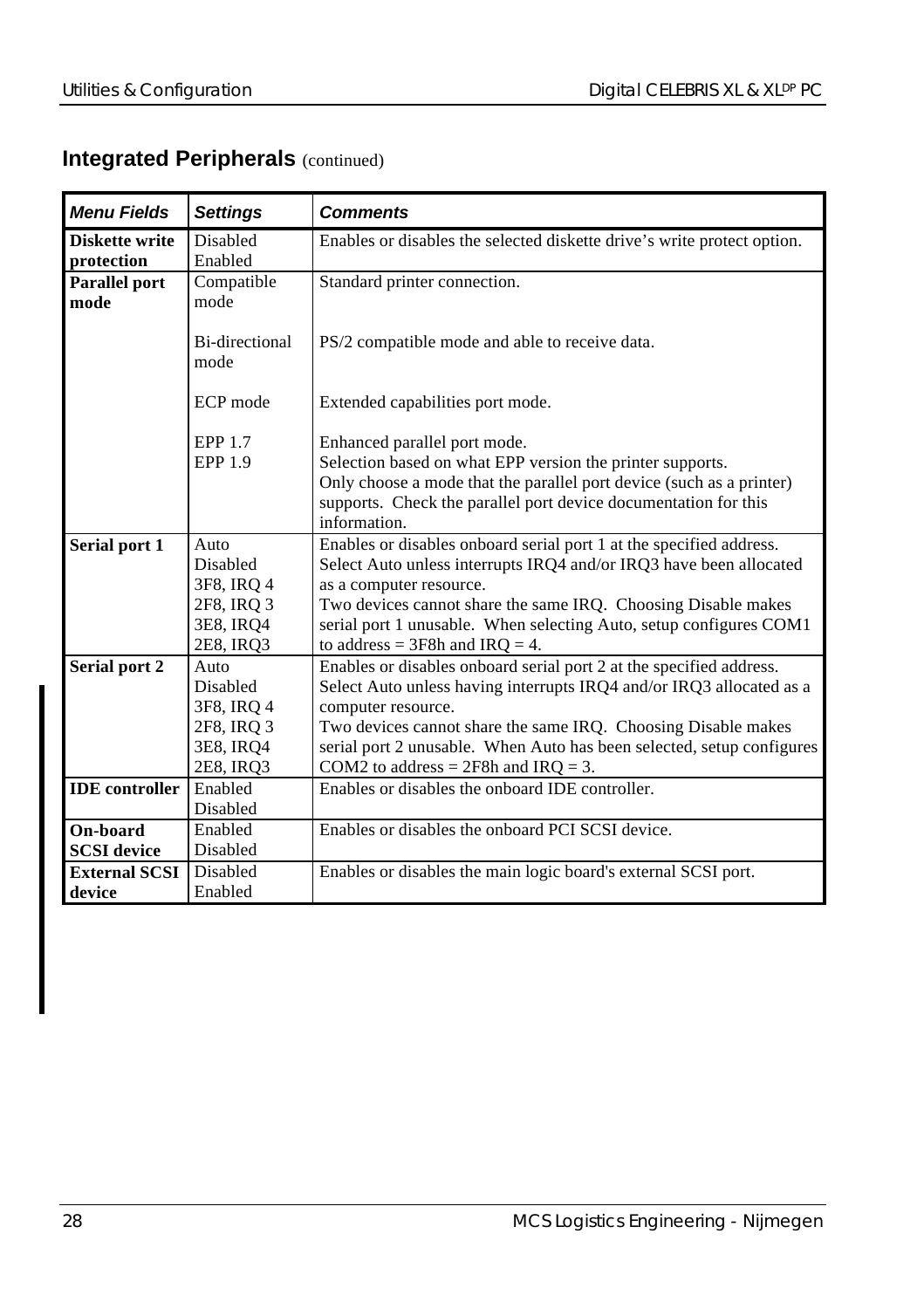### **Advanced Chipset Control Options**

**NOTE** The following advanced chipset control options should normally stay at their default values.

| <b>Menu Fields</b>                                                  | <b>Settings</b>                                                                                                                                                                              | <b>Comments</b>                                                                                                                                                                                                                                                                                                                                                                                                                                                                                         |
|---------------------------------------------------------------------|----------------------------------------------------------------------------------------------------------------------------------------------------------------------------------------------|---------------------------------------------------------------------------------------------------------------------------------------------------------------------------------------------------------------------------------------------------------------------------------------------------------------------------------------------------------------------------------------------------------------------------------------------------------------------------------------------------------|
| <b>CPU</b> to PCI                                                   | <b>Disabled</b>                                                                                                                                                                              | Enables or disables the CPU to PCI write buffers.                                                                                                                                                                                                                                                                                                                                                                                                                                                       |
| write buffers                                                       | Enabled                                                                                                                                                                                      | These buffers enable data to be temporarily stored before writing the<br>data.                                                                                                                                                                                                                                                                                                                                                                                                                          |
| <b>VGA</b> palette<br>snoop                                         | Enabled<br>Disabled<br>Default                                                                                                                                                               | This option controls how VGA devices handle accesses to their palette<br>areas. Enabling this option causes special palette behavior (a device<br>must not respond to normal accesses). Disabling this option causes a<br>device to treat palette accesses like any other device access.<br>Enable VGA Palette Snoop when a second video adapter is connected<br>to the feature connector of the installed VGA adapter for multi-media<br>devices.                                                      |
| <b>PCI</b> parity                                                   | Enabled<br>Disabled                                                                                                                                                                          | Enables or disables the parity checking feature of the PCI bus.<br>Enabled gives higher reliability on PCI bus transfers. Disabled may<br>be required for some PCI options that do not properly support this PCI<br>feature.                                                                                                                                                                                                                                                                            |
| <b>PCI</b> arbiter                                                  | System default                                                                                                                                                                               | Use the BIOS default value. BIOS will select optimal settings based                                                                                                                                                                                                                                                                                                                                                                                                                                     |
| $\text{priority}^{(1)}$<br>On-board<br><b>SCSI</b> latency<br>timer | Pure rotating<br>ISA slot<br><b>Onboard SCSI</b><br><b>CPU</b><br>PCI slot 1<br>PCI slot 2<br>PCI slot 3<br>40h, 48h<br>50h, 58h<br>60h, 68h<br>70h, 78h<br>80h, 88h<br>90h, 98h<br>A0h, A8h | on the current computer hardware configuration.<br>The priority rotates for all PCI devices.<br>ISA slot has the highest priority.<br>Onboard SCSI has the highest priority.<br>CPU has the highest priority.<br>PCI slot 1 has the highest priority.<br>PCI slot 2 has the highest priority.<br>PCI slot 3 has the highest priority.<br>Each PCI device has a latency timer register. This register specifies,<br>in PCI clocks, the value of the latency timer for a particular PCI<br>device master. |
|                                                                     | B0h, B8h<br>C0h, C8h<br>D <sub>0</sub> h, D <sub>8</sub> h<br>E0h, E8h<br>F0h, F8h<br>Default<br>08h, 10h<br>18h<br>20h, 28h<br>30h, 38h                                                     |                                                                                                                                                                                                                                                                                                                                                                                                                                                                                                         |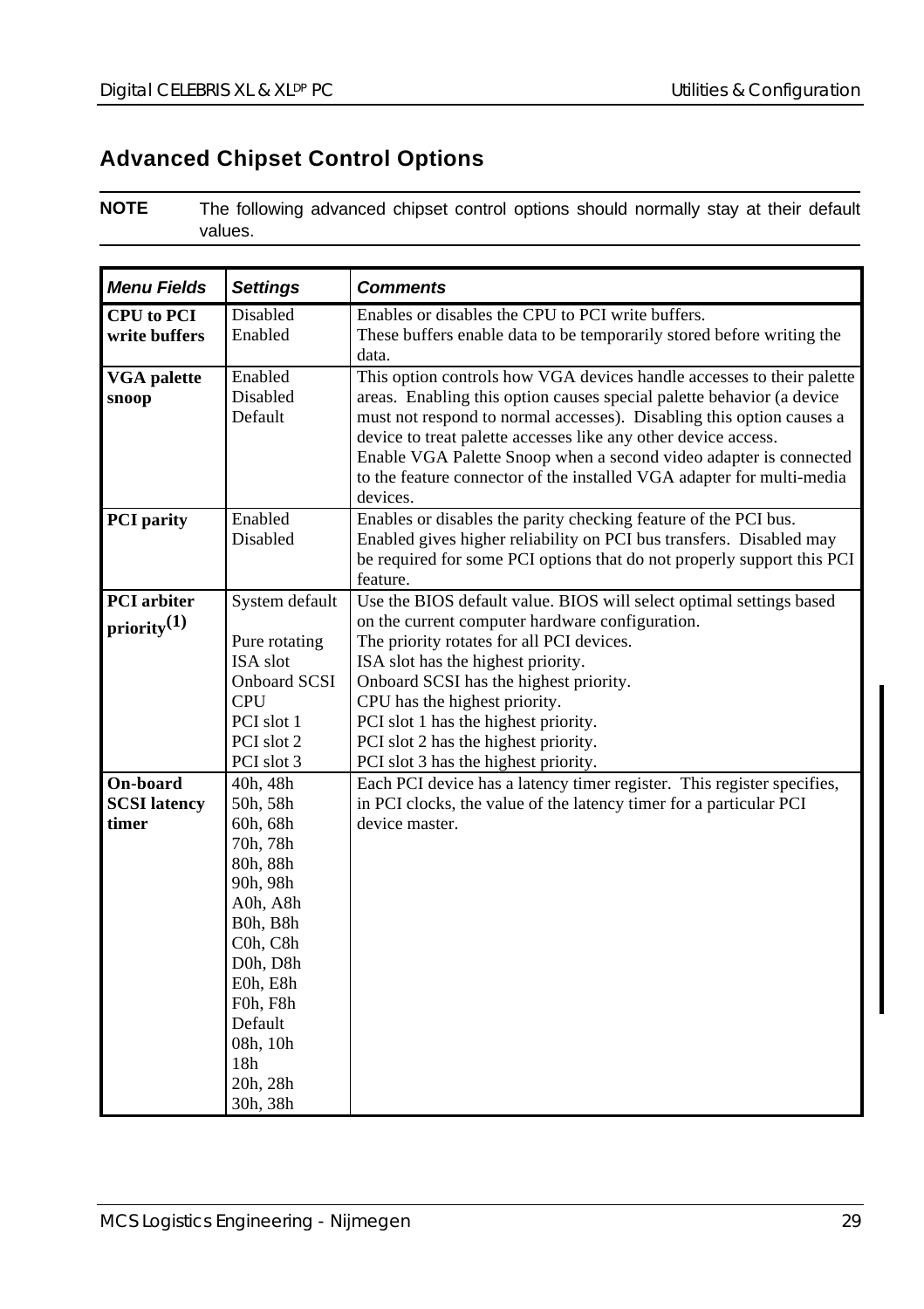### **Advanced Chipset Control Options** (continued)

| <b>Menu Fields</b>            | <b>Settings</b>                                                                                                                                                                                  | <b>Comments</b>                                                                                                                                                |  |
|-------------------------------|--------------------------------------------------------------------------------------------------------------------------------------------------------------------------------------------------|----------------------------------------------------------------------------------------------------------------------------------------------------------------|--|
| PCI slot 1-3<br>latency timer | 40h, 48h, 50h,<br>58h, 60h, 68h,<br>70h, 78h, 80h,<br>88h, 90h, 98h,<br>A0h, A8h, B0h,<br>B8h, C0h, C8h,<br>D0h, D8h, E0h,<br>E8h, F0h, F8h,<br>Default, 08h,<br>10h, 18h, 20h,<br>28h, 30h, 38h | Each PCI device has a latency timer register. This register specifies,<br>in PCI clocks, the value of the latency timer for a particular PCI<br>device master. |  |
| Plug & Play<br>O/S            | <b>Yes</b><br>No                                                                                                                                                                                 | Select Yes when using a Plug & Play operating system. Otherwise,<br>select No.                                                                                 |  |
| Large disk<br>access mode     | <b>DOS</b><br>Other                                                                                                                                                                              | Select DOS if MS-DOS has been installed.<br>Select Other if another operating system has been installed.                                                       |  |
|                               |                                                                                                                                                                                                  | A large disk drive constitutes one that has more than 1024 cylinders,<br>16 heads, or 63 tracks per sector.                                                    |  |

 $\overline{(1)}$  The PCI arbiter priority selection for factory installed PCI expansion boards should stay at the factory default settings.

Modification to the default settings can cause computer failure.

### **Security Options**

| <b>Menu Fields</b>                | <b>Settings</b>        | <b>Comments</b>                                                                                                                                                                                                                                           |
|-----------------------------------|------------------------|-----------------------------------------------------------------------------------------------------------------------------------------------------------------------------------------------------------------------------------------------------------|
| <b>Supervisor</b><br>password is  | Not user<br>selectable | Tells whether or not the supervisor's password is enabled or disabled.                                                                                                                                                                                    |
| User password<br>is               | Not user<br>selectable | Tells whether or not the user's password is enabled or disabled.                                                                                                                                                                                          |
| <b>Set supervisor</b><br>password | Press [Enter]          | Enables to set a supervisor password.<br>It is necessary to set the supervisor password when intending to allow<br>the user password to be used.<br>When the supervisor later enters his or her password, all user<br>selectable features are accessible. |
|                                   |                        | <b>Note:</b> Entering Setup with a supervisor password provides full access<br>to all BIOS Setup utility menus.                                                                                                                                           |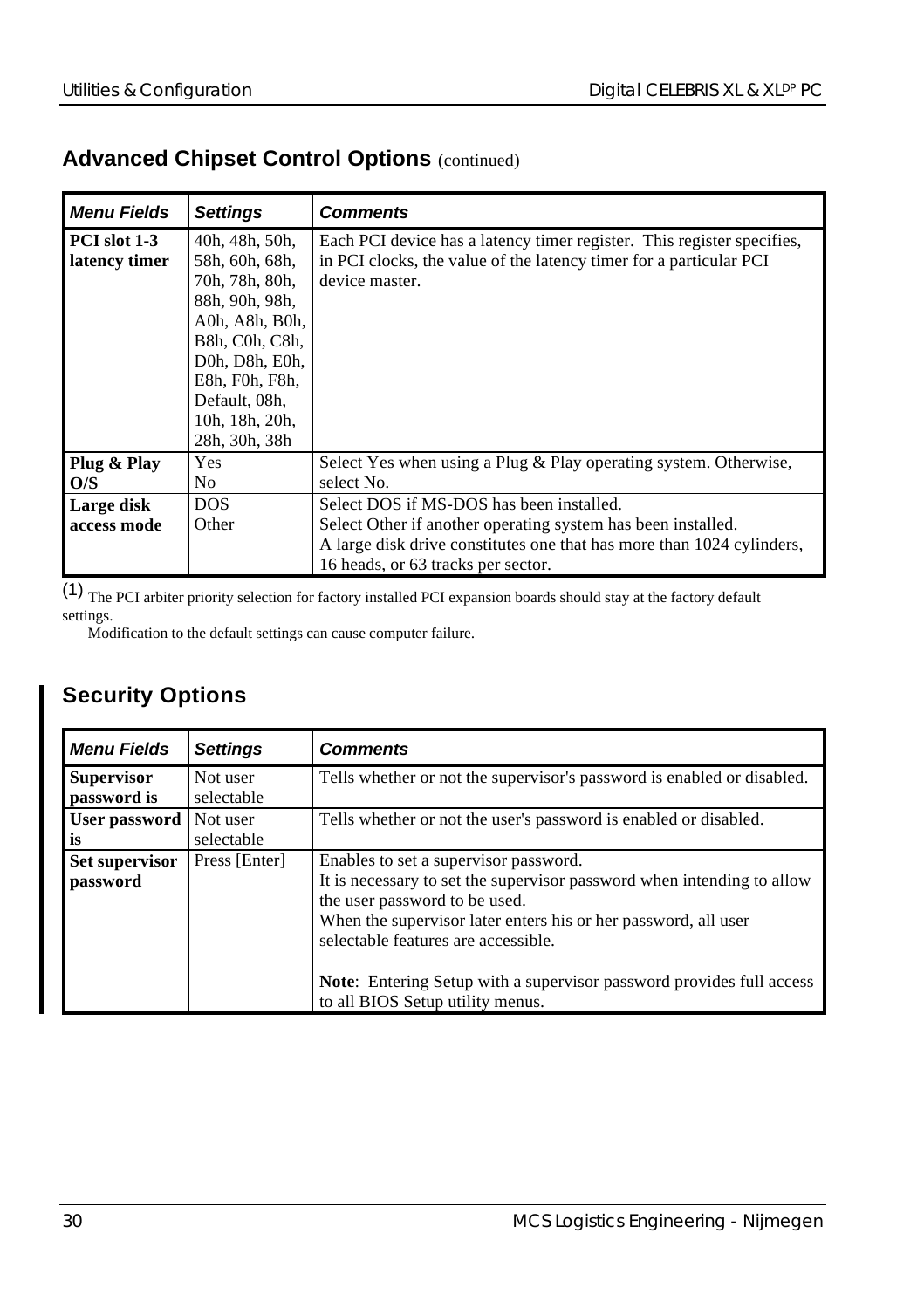### **Security Options (continued)**

| <b>Menu Fields</b>                  | <b>Settings</b>                               | <b>Comments</b>                                                                                                                                                                                                                                                                                                                                                                                                                                                                                                                                                                                                                                                                                  |  |
|-------------------------------------|-----------------------------------------------|--------------------------------------------------------------------------------------------------------------------------------------------------------------------------------------------------------------------------------------------------------------------------------------------------------------------------------------------------------------------------------------------------------------------------------------------------------------------------------------------------------------------------------------------------------------------------------------------------------------------------------------------------------------------------------------------------|--|
| Set user<br>password                | Press [Enter]                                 | Enables to set a user password.<br>This password can only be set if a supervisor password is entered.<br>When the user has entered his or her name but the supervisor is not<br>logged in, only the following information is accessible:<br>Supervisor password is Enabled.<br>User password is Enabled.<br>Set user password [press enter] to enter a user password.<br>Password on boot Enabled/Disabled (whichever is in effect). This<br>option is not allowed to change.<br>Custom sign on banner Enabled/Disabled (whichever is in effect).<br>This option is not allowed to change.<br>Note: Entering Setup with a user password restricts access to certain<br>BIOS Setup utility menus. |  |
|                                     |                                               | Also, this option requires prior setting of the supervisor password.                                                                                                                                                                                                                                                                                                                                                                                                                                                                                                                                                                                                                             |  |
| Password on<br>boot                 | Enabled<br><b>Disabled</b>                    | Enables or disables the enter password on boot option.<br>Note: This option requires prior setting of the supervisor/user<br>password.                                                                                                                                                                                                                                                                                                                                                                                                                                                                                                                                                           |  |
| <b>Custom</b> sign                  | Not user                                      | Tells if the custom sign on banner is enabled or disabled.                                                                                                                                                                                                                                                                                                                                                                                                                                                                                                                                                                                                                                       |  |
| on banner is                        | selectable                                    |                                                                                                                                                                                                                                                                                                                                                                                                                                                                                                                                                                                                                                                                                                  |  |
| <b>Custom</b> sign<br>on banner     | Press [Enter]                                 | Press [Enter] to enter a custom sign on banner that displays during<br>POST.<br>For example, you might enter "Welcome to John's machine". The<br>maximum number of characters is 50.                                                                                                                                                                                                                                                                                                                                                                                                                                                                                                             |  |
| <b>Diskette access</b>              | Supervisor<br>User                            | Enables to control who has access to diskette drives.<br>When selecting Supervisor, access to the diskette drive is limited to<br>the supervisor, who must enter his or her password. When selecting<br>User, the diskette can be accessed by entering either the supervisor or<br>the user password.<br>Whatever setting has been chosen, it only becomes functional if you<br>have set a Supervisor Password and a User Password (when User has<br>been chosen for the setting).                                                                                                                                                                                                               |  |
| <b>Fixed disk</b>                   | Normal<br>Write protect                       | Enables to write protect the boot sector on the hard disk drive.                                                                                                                                                                                                                                                                                                                                                                                                                                                                                                                                                                                                                                 |  |
| boot sector<br><b>Network</b>       | Enabled                                       | This option keeps the computer from being accessed during network                                                                                                                                                                                                                                                                                                                                                                                                                                                                                                                                                                                                                                |  |
| server                              | Disabled                                      | operation.                                                                                                                                                                                                                                                                                                                                                                                                                                                                                                                                                                                                                                                                                       |  |
| <b>System</b><br>backup<br>reminder | <b>Disabled</b><br>Daily<br>Weekly<br>Monthly | Enables or disables the system backup reminder message.                                                                                                                                                                                                                                                                                                                                                                                                                                                                                                                                                                                                                                          |  |
| <b>Virus check</b><br>reminder      | Disabled<br>Daily<br>Weekly<br>Monthly        | Enables or disables the virus check reminder message.                                                                                                                                                                                                                                                                                                                                                                                                                                                                                                                                                                                                                                            |  |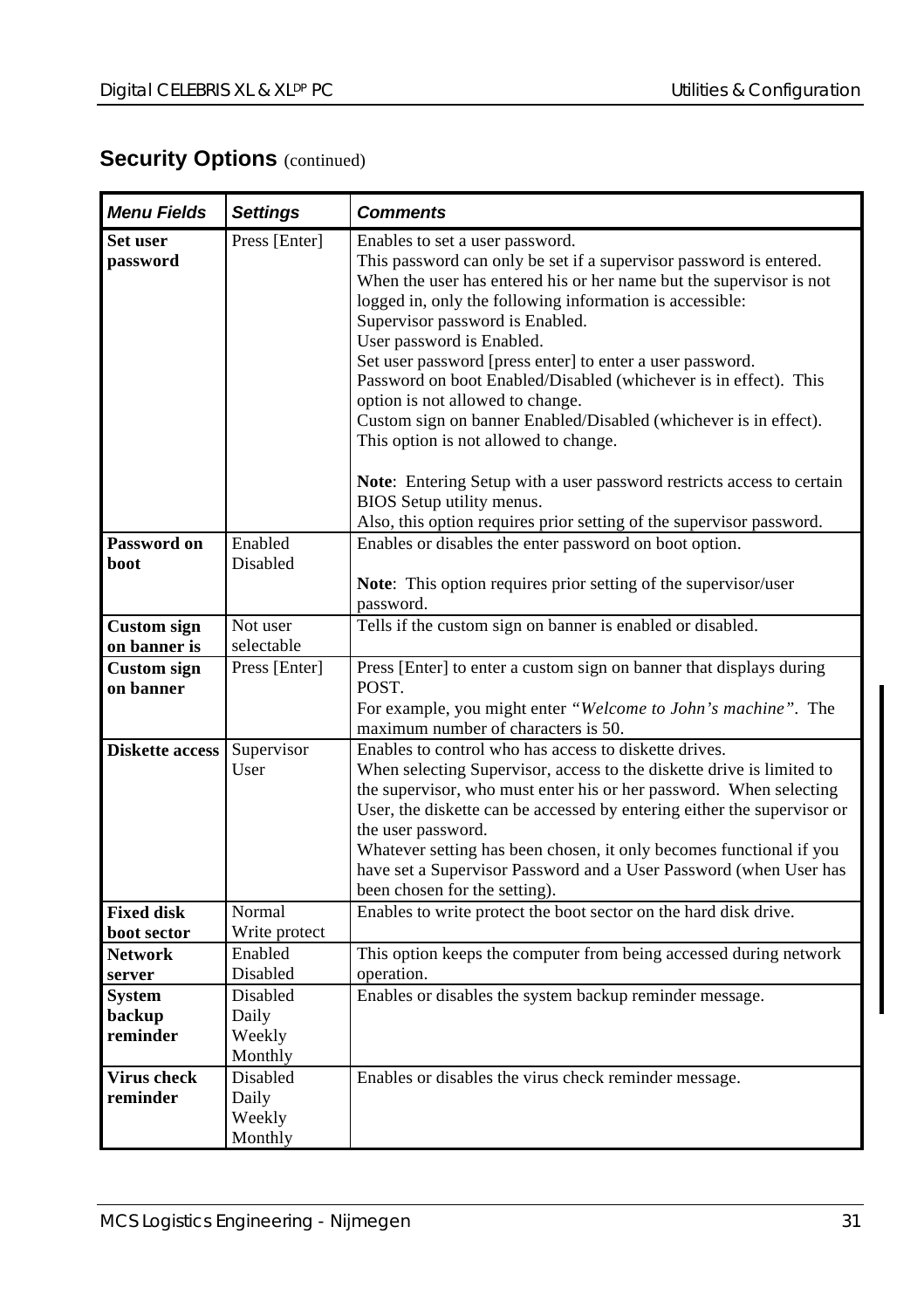### **Power Options**

| <b>Menu Fields</b>   | <b>Settings</b> | <b>Comments</b>                                                         |
|----------------------|-----------------|-------------------------------------------------------------------------|
| Power                | Enabled         | Enables or disables the following power management options.             |
| management           | Disabled        |                                                                         |
| Hard disk            | Enabled         | Allows to disable or enable the hard disk suspend timer feature or      |
| suspend timer        | <b>Disabled</b> | after a set period of disk drive inactivity (approximately 21 minutes), |
|                      |                 | allows the hard disk drive to spin down its motor to save power. For    |
|                      |                 | IDE hard disk drives only.                                              |
| <b>System</b>        | Disabled        | After a set period of computer inactivity, the BIOS places the          |
| suspend timer        | 30 min.         | computer in a suspend state (maximum power savings), that is, the       |
|                      | 1 hour          | monitor, hard disk, CPU and fan are shut off.                           |
|                      | 1.5 hours       | When a timer for the field has been set, also set Power Management to   |
|                      | 2 hours         | Enabled.                                                                |
|                      | 3 hours         | Alternately, this option may be disabled.                               |
|                      | 4 hours         |                                                                         |
| <b>Ouick suspend</b> | Enabled         | Enabling this option allows to put the computer in suspend mode by      |
|                      | Disabled        | pressing $[Ctrl] + [Alt] + [Esc]$ .                                     |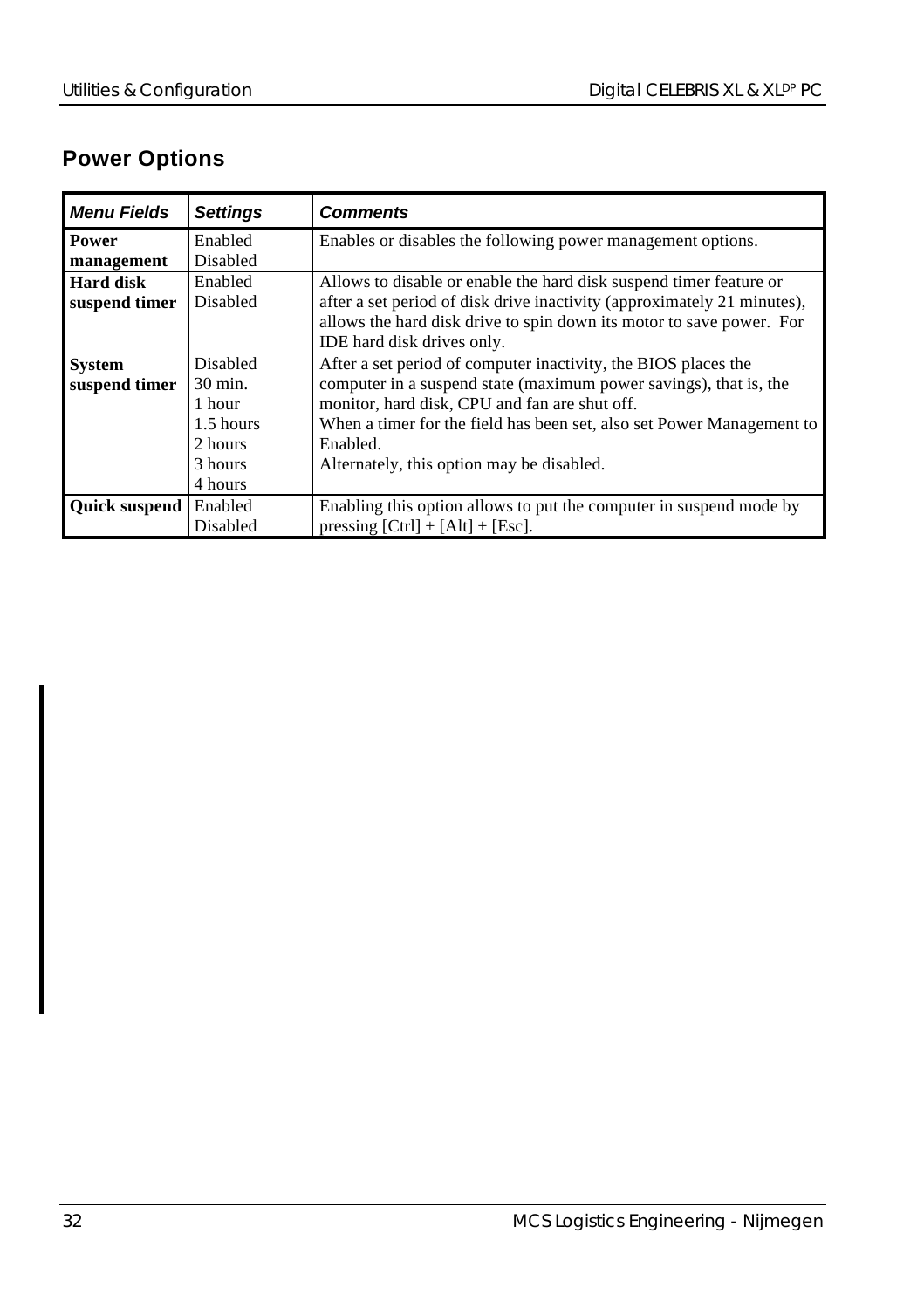# Chapter 3 Service Procedures

### Safety Requirements

#### **WARNING**

**Static electricity collects on non-conductors such as paper, cloth, or plastic. A static discharge can be damaging even though you often cannot see or feel it.**

The following safety precautions must be observed to insure product and personal safety and prevent damage to circuit boards and/or components:

- ♦ Always wear an ESD wrist strap when handling ESD sensitive material and be sure it is properly connected.
- Keep circuit boards and components away from non-conductors.
- Keep clothing away from circuit boards and components.
- Keep circuit boards in anti-static bags.
- Be cautious when AC power is applied when working on an assembly.
- ♦ Always use an isolation transformer when diagnosing any terminals, monitors or power supplies when AC power is applied.
- Be cautious of very high voltage potentials when working with monitors.

There should be an approved insulating mat (for technician safety) in front of any workbench where monitors, terminals or power modules are being serviced when power is applied.

**NOTE** Do NOT wear ESD straps when working on terminals,monitors or power supplies when AC power is applied. This is to avoid the hazard of electrical shock.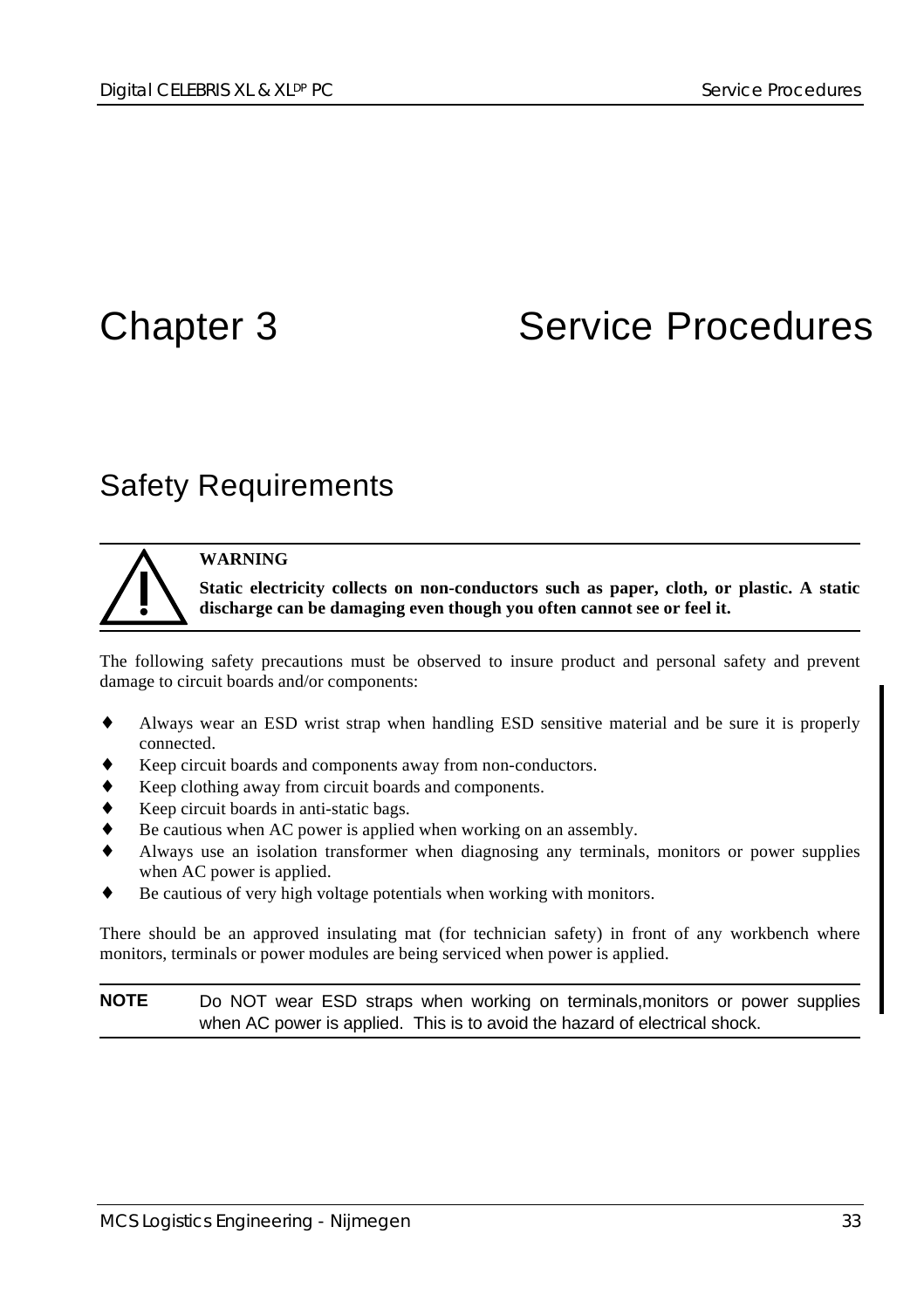# Recommended Tools

The following tools will be needed for servicing Digital PC systems. Note that test equipment must be in calibration.

- $\blacklozenge$  Multimeter (4 1/2 digit)
- A philips screwdriver
- An antistatic wrist strap

#### **Other Needed Materials**

Cleaning agent should be an all purpose cleaner that is used in-house.

#### **Required Special Tools**

None.

#### **Remedial Diagnostic Test Software**

*QAPLUS/fe*, PC Advanced Diagnostic Software, latest version. *Partnumber : 22-00908-06*

#### **Recommended Virus Detection and Cleanup Software**

*F-PROT*, Virus Detection and Cleanup Software, latest version. **Network locations:** North America, South America, Australia and New Zealand: *MINOTR::USER6:[VIRUS.F-PROT}*

> Europe, Africa, Middle and Far East: *VARDAF::EUROPUB:[VIRUS\_SCANNER.F-PROT]*

## ECO/FCO Information

### **BIOS version information.**

Refer to the Digital DECpc Bulletin Board Support , for the latest information on BIOS upgrades **Network locations:**

North America, South America, Australia and New Zealand: *PCBUHD::DKB300:[WC30.BBSFILES]*

Europe, Africa, Middle and Far East: *SUTRA::D6:[PUBLIC]*.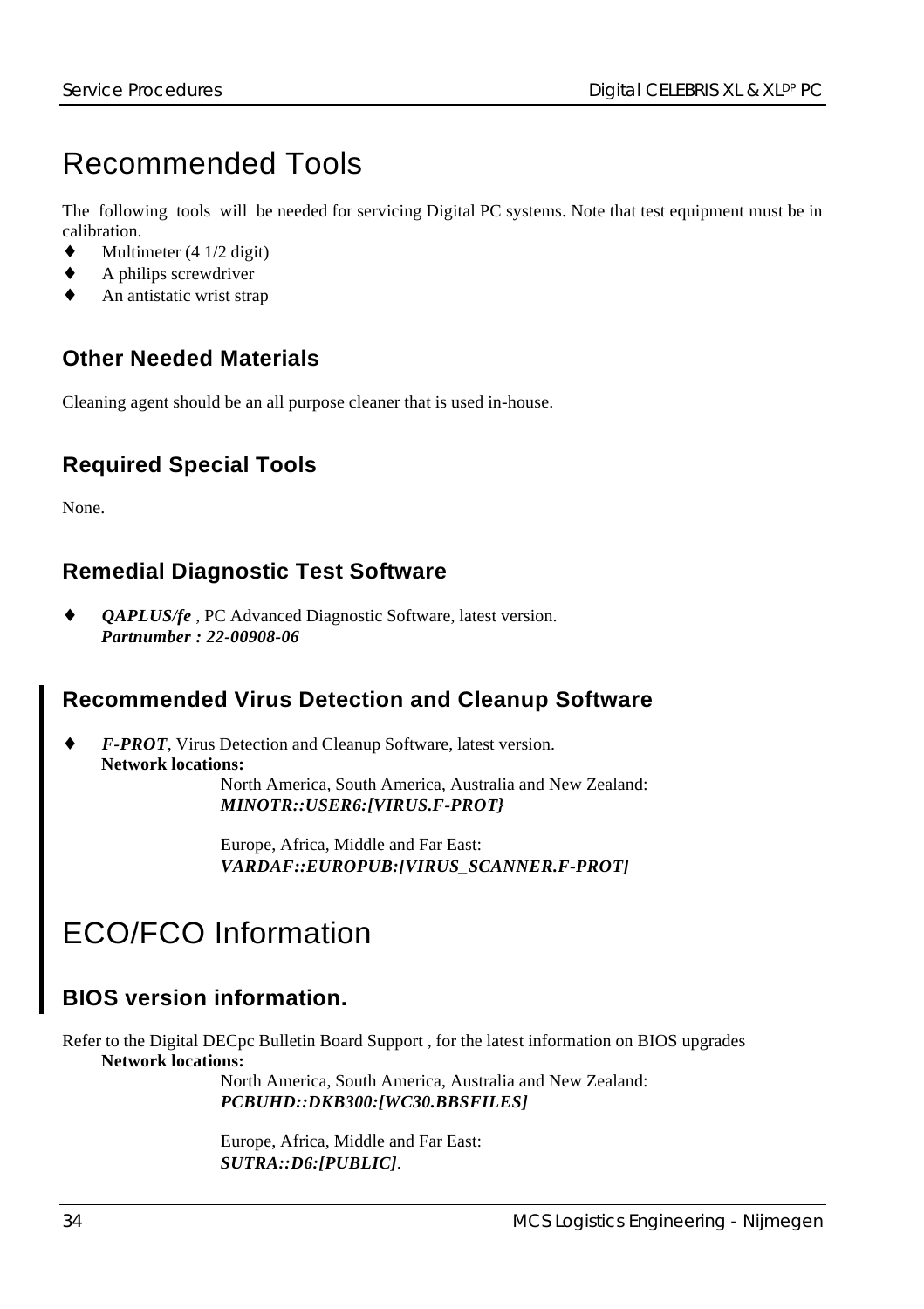## Removing The Side Panel

Before removing the side panel, perform the following:

- 1) Turn off power to all external devices connected to the computer.
- 2) Turn computer off.
- 3) Unplug power cord from wall outlet.<br>4) Disconnect nower cord and monitor
- Disconnect power cord and monitor cord from computer.



#### **WARNING**

**You might injure yourself or damage the computer if you attempt to remove the side panel before unplugging the ac and monitor power cords.**

To unlock the side panels, turn the chassis key clockwise to a horizontal position (see Figure 3-1). To remove the side panels, pull each one toward the rear of the computer and then lift away.

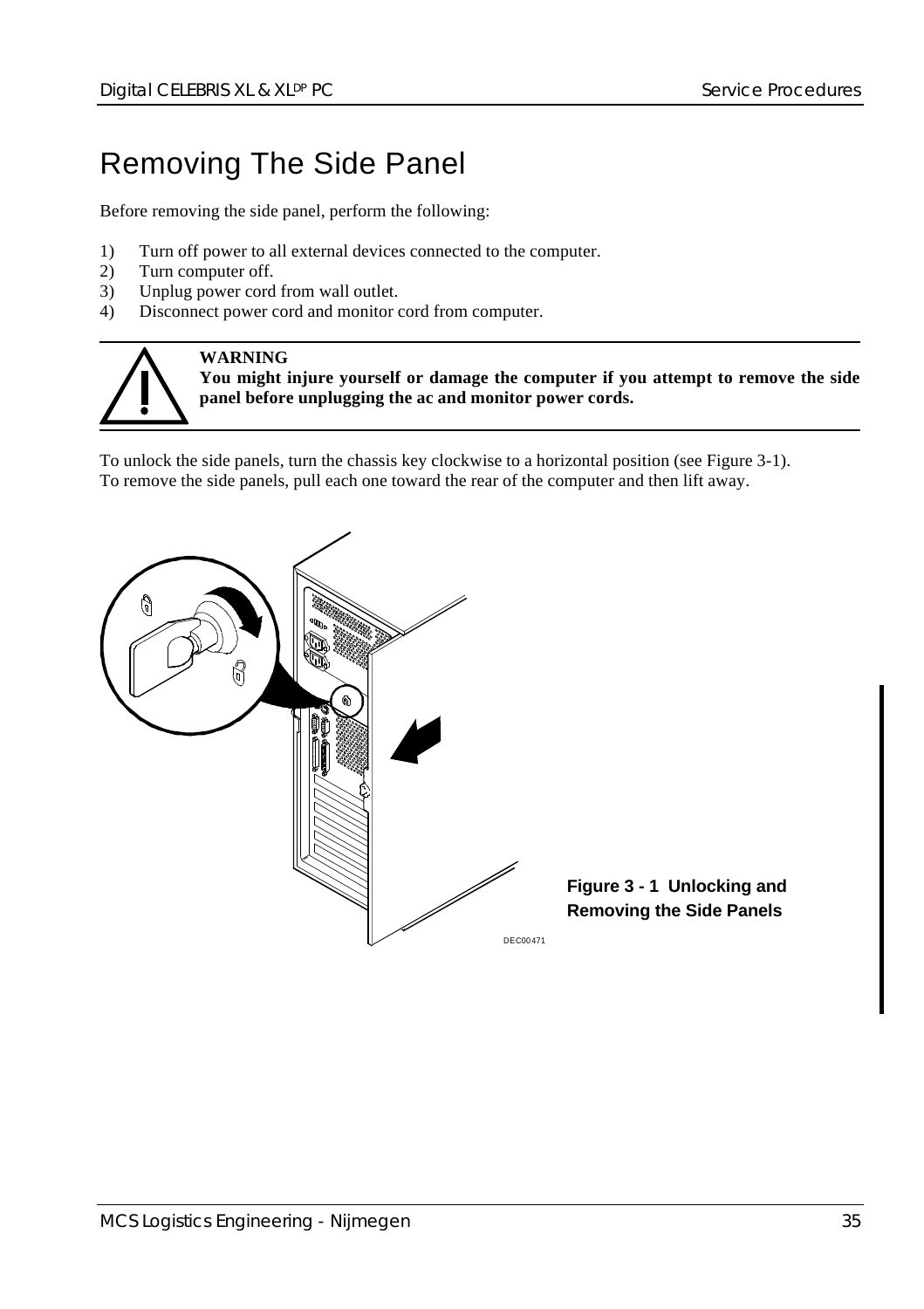## Computer Components

| Legend       | <b>Component</b>                             |
|--------------|----------------------------------------------|
| $\Lambda$    | Power supply                                 |
| B            | ISA and PCI 32-bit local bus expansion slots |
| $\mathbf{C}$ | CPU module                                   |
| D            | Main logic board                             |
| E            | $3\frac{1}{2}$ -inch diskette drive          |
| IF.          | Three 5¼-inch half-height drive bays         |
| $\mathbf G$  | Hidden 3½-inch half-height drive bay         |

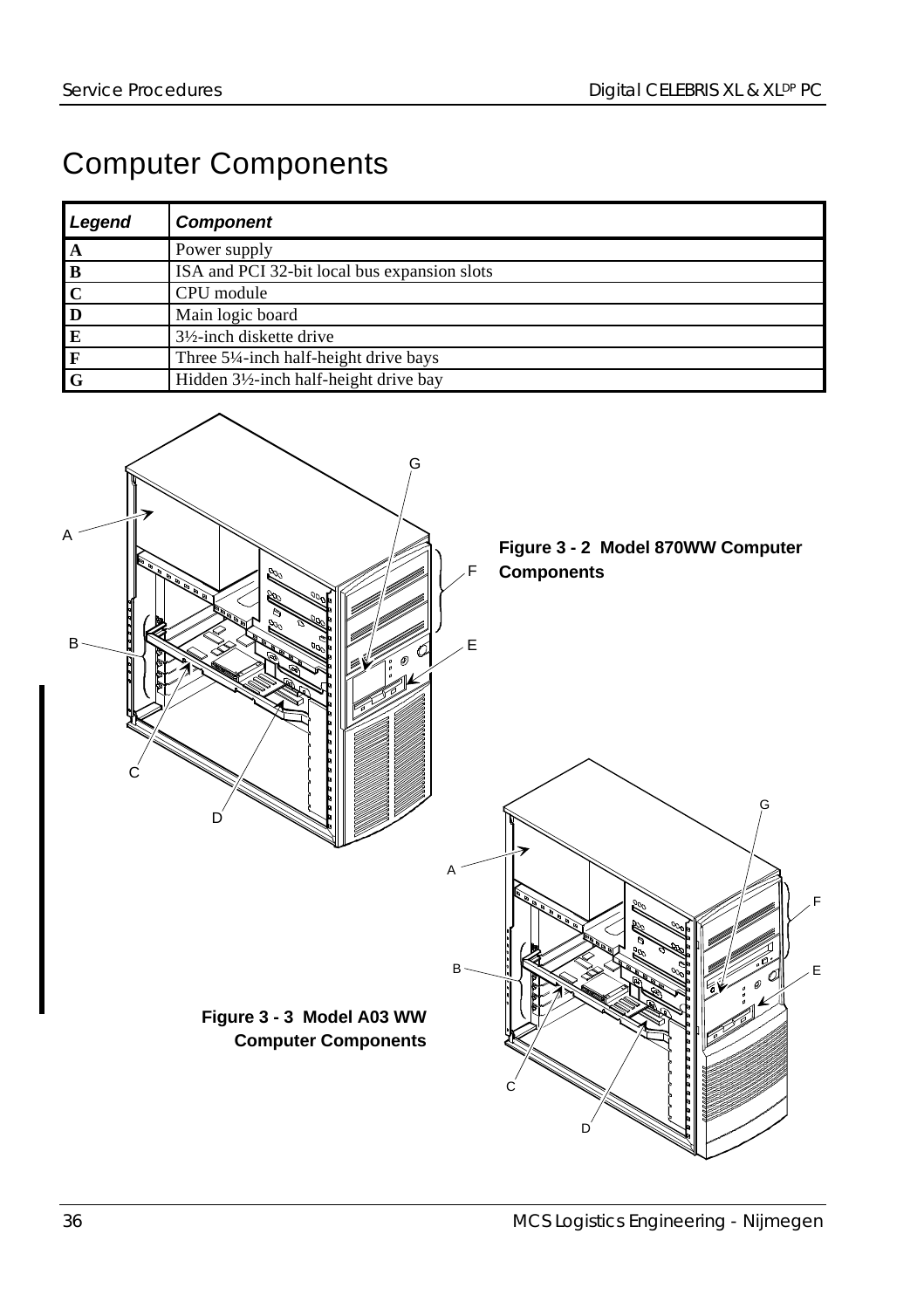## Expansion Slots

The CELEBRIS XL computer contains seven expansion board slots (refer to Figure 3 - 4). Four of the slots support industry-standard 16-bit ISA expansion boards. The remaining three PCI local bus expansion slots support 32-bit PCI local bus expansion boards. This enables the computer to deliver maximum performance by using a wider data path for higher computing speed. It also improves the expandability of the computer.

| <b>Expansion Slot</b> | <b>Slot Type</b> | <b>Description</b>                                                                                                                              |
|-----------------------|------------------|-------------------------------------------------------------------------------------------------------------------------------------------------|
| J7, J8, J9            | IS A             | Supports industry-standard 16-bit ISA expansion boards.                                                                                         |
| <b>J6</b>             | <b>ISA</b>       | Supports industry-standard 16-bit ISA expansion boards.                                                                                         |
|                       |                  | Designated as a shared slot with PCI slot J13. <sup>(1)</sup>                                                                                   |
| J11/PCI slot 1        | <b>PCI</b>       | Supports bus mastering 32-bit PCI expansion boards.<br>Digital recommends to install the 32-bit PCI video adapter in<br>this slot.              |
| $J12/PCI$ slot 2      | <b>PCI</b>       | Supports bus mastering 32-bit PCI expansion boards.<br>Digital recommends to install 32-bit bus mastering PCI<br>expansion boards in this slot. |
| $J13/PCI$ slot 3      | <b>PCI</b>       | Supports bus mastering 32-bit PCI expansion boards.<br>Designated as a shared slot with ISA slot $J6$ . <sup>(1)</sup>                          |

 $\overline{^{(1)}$  Only one expansion board can reside in slot J6 and J13 at any time. These slots have to share the expansion slot opening at the rear panel.



DEC00167-5

**Figure 3 - 4 CELEBRIS XL Expansion Board Slots**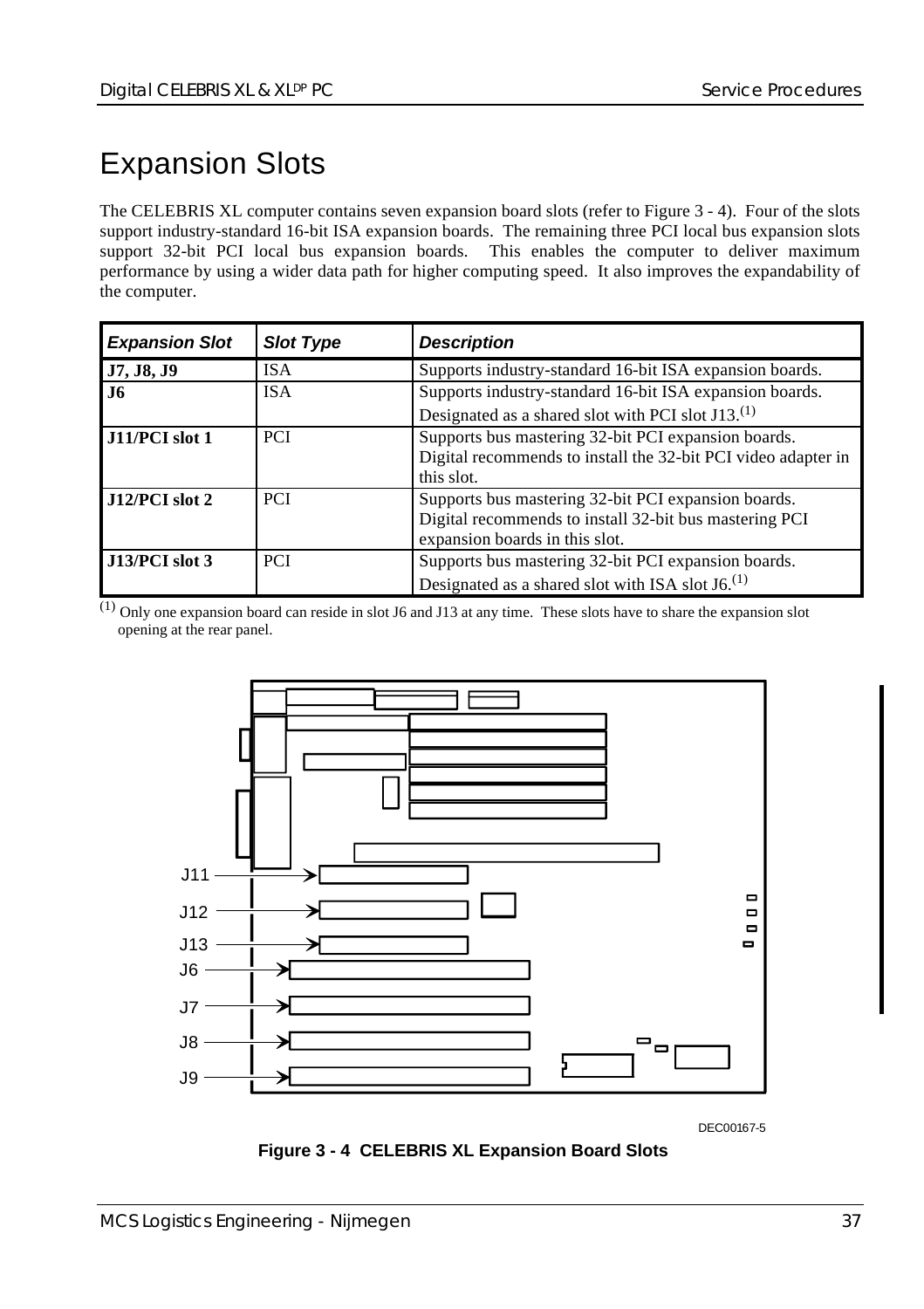# Main Logic Board Switches/Jumpers

The following table lists the main logic board switches/jumpers and factory-default settings. Figure 3 - 5 shows the locations of the main logic board switch/jumper pins.

**CAUTION**

**Do not touch any electronic component unless you are safely grounded. Wear a grounded wrist strap or touch an exposed metal part of the computer chassis. A static discharge from your fingers can result in permanent damage to electronic components.**

|  |  | <b>Main Logic Board Jumper Settings</b> |
|--|--|-----------------------------------------|
|  |  |                                         |

| <b>Feature</b>                           | <b>Description</b>                                 | <b>Setting</b>                                                 |
|------------------------------------------|----------------------------------------------------|----------------------------------------------------------------|
| <b>Flash ROM</b> upgrade                 | Enable <sup>(1)</sup><br>Disable                   | J35, jumpered $(1)$<br>J35, open                               |
| <b>Recovery mode</b>                     | Normal <sup>(1)</sup><br>Recovery mode             | J34, open $(1)$<br>J34, jumpered                               |
| Display type                             | $Mono^{(1)}$<br>Color                              | J33, open $(1)$<br>J33, jumpered                               |
| <b>Password clear</b>                    | Normal <sup>(1)</sup><br>Password clear (MFG test) | J32, open $^{(1)}$<br>J32, jumpered                            |
| <b>Clear CMOS to default</b><br>settings | Normal operation <sup>(1)</sup><br>Clear CMOS      | $J29$ , open $^{(1)}$<br>J29, jumpered                         |
| <b>Reprogrammed boot block</b>           | Disable $(1)(2)$<br>Enable                         | J40, pins 1 and 2 jumpered $(1)$<br>J40, pins 2 and 3 jumpered |

 $(1)$  Factory default setting.

<sup>(2)</sup> Disabling this jumper prevents corruption of the boot block when a boot block update is not required.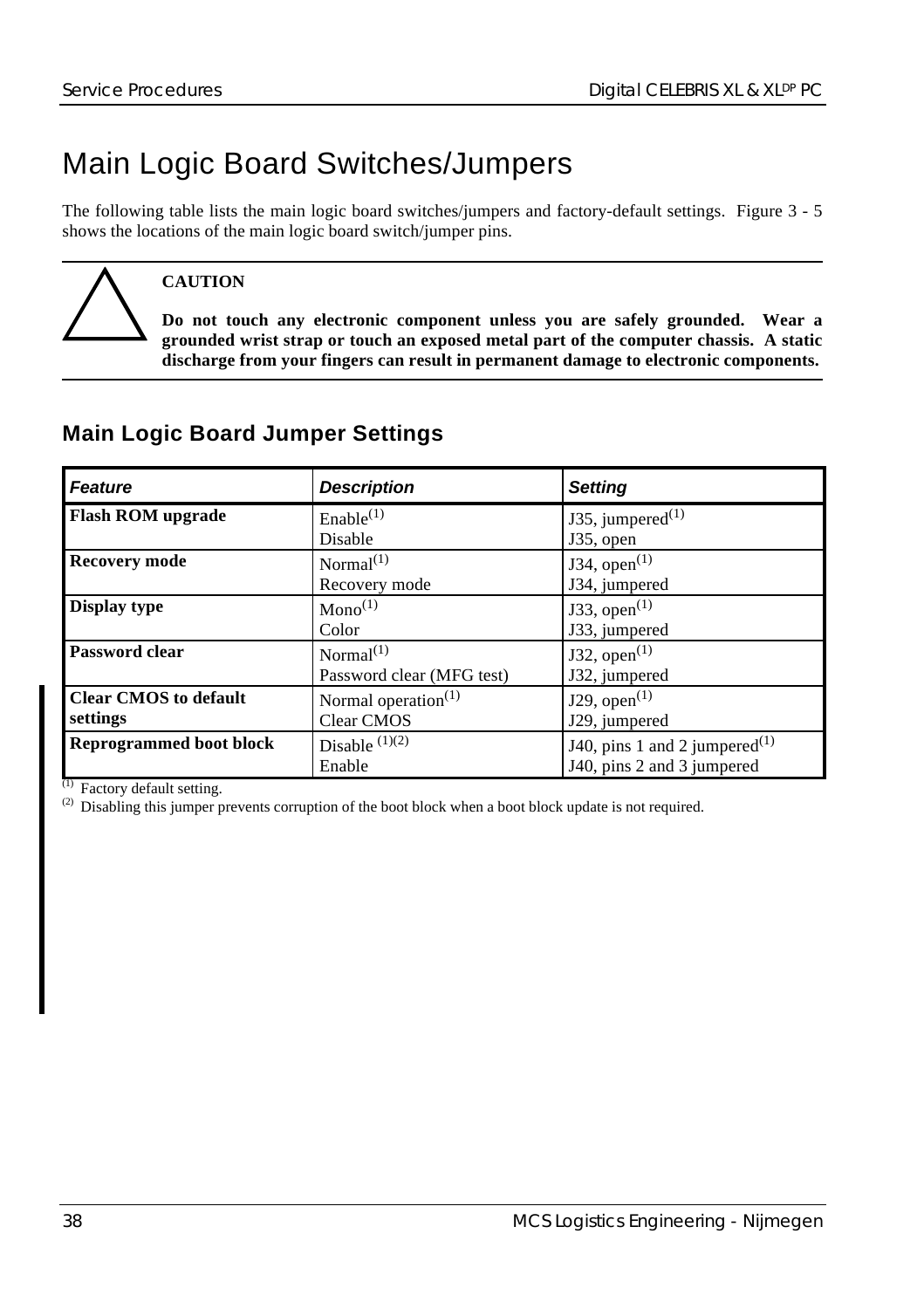## **Main Logic Board Jumper Locations**



**Figure 3 - 5 Main Logic Board Jumper Locations**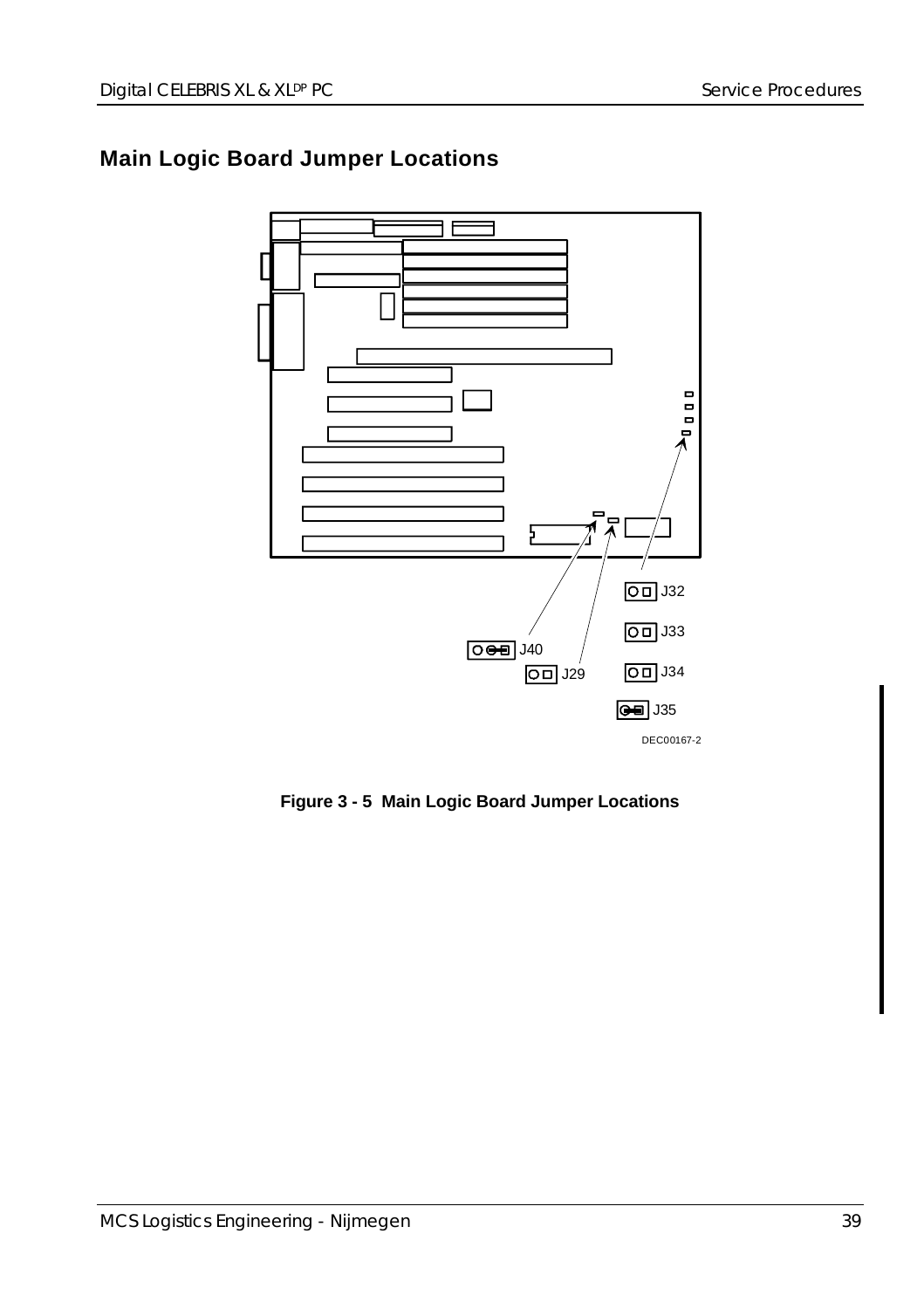# Computer Memory Configurations

Adding more memory allows the computer to run larger, more complicated software and to run it faster. The amount of memory the computer supports depends on the type of CPU module that has been installed. When the Pentium PCI Series CPU module has been installed, the computer will support up to 192MB using 32MB SIMMs on SIMM banks 0 through 5.

The computer is shipped with at least 8MB of memory. 4MB, 8MB, 16MB, 32MB, or 64MB (future) single in-line memory modules (SIMMs) may be added.

When installing SIMMs take care of the following:

- SIMMs must be installed in pairs. For example, a 32MB SIMM in bank 0 and a 32MB SIMM in bank 1. Different SIMM sizes can not be mixed within banks.
- SIMMs must be the same type, size, and speed.
- SIMMs must have an access time of 70 ns or less.

For Celebris XL 6150 Pentium-Pro:

- Memory must be upgraded in pairs in non-interleaved mode. (Two memory SIMMs of equal capacity)
- Memory must be upgraded in increments of 4 in interleaved mode (Two pairs of equal capacity SIMMs)
- System auto-detects capability to enter interleaved mode
- System auto-detects use of 60 ns memory.
- Only those configurations listed below are allowed
- Maximum 192MB

**Only those configurations listed below are allowed:**

#### **Memory Configurations (Pentium series)**

| <b>Bank 0</b> | <b>Bank 1</b> | <b>Bank 2</b> | <b>Bank 3</b> | Bank 4 | <b>Bank 5</b> | Total |
|---------------|---------------|---------------|---------------|--------|---------------|-------|
| 4MB           | 4MB           |               |               |        |               | 8MB   |
| 4MB           | 4MB           | 4MB           | 4MB           |        |               | 16MB  |
| 8MB           | 8MB           |               |               |        |               | 16MB  |
| 4MB           | 4MB           | 4MB           | 4MB           | 4MB    | 4MB           | 24MB  |
| 4MB           | 4MB           | 8MB           | 8MB           |        |               | 24MB  |
| 8MB           | 8MB           | 8MB           | 8MB           |        |               | 32MB  |
| 4MB           | 4MB           | 4MB           | 4MB           | 8MB    | 8MB           | 32MB  |
| 16MB          | 16MB          |               |               |        |               | 32MB  |
| 4MB           | 4MB           | 8MB           | 8MB           | 8MB    | 8MB           | 40MB  |
| 4MB           | 4MB           | 16MB          | 16MB          |        |               | 40MB  |
| 8MB           | 8MB           | 16MB          | 16MB          |        |               | 48MB  |
| 8MB           | 8MB           | 8MB           | 8MB           | 8MB    | 8MB           | 48MB  |
| 4MB           | 4MB           | 8MB           | 8MB           | 16MB   | 16MB          | 56MB  |
| 16MB          | 16MB          | 16MB          | 16MB          |        |               | 64MB  |
| 32MB          | 32MB          |               |               |        |               | 64MB  |
| 4MB           | 4MB           | 32MB          | 32MB          |        |               | 72MB  |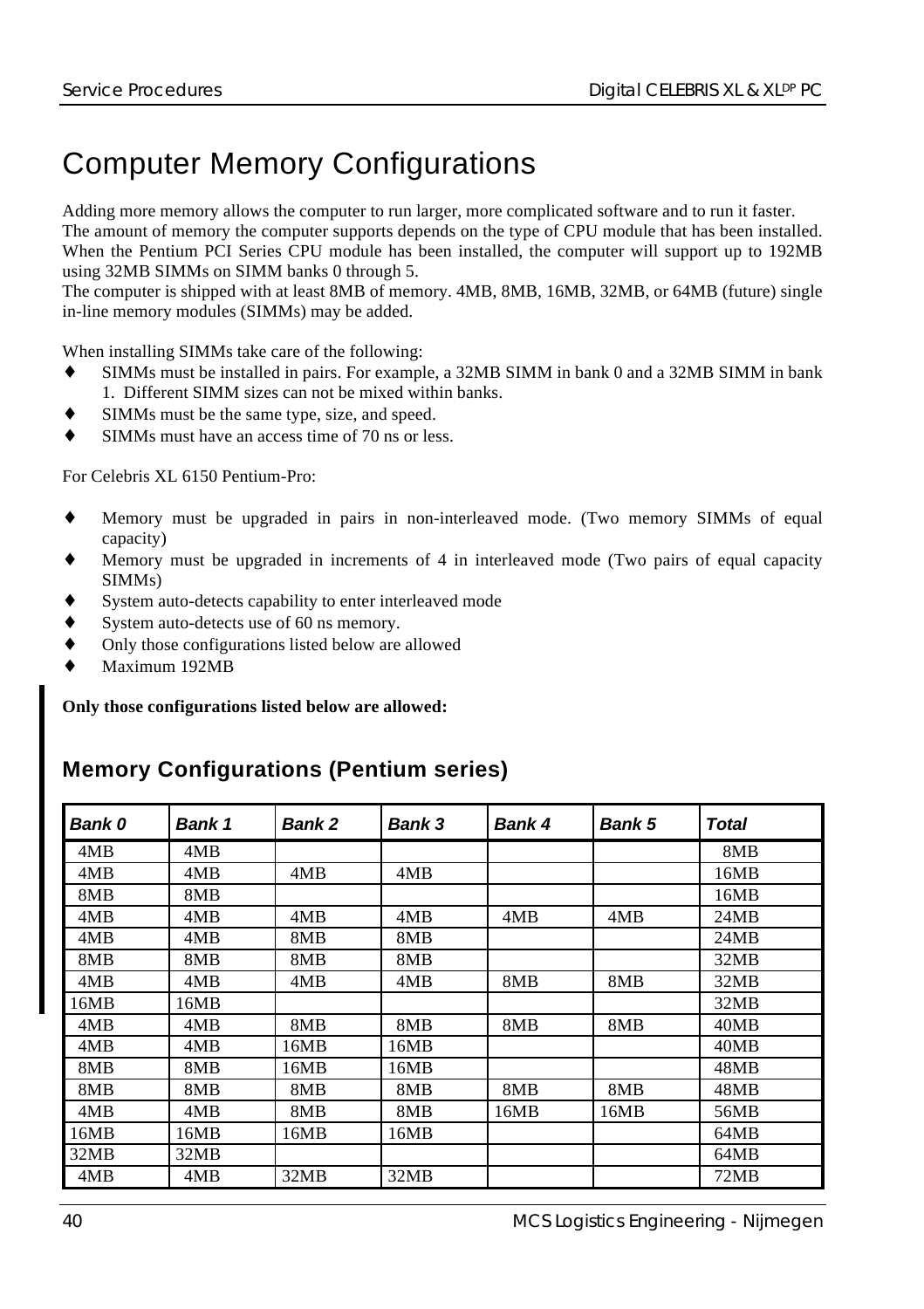| Bank 0 | Bank 1 | <b>Bank 2</b> | Bank 3 | Bank 4 | Bank 5 | Total |
|--------|--------|---------------|--------|--------|--------|-------|
| 4MB    | 4MB    | 16MB          | 16MB   | 16MB   | 16MB   | 72MB  |
| 4MB    | 4MB    | 4MB           | 4MB    | 32MB   | 32MB   | 80MB  |
| 8MB    | 8MB    | 16MB          | 16MB   | 16MB   | 16MB   | 80MB  |
| 8MB    | 8MB    | 32MB          | 32MB   |        |        | 80MB  |
| 4MB    | 4MB    | 8MB           | 8MB    | 32MB   | 32MB   | 88MB  |
| 8MB    | 8MB    | 8MB           | 8MB    | 32MB   | 32MB   | 96MB  |
| 16MB   | 16MB   | 16MB          | 16MB   | 16MB   | 16MB   | 96MB  |
| 16MB   | 16MB   | 32MB          | 32MB   |        |        | 96MB  |
| 8MB    | 8MB    | 16MB          | 16MB   | 32MB   | 32MB   | 112MB |
| 32MB   | 32MB   | 32MB          | 32MB   |        |        | 128MB |
| 16MB   | 16MB   | 16MB          | 16MB   | 32MB   | 32MB   | 128MB |
| 4MB    | 4MB    | 32MB          | 32MB   | 32MB   | 32MB   | 136MB |
| 8MB    | 8MB    | 32MB          | 32MB   | 32MB   | 32MB   | 144MB |
| 16MB   | 16MB   | 32MB          | 32MB   | 32MB   | 32MB   | 160MB |
| 32MB   | 32MB   | 32MB          | 32MB   | 32MB   | 32MB   | 192MB |
| 32MB   | 32MB   | 32MB          | 32MB   | 64MB   | 64MB   | 256MB |
| 64MB   | 64MB   | 64MB          | 64MB   |        |        | 256MB |
| 4MB    | 4MB    | 64MB          | 64MB   | 64MB   | 64MB   | 264MB |
| 8MB    | 8MB    | 64MB          | 64MB   | 64MB   | 64MB   | 272MB |
| 16MB   | 16MB   | 64MB          | 64MB   | 64MB   | 64MB   | 288MB |
| 32MB   | 32MB   | 64MB          | 64MB   | 64MB   | 64MB   | 320MB |
| 64MB   | 64MB   | 64MB          | 64MB   | 64MB   | 64MB   | 384MB |

#### **Memory Configurations (Pentium series)** (continued)

#### **Memory Configurations for Pentium-Pro**

The following tables show the recommended memory upgrade paths. When using non-interleaved mode, upgrade the system memory in pairs, by installing two SIMMs of equal capacity (one on each side of the CPU module).

#### **Non-Interleaved Modes**

| Bank 0 (J1-J4) | Bank 1 (J8-J11) | <b>Total</b> |
|----------------|-----------------|--------------|
| $4MB \times 2$ |                 | 8MB          |
| $4MB \times 2$ | $4MB \times 2$  | 16MB         |
| $4MB \times 2$ | $8MB \times 2$  | <b>24MB</b>  |
| $4MB \times 2$ | $16MB \times 2$ | <b>40MB</b>  |
| $4MB \times 2$ | $32MB \times 2$ | <b>72MB</b>  |
| $4MB \times 2$ | $64MB \times 2$ | 136MB        |
| $8MB \times 2$ |                 | <b>16MB</b>  |
| $8MB \times 2$ | $8MB \times 2$  | 32MB         |
| $8MB \times 2$ | $16MB \times 2$ | <b>48MB</b>  |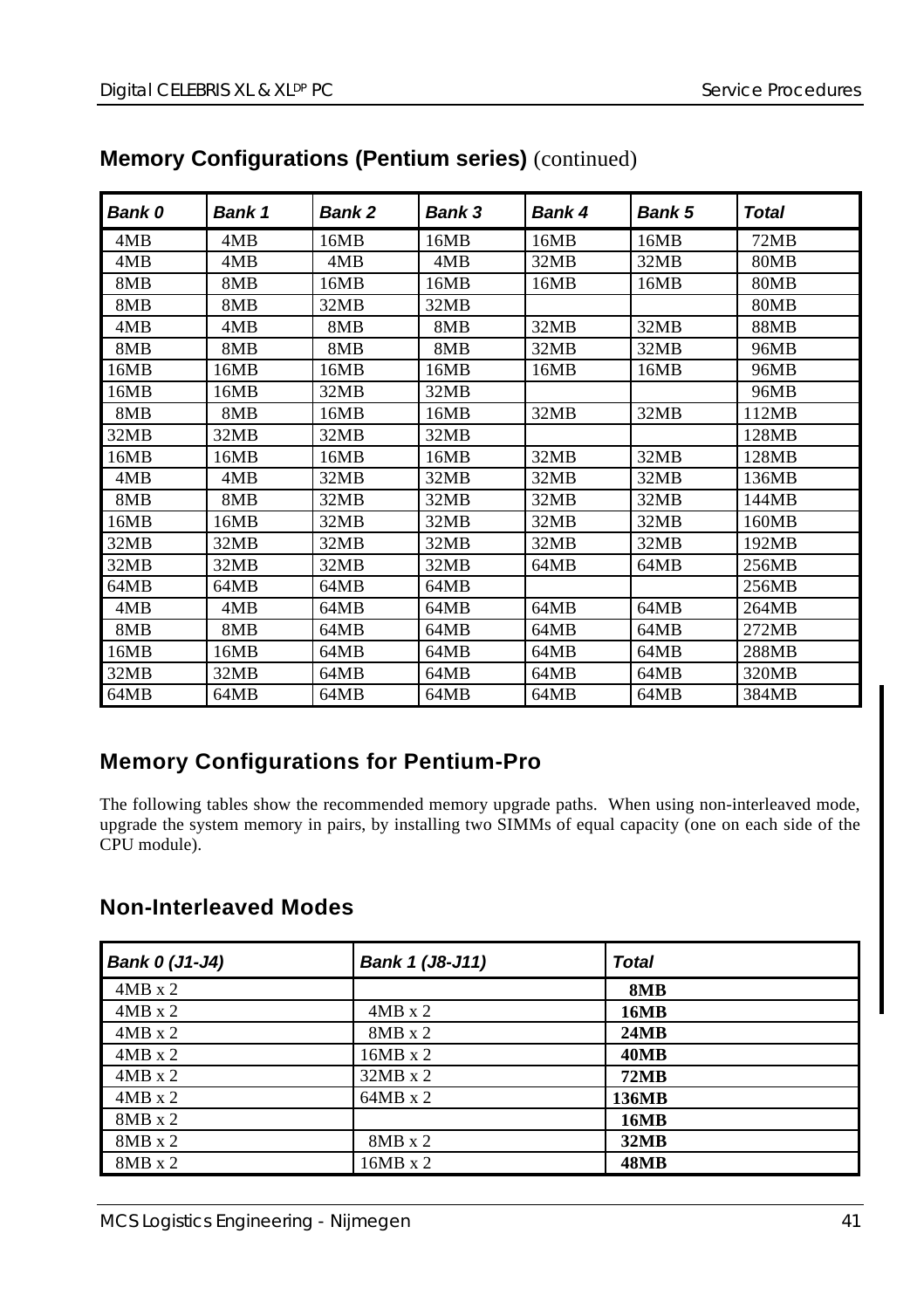| Bank 0 (J1-J4)  | Bank 1 (J8-J11) | <b>Total</b> |
|-----------------|-----------------|--------------|
| $8MB \times 2$  | $32MB \times 2$ | <b>80MB</b>  |
| $8MB \times 2$  | $64MB \times 2$ | 144MB        |
| $16MB \times 2$ |                 | 32MB         |
| $16MB \times 2$ | $16MB \times 2$ | 64MB         |
| $16MB \times 2$ | $32MB \times 2$ | 96MB         |
| $16MB \times 2$ | $64MB \times 2$ | <b>160MB</b> |
| $32MB \times 2$ |                 | <b>64MB</b>  |
| $32MB \times 2$ | $32MB \times 2$ | <b>128MB</b> |
| $32MB \times 2$ | $64MB \times 2$ | <b>192MB</b> |
| $64MB \times 2$ |                 | 128MB        |
| $64MB \times 2$ | $64MB \times 2$ | 256MB        |
|                 |                 |              |

#### **Non-Interleaved Modes** (continued)

64MB SIMMs are a future option.

#### **Interleaved Modes**

|                 | Interleave 0    |                 | Interleave 1      |              |
|-----------------|-----------------|-----------------|-------------------|--------------|
| Bank 0 (J1, J2) | Bank 1 (J3, J4) | Bank 0 (J8, J9) | Bank 1 (J10, J11) | <b>Total</b> |
| $4MB \times 2$  |                 | $4MB \times 2$  |                   | 16MB         |
| $4MB \times 2$  | $4MB \times 2$  | $4MB \times 2$  | $4MB \times 2$    | 32MB         |
| $4MB \times 2$  | $8MB \times 2$  | $4MB \times 2$  | $8MB \times 2$    | <b>48MB</b>  |
| $4MB \times 2$  | $16MB \times 2$ | $4MB \times 2$  | $16MB \times 2$   | <b>80MB</b>  |
| $4MB \times 2$  | $32MB \times 2$ | $4MB \times 2$  | $32MB \times 2$   | 144MB        |
| $4MB \times 2$  | $64MB \times 2$ | $4MB \times 2$  | $64MB \times 2$   | 272MB        |
| 8MB x 2         |                 | $8MB \times 2$  |                   | 32MB         |
| $8MB \times 2$  | $8MB \times 2$  | $8MB \times 2$  | $8MB \times 2$    | <b>64MB</b>  |
| $8MB \times 2$  | $16MB \times 2$ | $8MB \times 2$  | $16MB \times 2$   | 96MB         |
| 8MB x 2         | 32MB x 2        | 8MB x 2         | 32MB x 2          | <b>160MB</b> |
| $8MB \times 2$  | $64MB \times 2$ | $8MB \times 2$  | $64MB \times 2$   | <b>288MB</b> |
| 16MB x 2        |                 | 16MB x 2        |                   | <b>64MB</b>  |
| $16MB \times 2$ | $16MB \times 2$ | $16MB \times 2$ | $16MB \times 2$   | 128MB        |
| $16MB \times 2$ | 32MB x 2        | 16MB x 2        | 32MB x 2          | 192MB        |
| 16MB x 2        | $64MB \times 2$ | $16MB \times 2$ | 64MB x 2          | 320MB        |
| $32MB \times 2$ |                 | $32MB \times 2$ |                   | 128MB        |
| $32MB \times 2$ | 32MB x 2        | 32MB x 2        | 32MB x 2          | 256MB        |
| $32MB \times 2$ | $64MB \times 2$ | $32MB \times 2$ | $64MB \times 2$   | 384MB        |
| $64MB \times 2$ |                 | $64MB \times 2$ |                   | 256MB        |
| $64MB \times 2$ | $64MB \times 2$ | $64MB \times 2$ | 64MB x 2          | 512MB        |

When using interleaved mode, install **four** SIMMs: Install two pairs of equal capacity SIMMs on each side of the CPU module.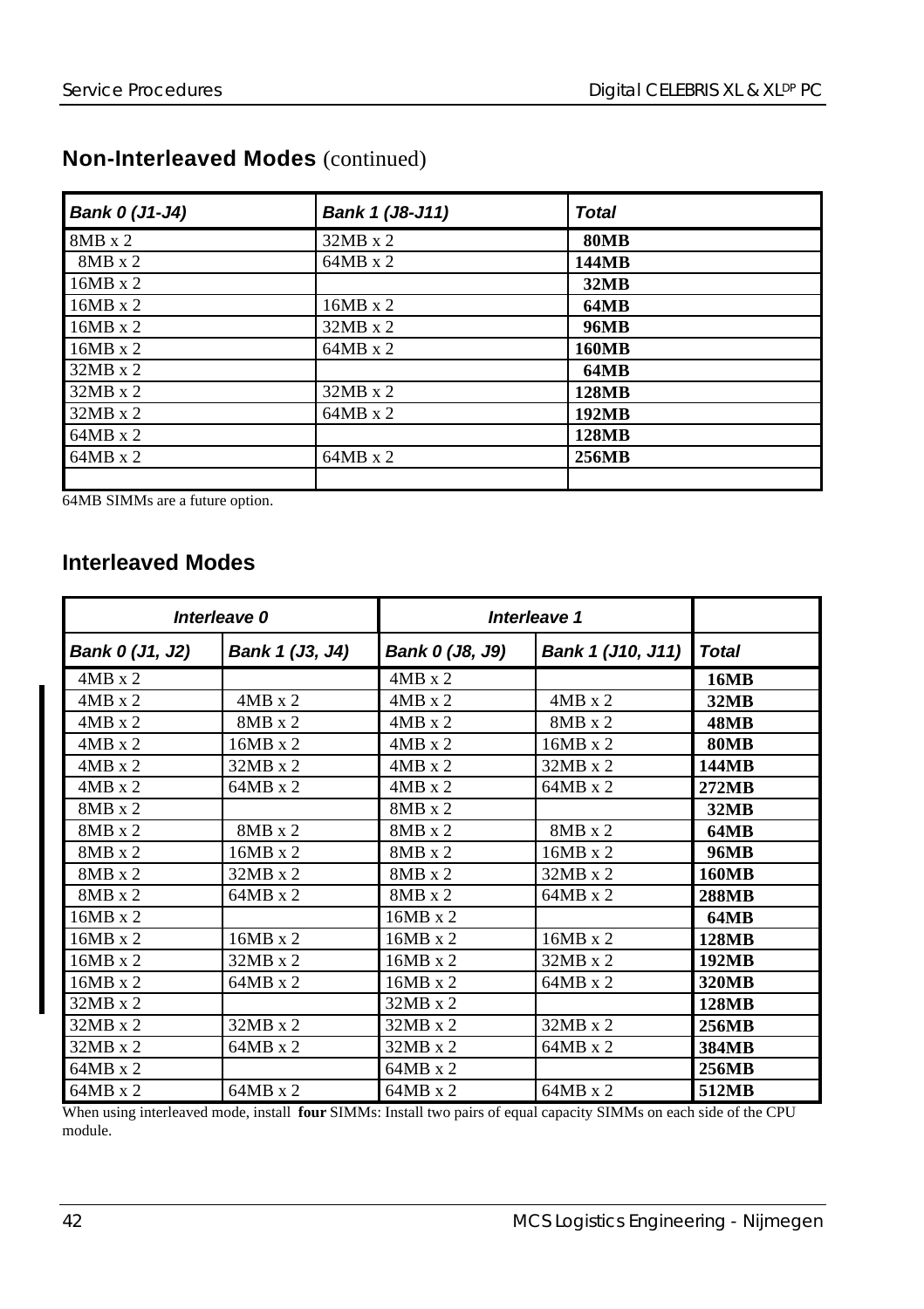#### **Installing Single In-Line Memory Modules (SIMMs)**

To install a SIMM, perform the following:

- 1) Turn off the computer. Disconnect any external devices and unplug the power cord from the wall outlet. Unplug the power cord and monitor cord from the back of the computer.
- 2) Unlock and remove the left side panel.
- 3) Unplug the power connector from J6 on the CPU module and remove the module, placing it on an anti-static surface.
- 4) Locate the memory sockets on the CPU module and plan the configuration layout. For optimum performance, use the interleaved mode:

| Interleave 1  |        | Interleave 0     |  |  |
|---------------|--------|------------------|--|--|
| <b>Bank 1</b> | Bank 0 | Bank 0<br>Bank 1 |  |  |
|               | 19.    |                  |  |  |
| 10            | J8     | ັ                |  |  |



#### **CAUTION**

**Static electricity can cause damage to components. Before handling any module, make sure to discharge all static electricity from your body by touching an exposed metal surface of the chassis.**

- 6) Remove the new memory SIMMs from their anti-static packaging, handling them only by the edges.
- 7) When installing SIMMs, use the following sequence starting with the sockets closest to the center of the module (See Figures  $3 - 6$  and  $3 - 7$ ) 1 J1 and J8
	- 2 J2 and J9
	- 3 J3 and J10
	- 4 J4 and J11
- 8) Install the SIMM into the socket at a 45 degree angle, as shown Figure 3 6. Rock the SIMM gently until it is seated in the socket. Tip the SIMM upright until the retaining clips at the ends of the socket both engage.



#### **CAUTION**

**Use care when installing SIMMs. The retaining clips on the sockets can break when seating the SIMM incorrectly.**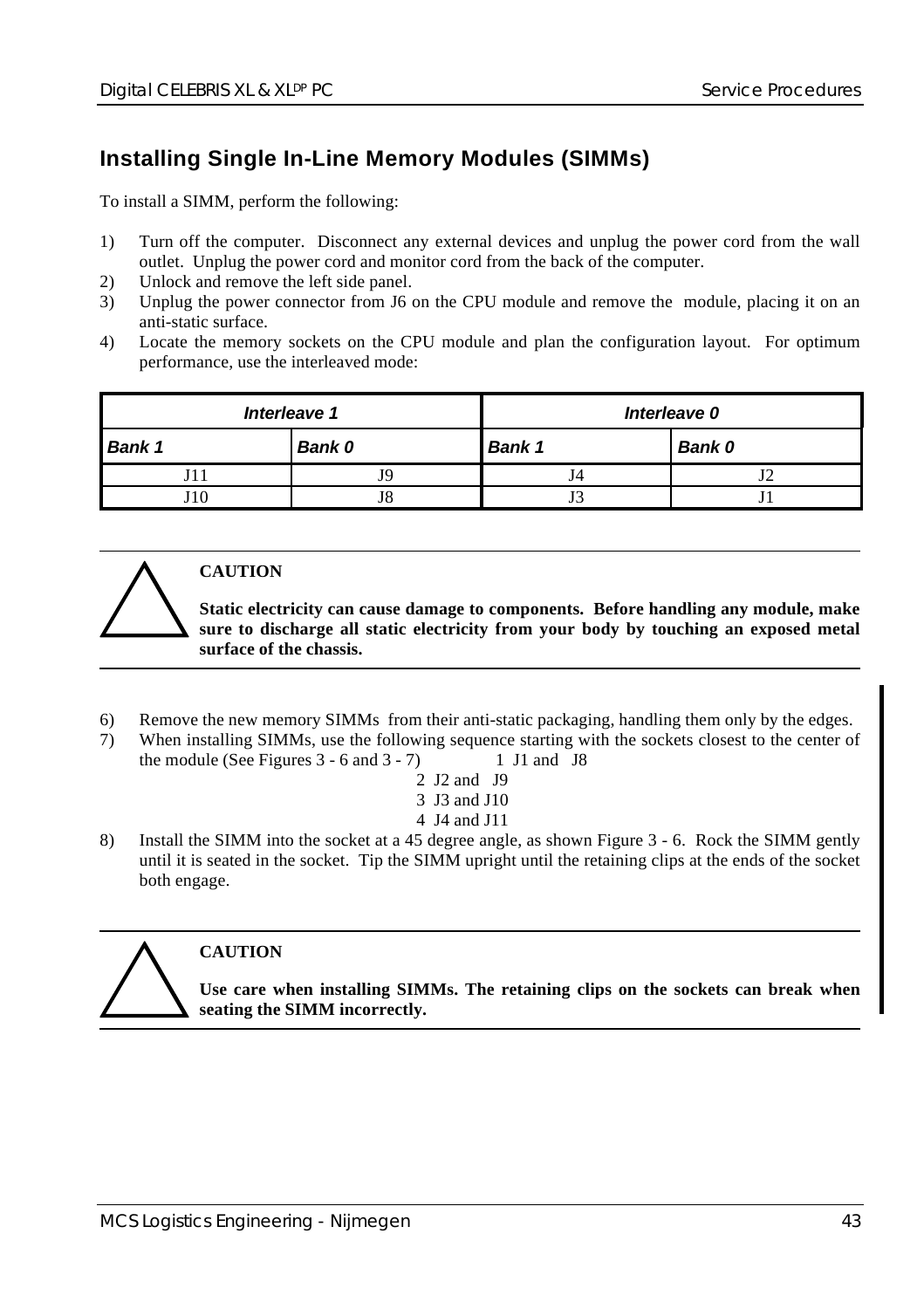

**Figure 3 - 6 Installing a SIMM**

DEC00716-5

- 9) Install and secure the CPU module to the main logic board.
- 10) Reconnect the power cable to J6 of the CPU module.
- 11) Replace and lock the left side panel.
- 12) Reconnect the power cord and monitor cord to the back of the computer. Reconnect any external devices and plug the power cord into the wall outlet.
- 13) Run the BIOS Setup utility, reboot and press [F2] before POST completes.
- 14) Select Save Changes and Exit.

The computer reboots and now recognizes the amount of new memory. When returning to Setup, the Extended Memory field reflects the additional memory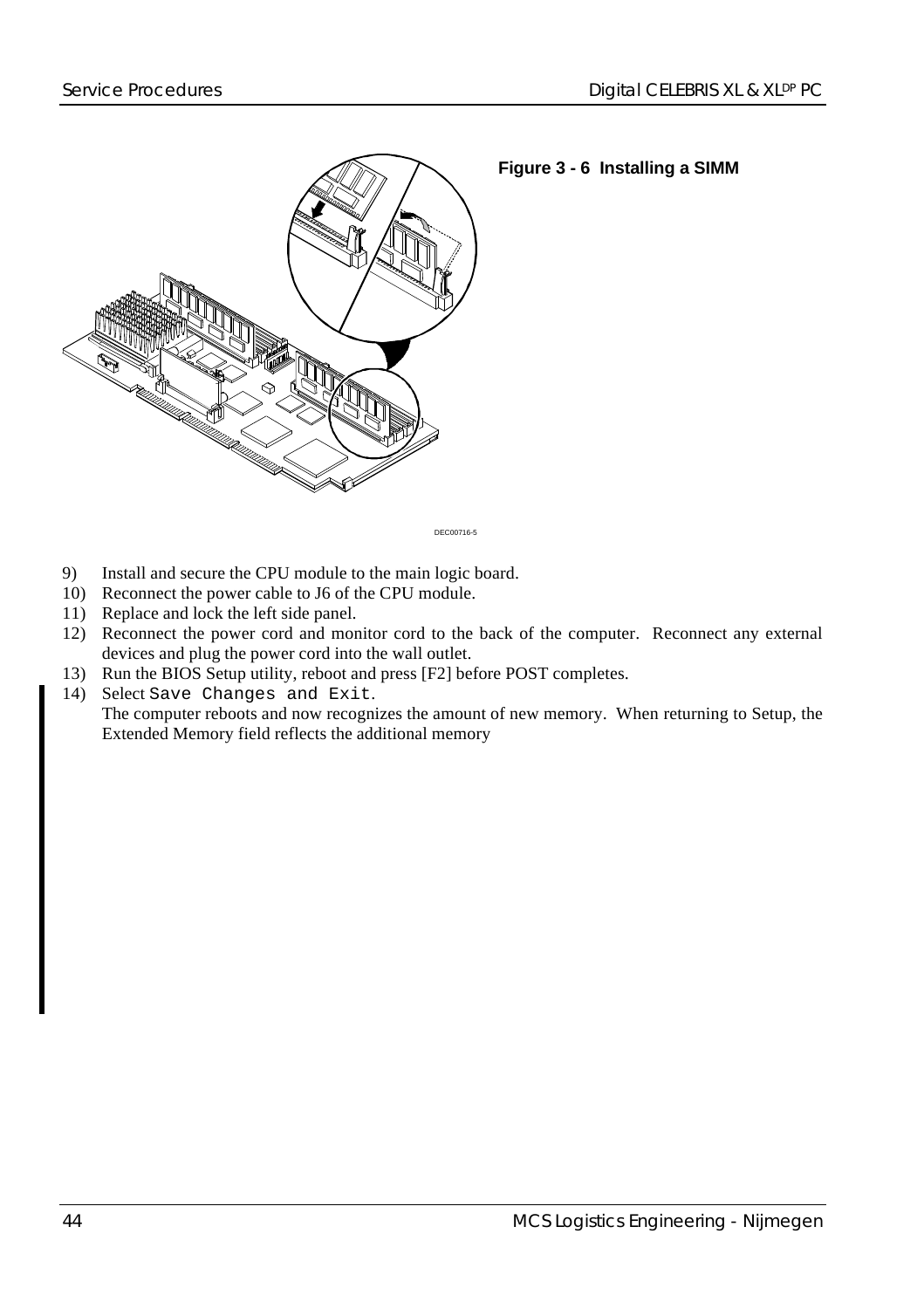## **Main Logic Board SIMM Socket Locations**



**Figure 3 - 7 Main Logic Board SIMM Socket Locations**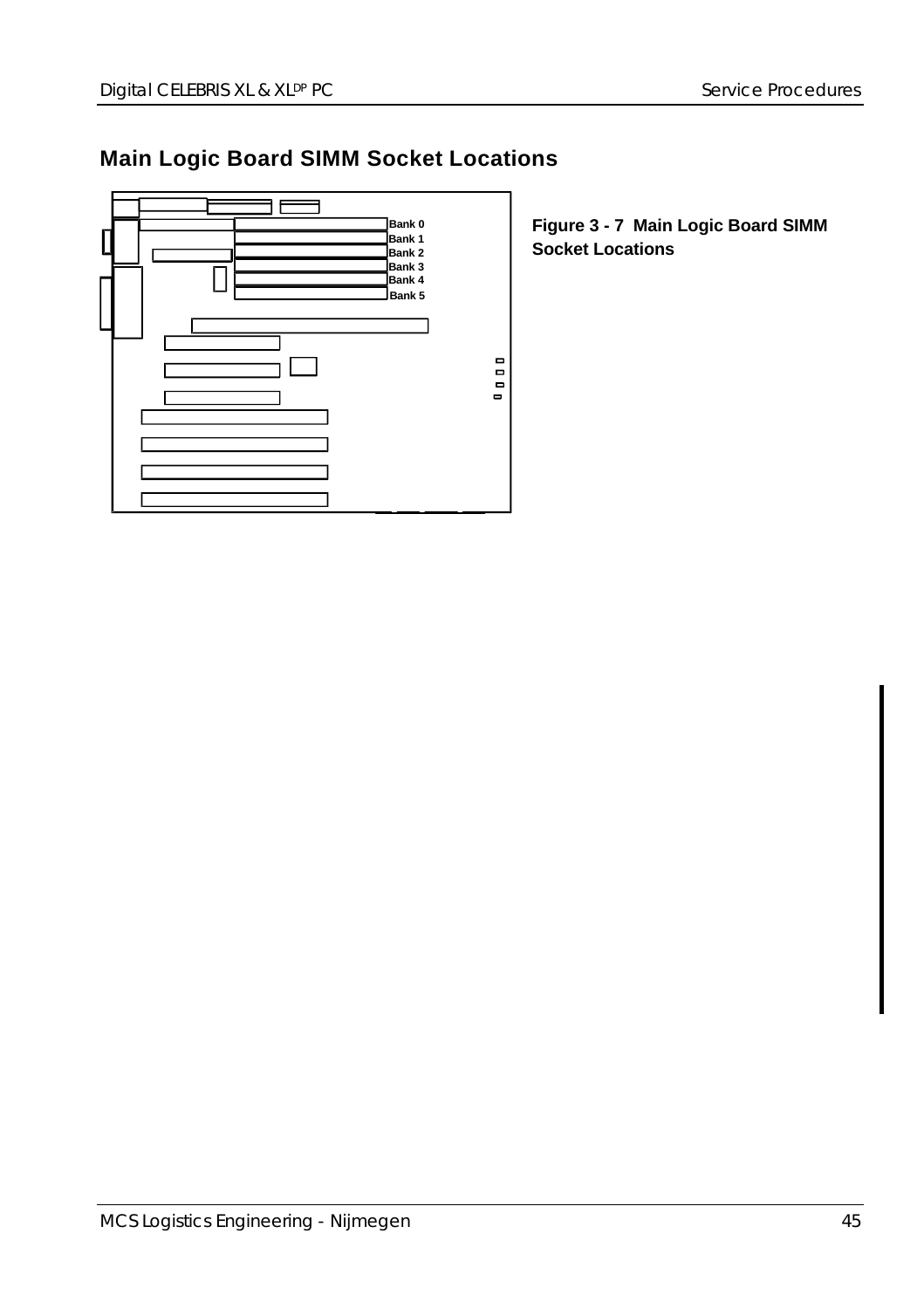# Part Removal and Replacement Procedures

#### **Removing Devices in the Upper Drive Bay Area**

To remove a device from the upper drive bay area perform the following steps:

- 1) Turn off the computer. Disconnect any external devices and unplug the power cord from the wall outlet. Unplug the power cord and monitor cord from the back of the computer.
- 2) Unlock and remove both side panels.
- 3) Disconnect power and ribbon cables.
- 4) Remove screws securing device to chassis.
- 5) Slide device drive out of the upper drive bay.



DEC00594-3 **Figure 3 - 8 Removing a Device from the Upper Drive Bay Area**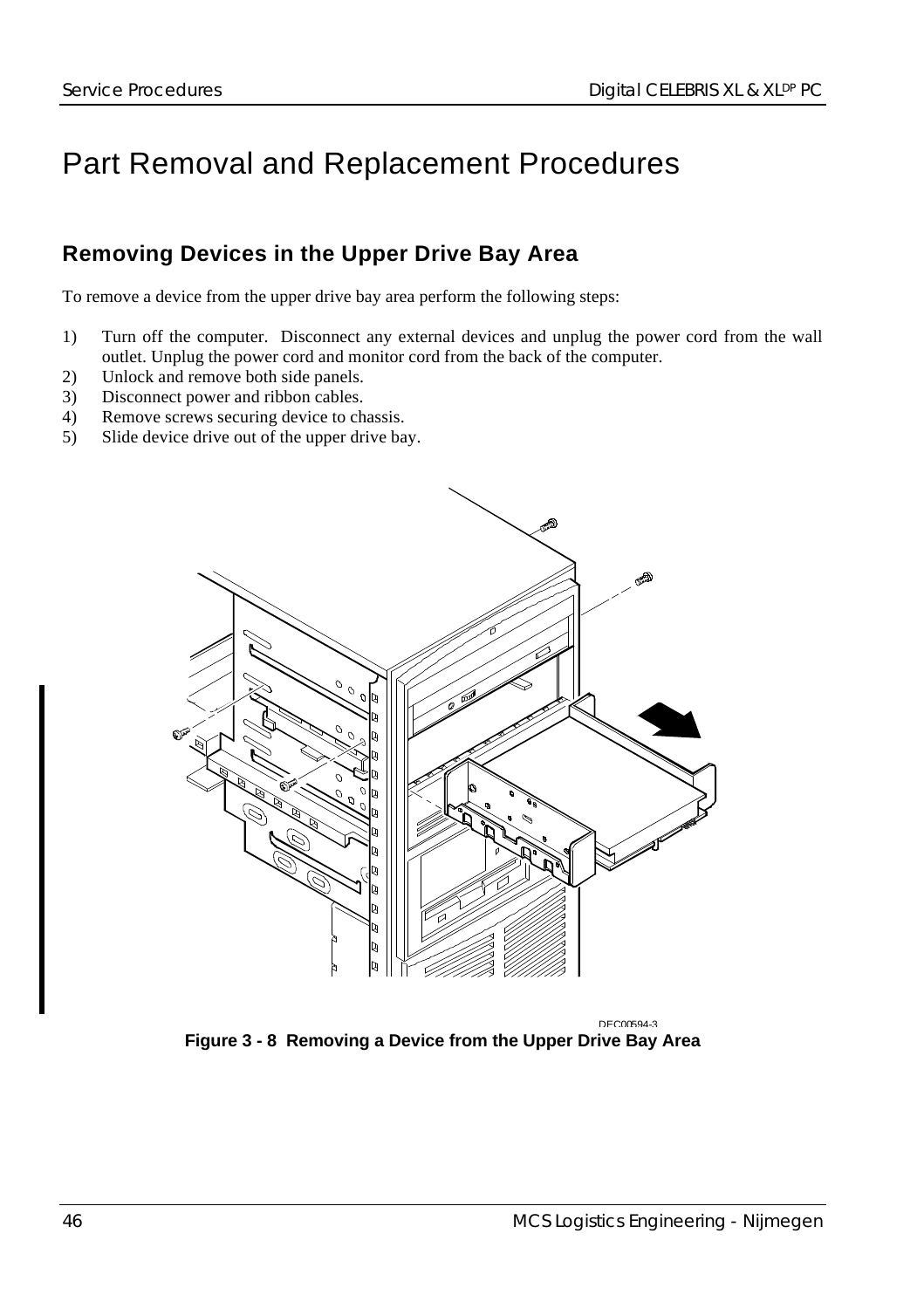#### **Removing Devices in the Lower Drive Bay Area**

The lower drive bay area holds two 3½-inch devices, typically a diskette drive and a hard drive. To remove the devices in the lower drive bay area, remove the entire drive bay assembly from the computer and then remove the devices from the assy.

Perform the following steps:

- 1) Turn off the computer. Disconnect any external devices and unplug the power cord from the wall outlet.
- 2) Unplug the power cord and monitor cord from the back of the computer.
- 3) Unlock and remove the left side panel.
- 4) Remove the cables from the devices in the lower drive bay.
- 5) Note the position of the cables so that they can be reconnected to the correct devices later.
- 6) Lift up on the retaining clip at the rear top of the drive bay assembly and slide the assembly to the rear of the computer (A, Figure 3 - 9).
- 7) Remove a device by removing the screws on the side and sliding the device out of the lower bay assembly.



#### **CAUTION**

**Be sure to support the drive bay assembly so that it does not fall and damage circuit boards.**



**Figure 3 - 9 Removing the Lower Drive Bay Assembly**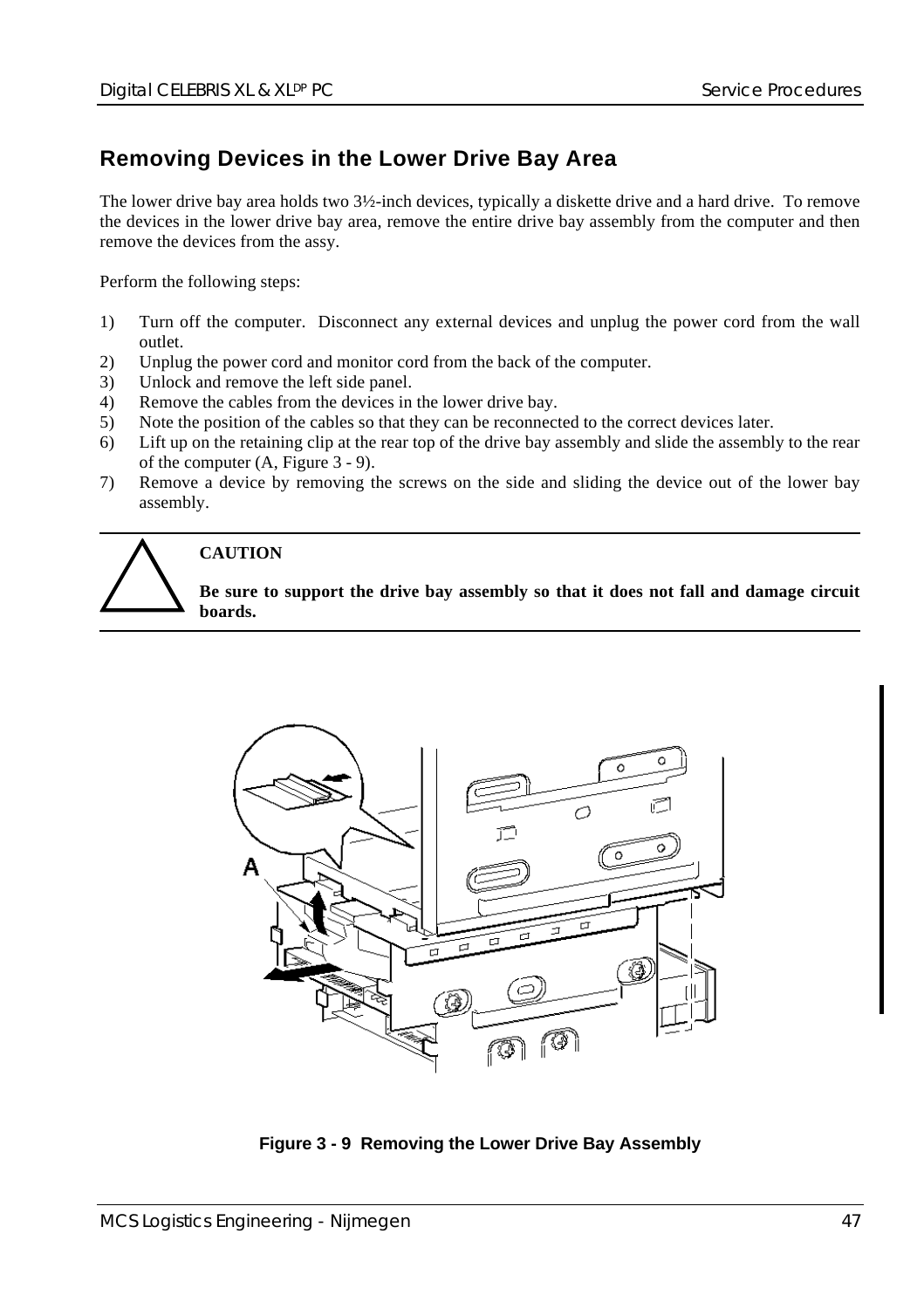

#### **Removing Devices in the Lower Drive Bay Area** (continued)

DEC00601

**Figure 3 - 10 Removing the Lower Drive Bay Devices**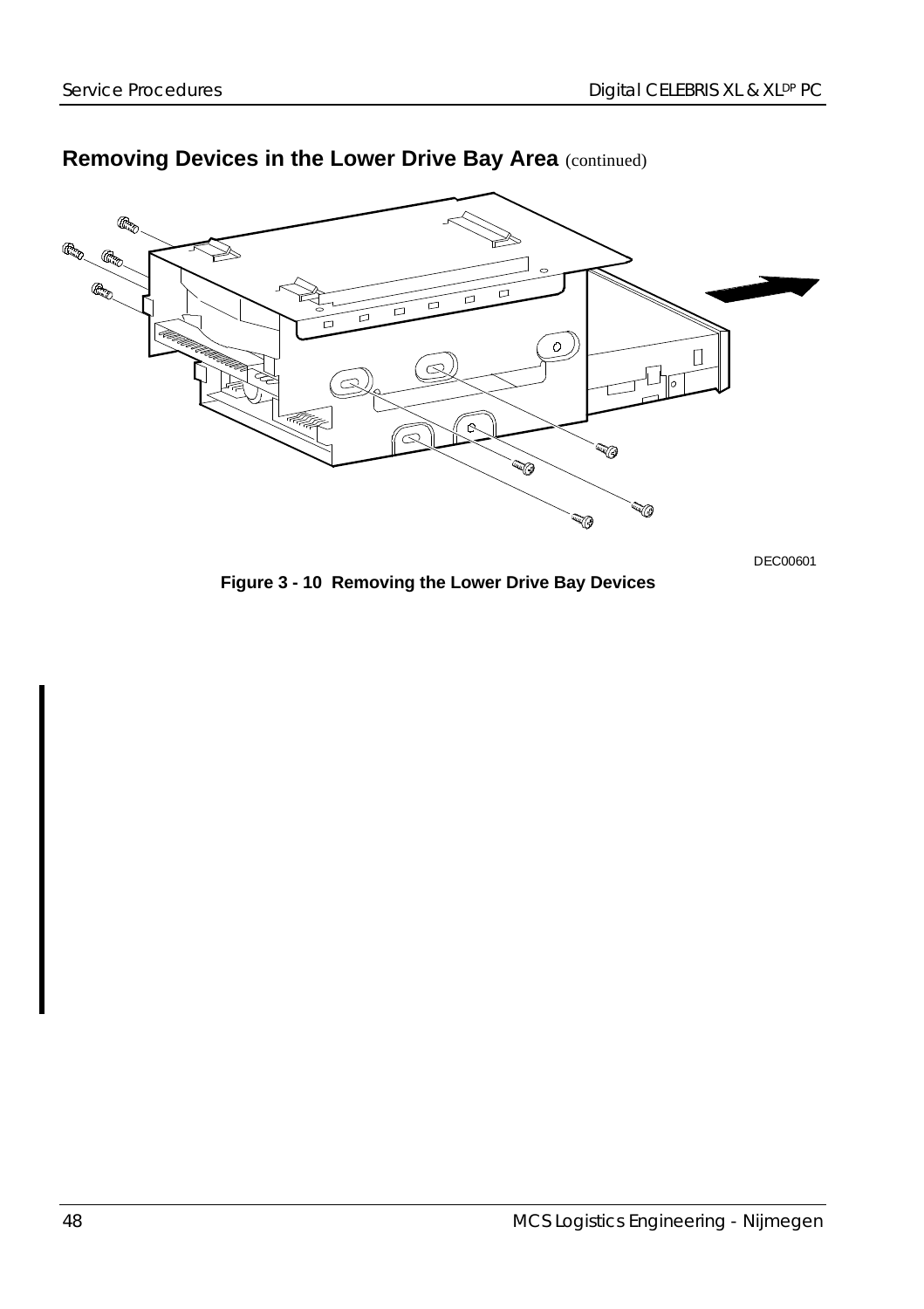#### **Removing Main Logic Board**

To remove the main logic board:

- 1) Turn off external devices and computer.
- 2) Disconnect external devices, ac power and monitor power.
- 3) Unlock and remove side panel.
- 4) Remove all connectors (A F).
- 5) Remove CPU module retaining bracket and CPU module.
- 6) Remove all expansion boards.
- 7) Remove mounting screws (G).<br>8) Carefully rotate the main logic
- Carefully rotate the main logic board out, bottom first.



**Figure 3 - 11 Removing the Main logic Board**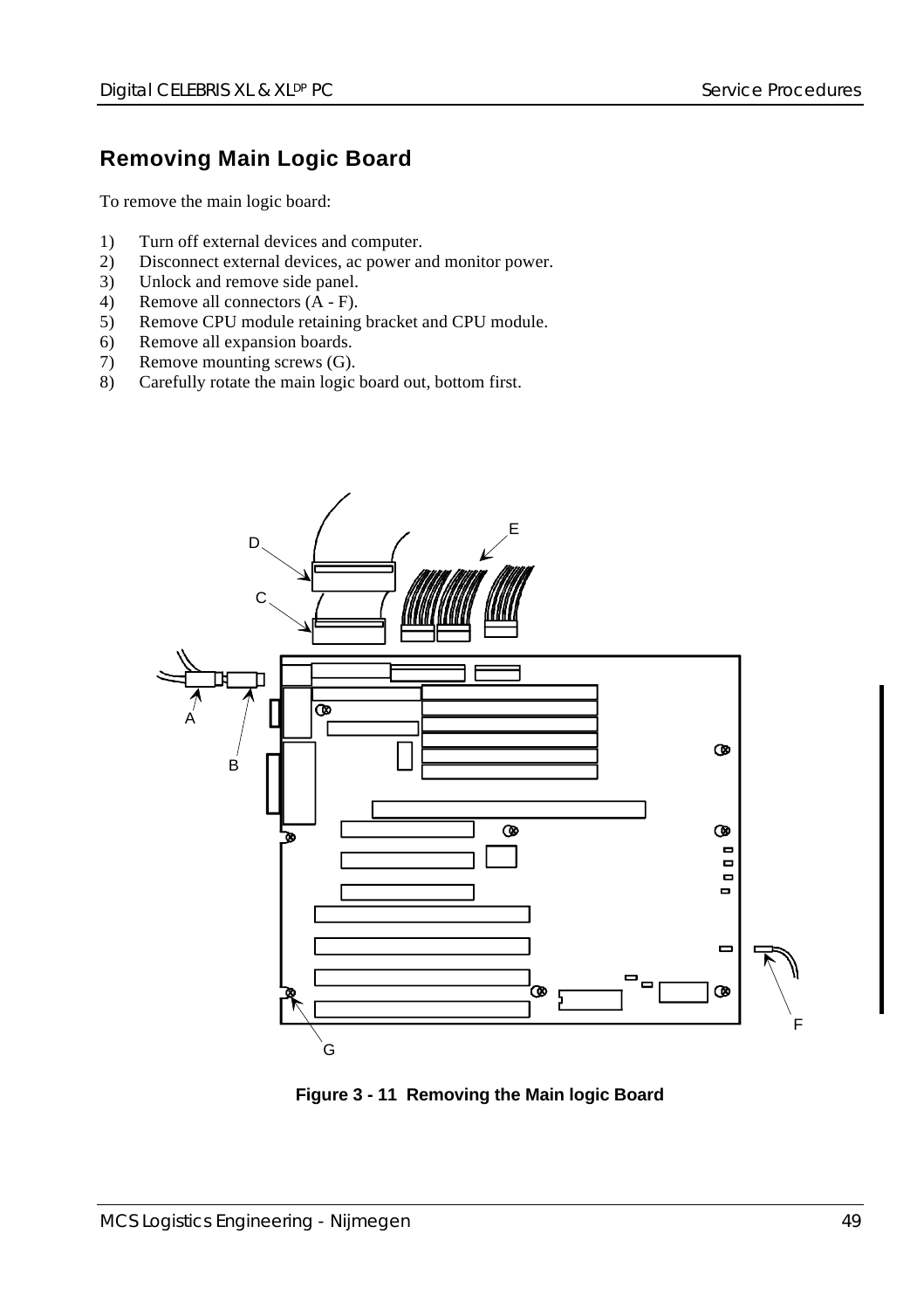## **Removing Fan / Speaker Assembly**

To remove the Fan/Speaker Assembly perform the following steps:

- 1) Turn off the computer. Disconnect any external devices and unplug the power cord from the wall outlet. Unplug the power cord and monitor cord from the back of the computer.
- 2) Unlock and remove the left side panel.
- 3) Remove fan and speaker connections.
- 4) Depress tabs.
- 5) Pull Fan/Speaker assembly forward.

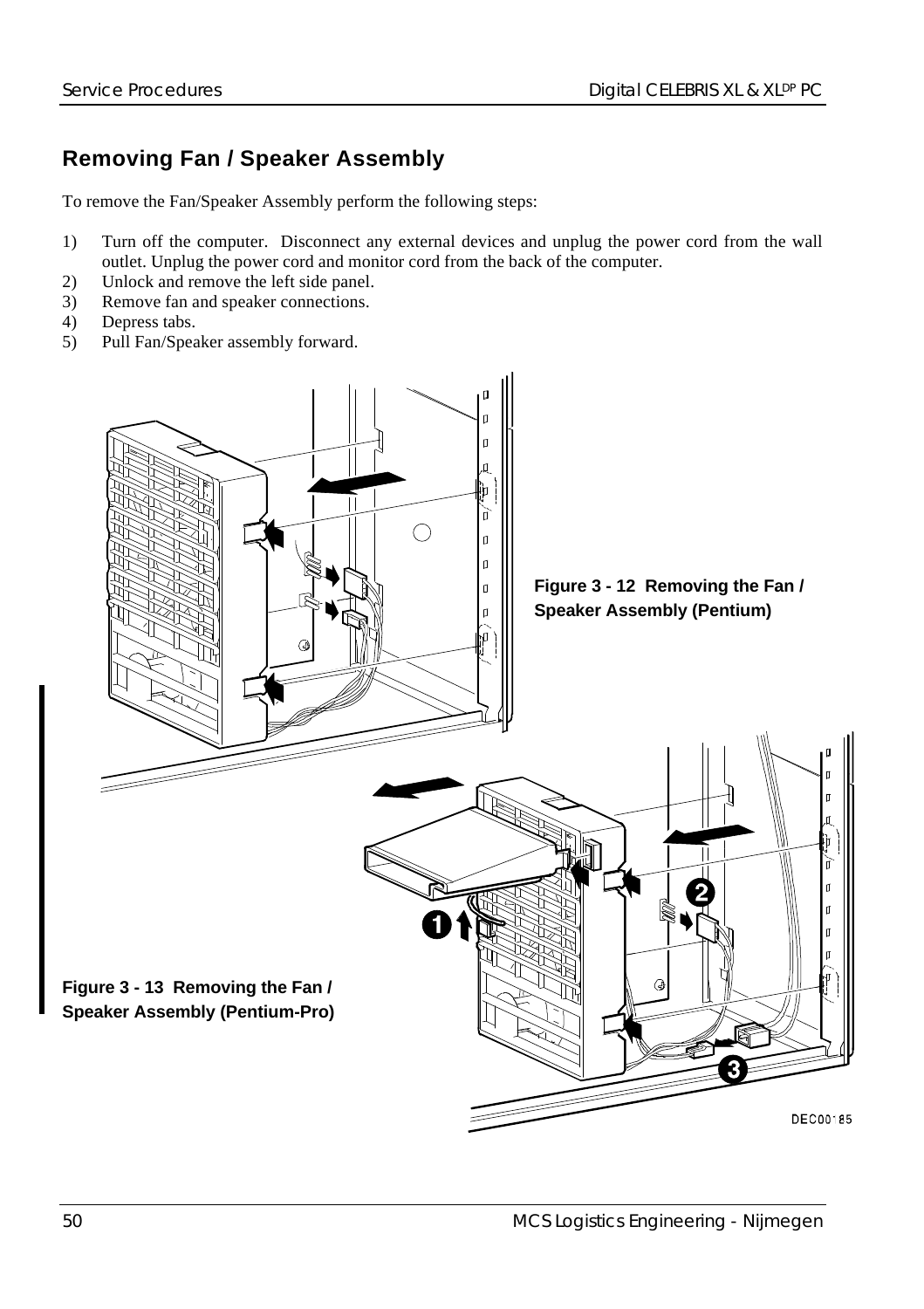#### **Removing Power Supply**

To remove the power supply:

- 1) Turn off external devices and computer.
- 2) Disconnect external devices, ac power, and monitor power.
- 3) Unlock and remove side panel.
- 4) Remove metal shield.
- 5) Remove the upper and lower devices.
	- *Step 1:* Remove **ON/OFF** switch (Figure 3-14).

*Step 2:* Remove screw from the Powerplug and pull out the Power Plug (Figure 3-15).

*Step 3:* Remove four screws from the rear, and remove Power Supply (Figure 3-16).



**Figure 3 - 14 Removing the ON/OFF Switch**



**Figure 3 - 15 Removing the power plug**



**Figure 3 - 16 Removing the screws at the rear and Power Supply**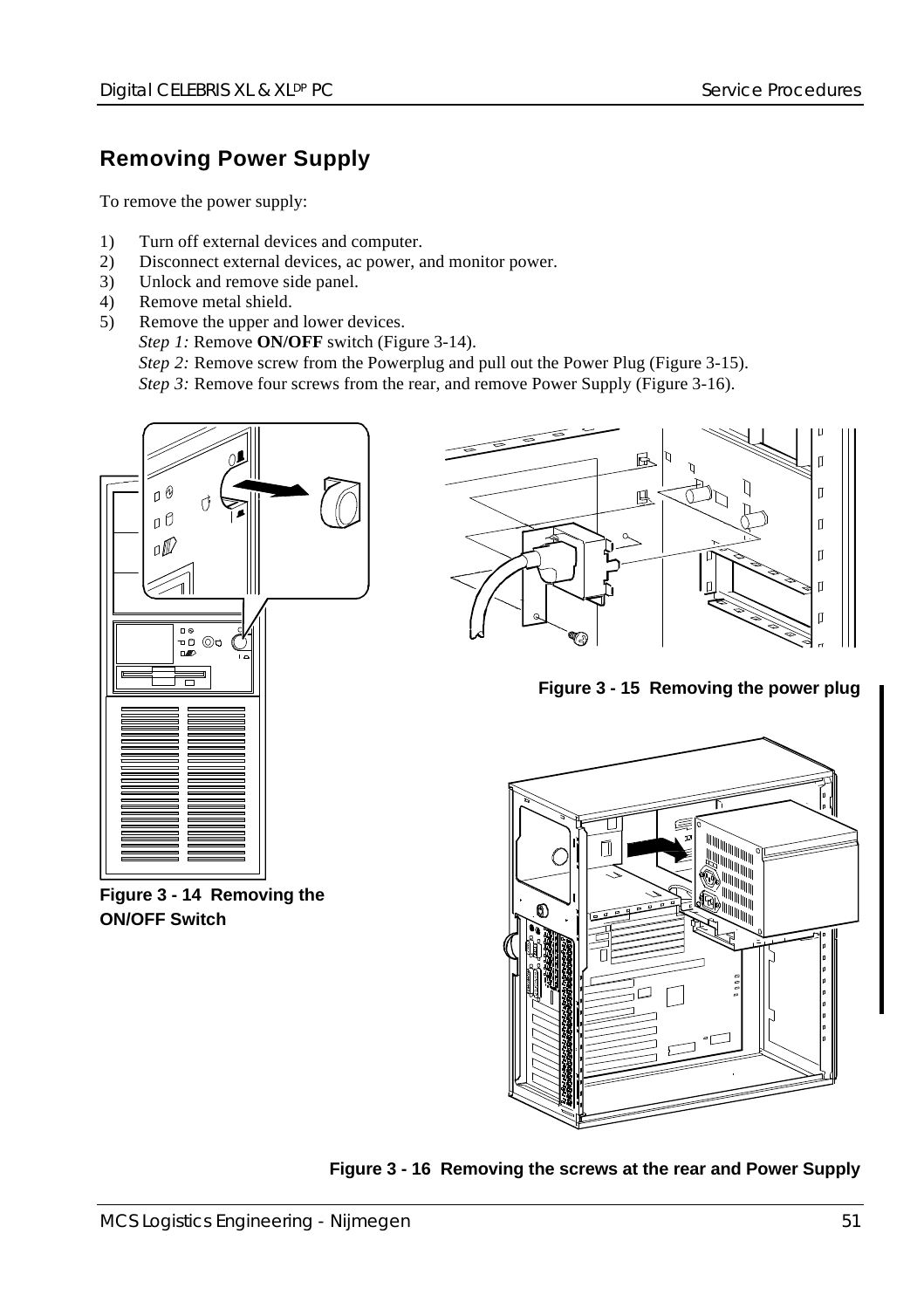#### **Removing the CPU Module**

To Remove the CPU module:

- 1) Turn off the computer. Disconnect any external devices and unplug the power cord from the wall outlet. Unplug the power cord and monitor cord from the back of the computer.
- 2) Unlock and remove the left side panel.
- 3) Remove the screw that secures the CPU module to the rear panel.
- 4) Grasping both ends of the CPU module, carefully remove it from the main logic board.
- 5) Store the CPU module in an anti-static package.



DEC00174-2

**Figure 3 - 17 Removing the CPU Module**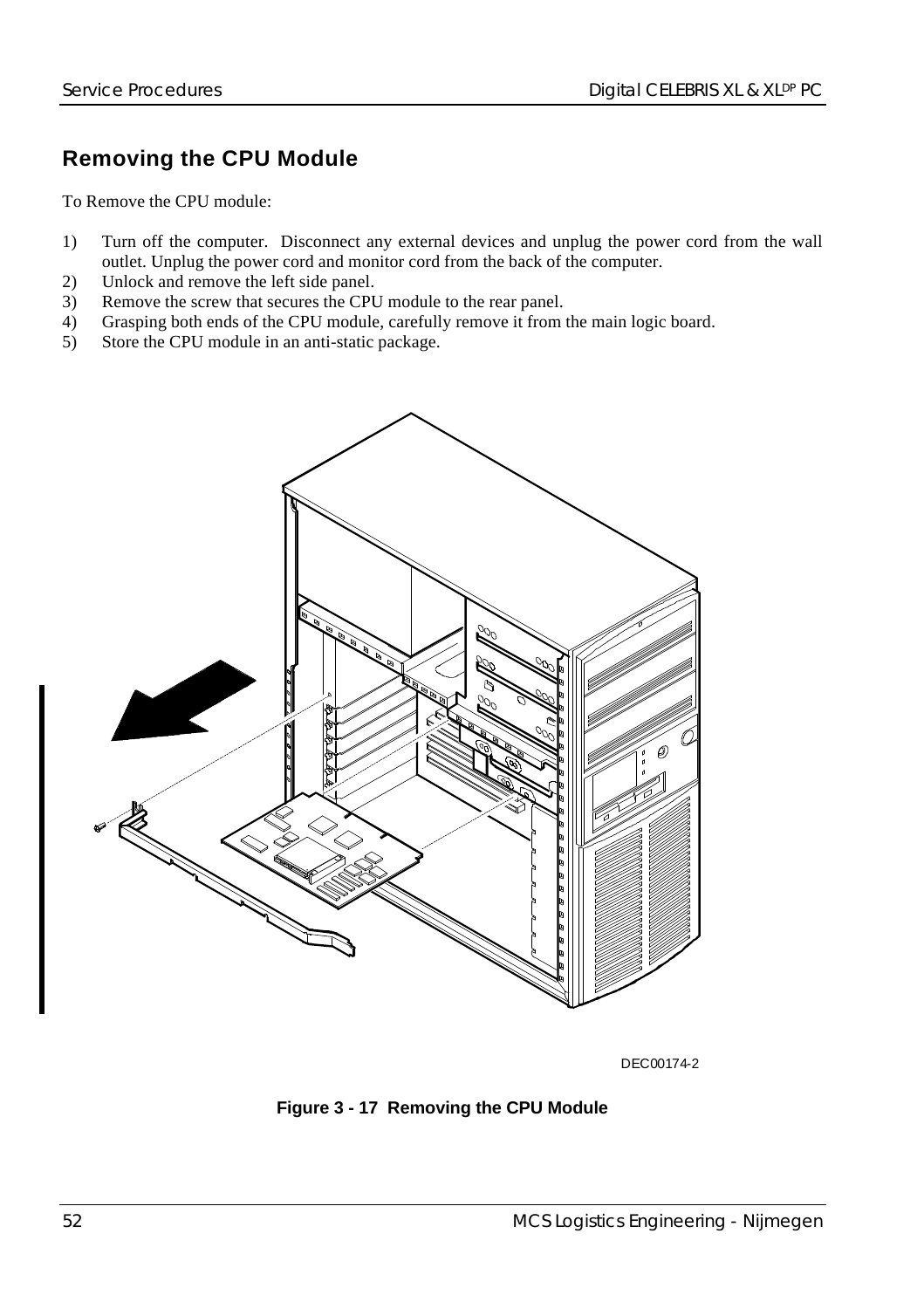#### **Replacing the Computer Battery/Real Time Clock (RTC)**

The computer battery/real time clock (battery) runs the computer clock and retains any setup information when it is turned off.

To replace the battery, perform the following steps:

- 1) Turn off the computer. Disconnect any external devices and unplug the power cord from the wall outlet. Unplug the power cord and monitor cord from the back of the computer.
- 2) Unlock and remove the left side panel.
- 3) Remove the battery.
- 4) Install the new battery.
- 5) Replace and lock the left side panel.
- 6) Connect the power cord and monitor cord to the back of the system box.
- 7) Connect any external devices and plug the power cord into the wall outlet.



#### **CAUTION**

**Make sure pin 1 on the battery is correctly aligned with the pin 1 location on the socket (A, Figure 3-18). The pin 1 location on the battery is designated by a white dot in the lower left corner of the battery. Incorrect installation may cause faulty computer operation.**



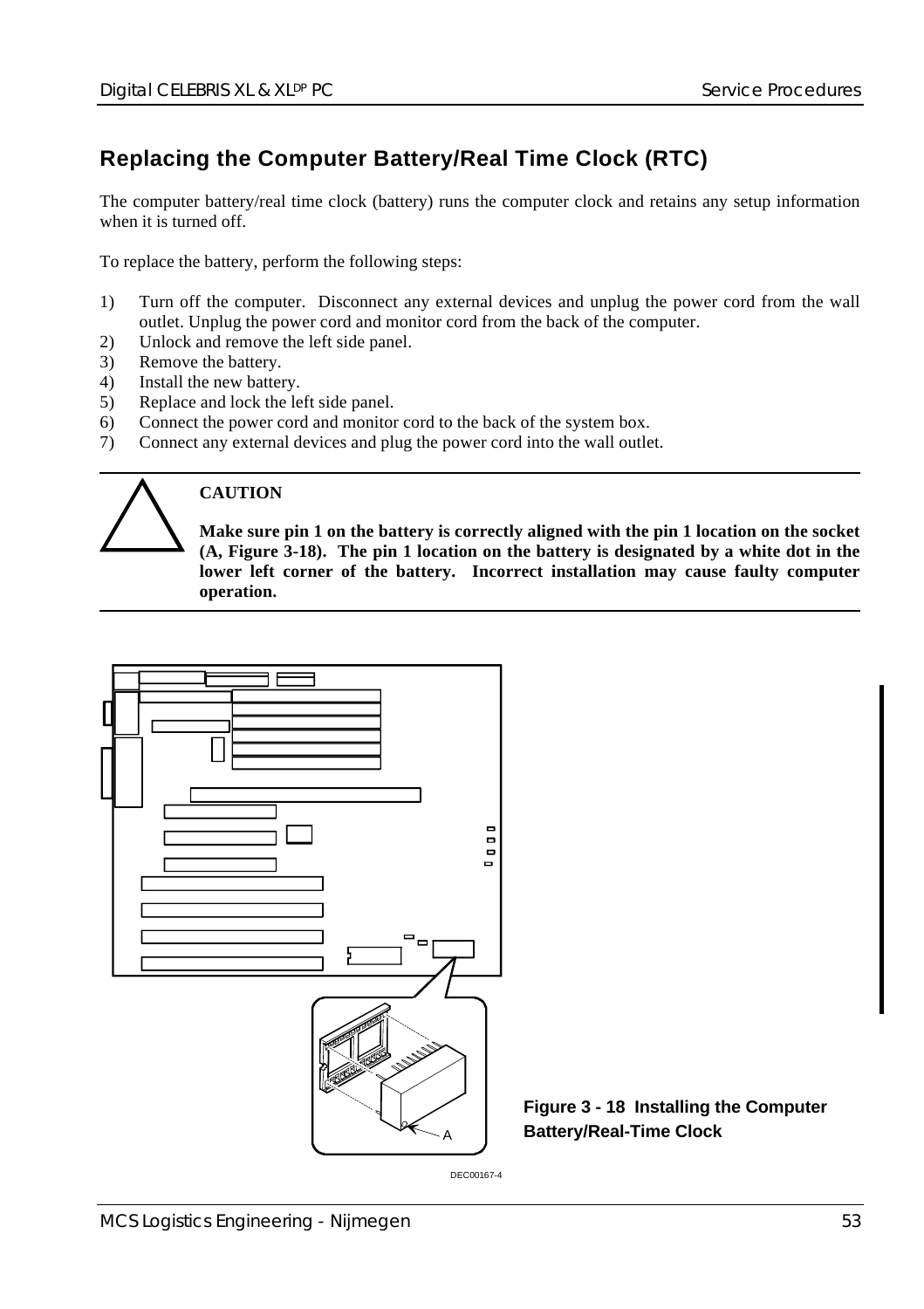# Upgrading Procedures

## **Identification**

The computer has a CPU processor chip that has an internal speed of 150 MHz or higher speed. The speed is marked on the large heat sink for this processor chip on the CPU module. *Example: The 6150 CPU module is marked 150 MHz. The model 6150 CPU is 150 MHz; the 6180 CPU is 180 MHz; and the 6200 CPU is 200 MHz.*

**CAUTION**

**Static electricity can cause damage to components. Before handling any module, CPU, or memory chips, make sure to discharge all static electricity from your body by touching an exposed metal surface of the computer's chassis.**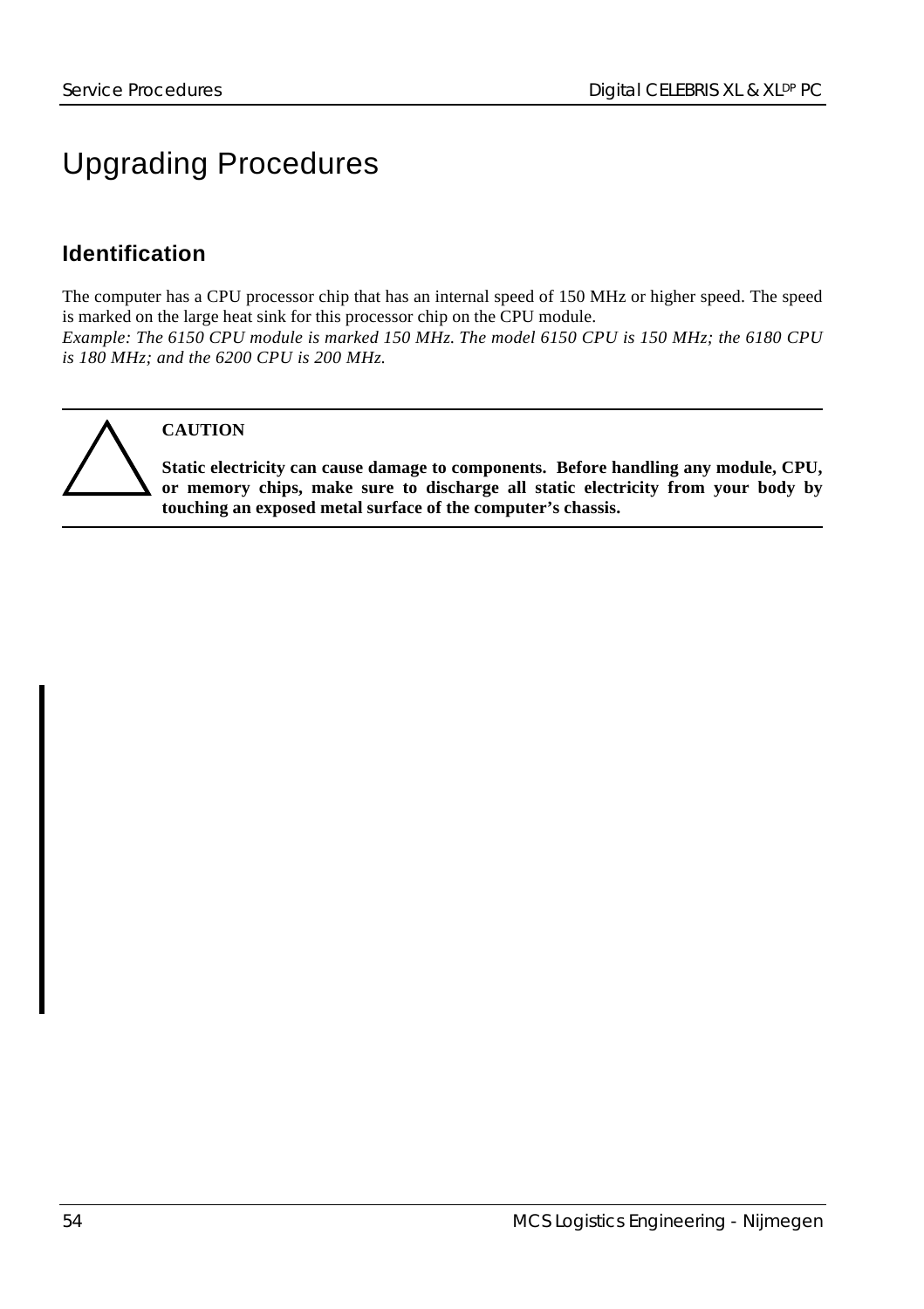#### **Upgrading the CPU module**

CELEBRIS XL computers are equipped with Intel Pentium CPU modules. The Pentium CPU and related high-performance caching circuitry are located on a CPU module which is connected to the main logic board inside the computer.

Features of these CPU modules include:

- Intel Pentium microprocessor operating at one of the following speeds:
	- 90 MHz internally, 60 MHz externally
	- -100 MHz internally, 66 MHz externally
- Secondary cache memory -Upgradeable secondary cache memory module
- ZIF socket for CPU upgrades
- Secondary ZIF socket for future overdrive processor upgrades Additional CPU modules with more or different features may become available at a later date.

#### **NOTE** Both CPU ZIF sockets will be occupied on CELEBRIS XL computers which support dual processing.

To install a higher performance CPU:

- 1) Remove the CPU module.
- 2) Place the CPU module on an anti-static surface.
- 3) Lift up on the release lever for the empty ZIF socket.
- 4) Install the new CPU and return the release lever to its original position.
- 5) Make sure pin 1 on the CPU is aligned with pin 1 on the ZIF socket (A, Figure 3 19). Pin 1 is located at the notched corner of the CPU (the notched corner can be seen by looking at the CPU from the pin side).
- 6) Also, the CPU is keyed so it cannot be installed incorrectly.
- 7) Set any appropriate jumpers. Refer to *"CPU Module Jumper Settings"* later in this chapter.
- 8) Install and secure the CPU module to the main logic board.



**Figure 3 - 19 Installing a New CPU**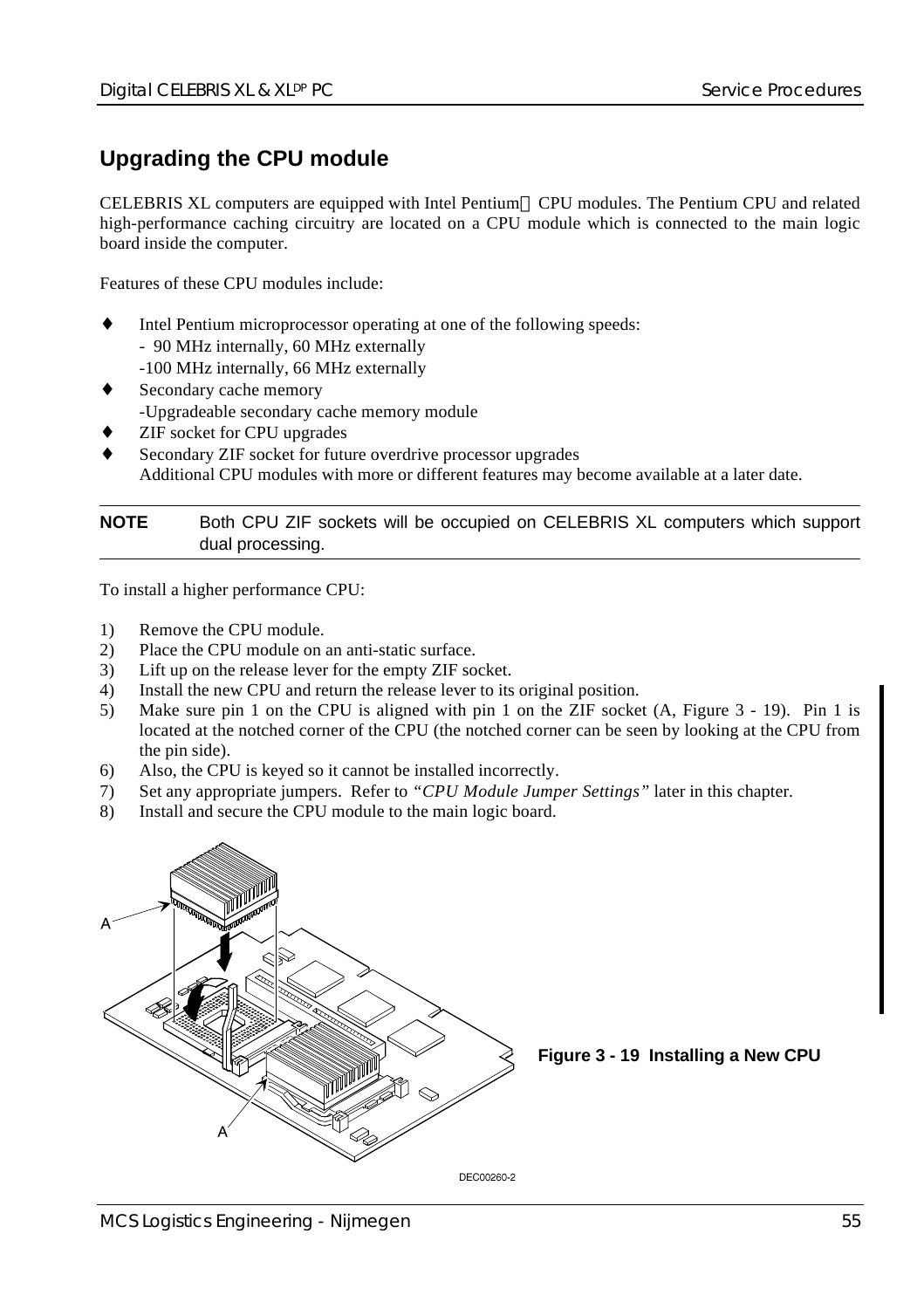## **CPU Module Jumper Settings (Pentium modules)**

Voltage regulator sockets may not be present on some CPU modules, or may appear different on different CPU modules.

Factory default settings are given in *Bold Italics.*

| <b>Feature</b>                      | <b>Description</b>        | <b>Setting</b>                        |
|-------------------------------------|---------------------------|---------------------------------------|
| <b>CPU</b> external clock           | 60 MHz (90 MHz internal)  | J <sub>2</sub> , pin 1 and 2 jumpered |
|                                     | 66 MHz (100 MHz internal) | J2, pin 2 and 3 jumpered              |
| <b>CPU</b> core/bus frequency ratio | $2/1$ speed bus           | J4, jumpered                          |
|                                     | $3/2$ speed bus           | $J4$ , open                           |
| <b>Reserved</b>                     | <b>Factory</b> use only   | J8, jumpered                          |

Below settings apply to 166 Mhz versions CPU boards.

| <b>Feature</b>                      | <b>Description</b>      | <b>Setting</b>                                                                 |
|-------------------------------------|-------------------------|--------------------------------------------------------------------------------|
| <b>CPU</b> external clock           | 60 MHz<br>66 MHz        | J <sub>2</sub> , pin 2 and 3 jumpered<br>J <sub>2</sub> , pin 1 and 2 jumpered |
| <b>CPU</b> core/bus frequency ratio | $5/2$ speed bus         | J11, jumpered, J4 jumpered                                                     |
| <b>CPU</b> pipeline mode            | <b>Factory</b> use only | 18. jumpered                                                                   |



**NOTE** Earlier versions of the CPU Module did not have voltage regulator sockets as shown in B of Figure 3-17.

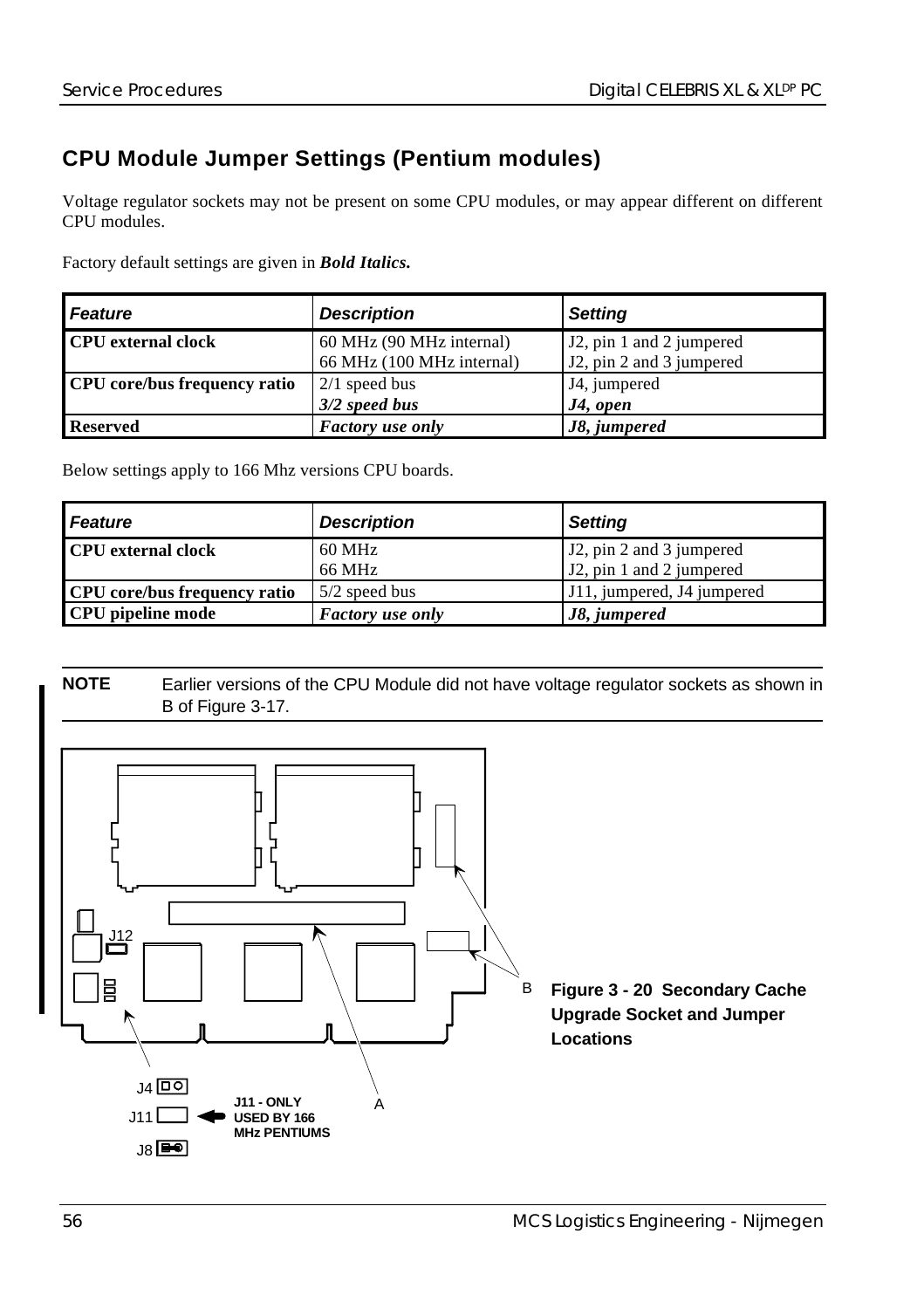#### **Upgrading the CPU (Pentium-Pro modules)**

The CPU module has a Socket 8 type ZIF socket capable of supporting Intel Pentium® Pro processors. Contact the Digital sales representative for availability and ordering information for the computer.

To release a higher performance processor:

- 1) Turn off the computer. Disconnect any external devices and unplug the power cord from the wall outlet. Unplug the power cord and monitor cord from the back of the computer.
- 2) Unlock and remove the left side panel.
- 3) Unplug the power connector from J6 on the CPU module and remove the module, placing it on an anti-static surface.
- 4) Lift up on the release lever to release the Pentium® Pro processor chip assembly. Note its pin 1 orientation, located at the notched end of the chip.



DEC00716-2

**Figure 3 - 21 Releasing the Pentium® Pro Processor Assembly**

**NOTE** This illustration is an example only. The CPU module may have its processor chip in a different orientation, but the procedure for removing it is the same.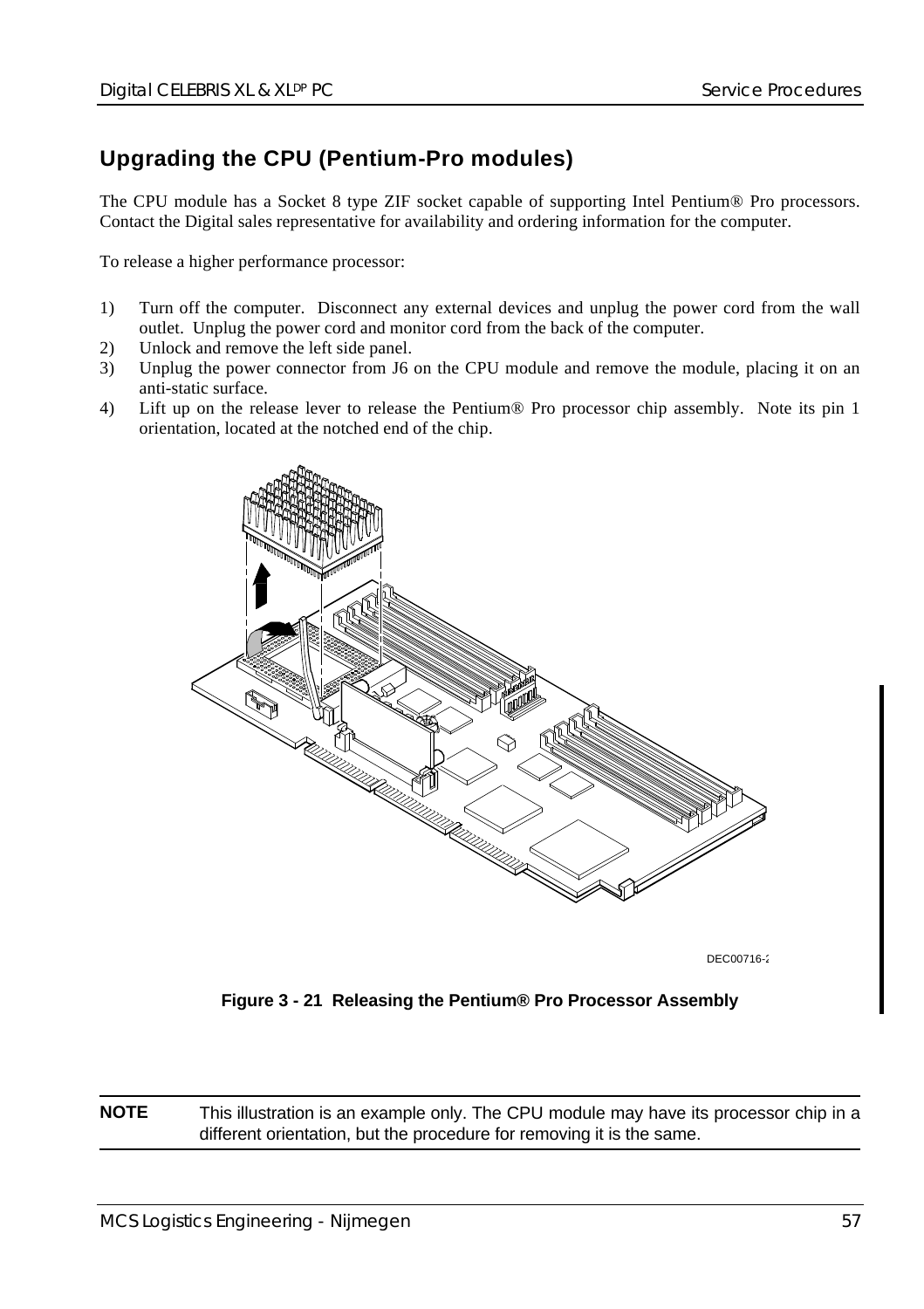To install a higher performance processor:

- 1) Install the new Pentium® Pro processor chip assembly (Figure 3 22). The arrangement of the pins is keyed for correct placement.
- 2) Return the release lever to its original position.
- 3) Set any appropriate switches. Refer to the following section entitled *"CPU Module Component Locations."*
- 4) Install and secure the CPU module to the main logic board.
- 5) Reconnect the power cable to J6 of the CPU module.
- 6) Replace and lock the left side panel.
- 7) Reconnect the power cord and monitor cord to the back of the computer. Reconnect any external devices and plug the power cord into the wall outlet.



DEC00716-3

**Figure 3 - 22 Installing a New Pentium® Pro Processor Assembly**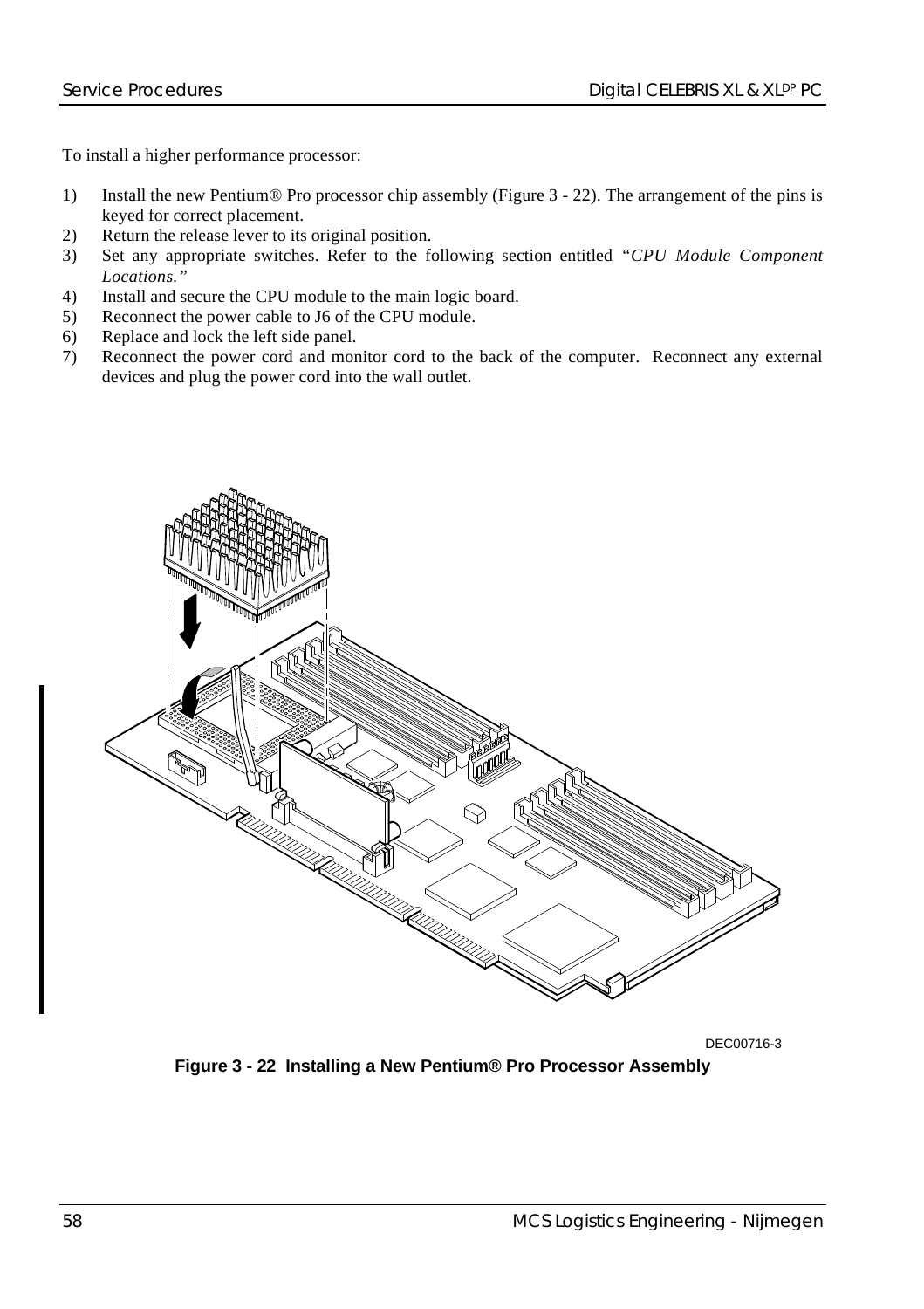#### **CPU Module Component Locations (Pentium-Pro)**

Figure 3 - 23 shows the location of the components on the CPU module. E20 is the Pentium® Pro processor. J1--J4, J8--J9 are sockets for SIMMs. J6 is the power connector. J7 is the voltage regulator socket. J19--J22 are voltage regulator jumpers. J5 is a switch (shown in Figure 3 - 24) for setting the clock frequency and the bus speed. The tables that follow Figure 4 list the settings of the switch to set the clock frequency and the bus speed.



DEC00717-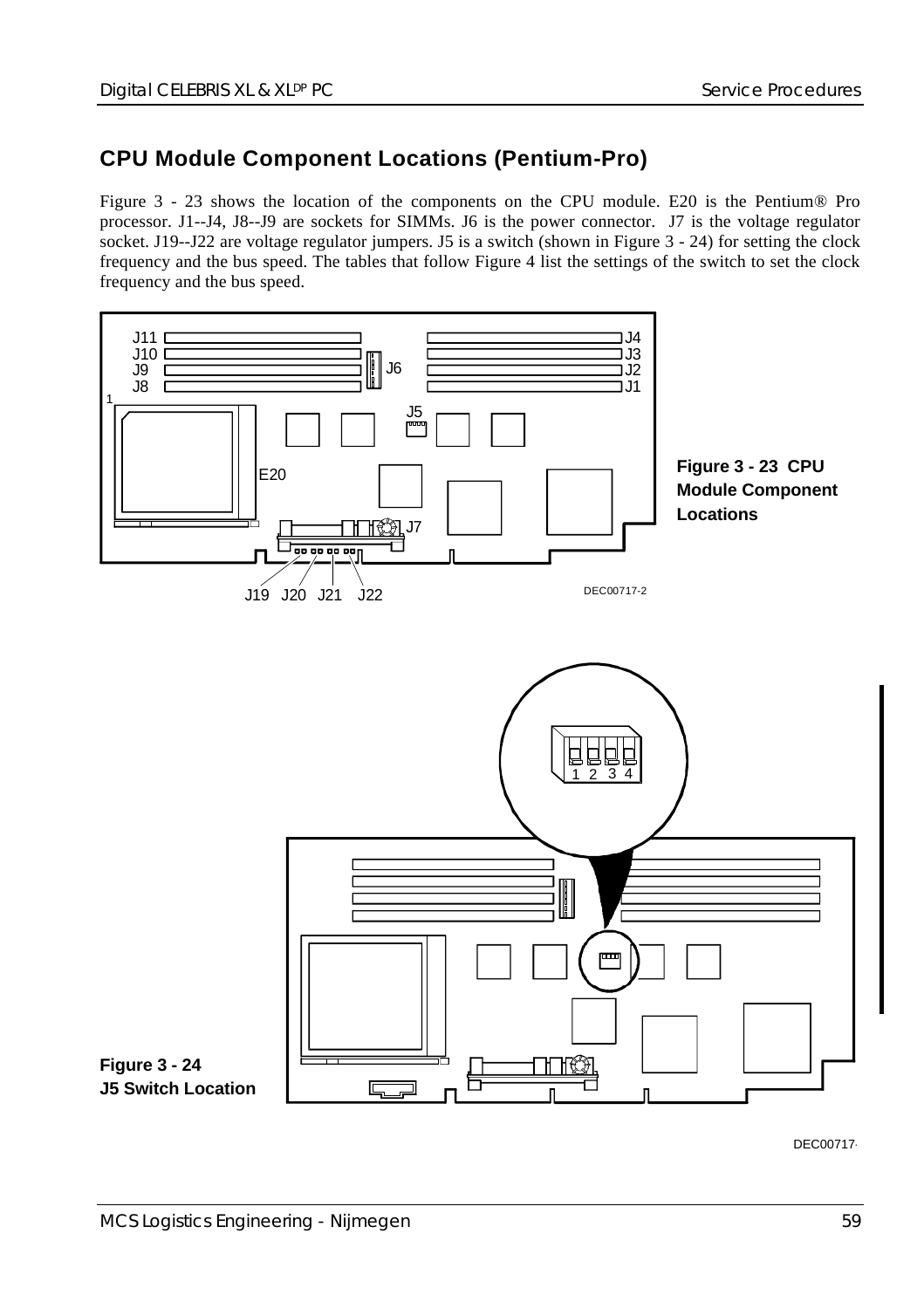## **Setting Clock Frequency**

| <b>Feature</b>  | Model      | <b>J5 pin 1</b> | <b>Clock Frequency</b> |
|-----------------|------------|-----------------|------------------------|
| CPU clock input | 6150, 6180 | Off             | 60 MHz                 |
|                 | 6200       | On              | <b>66 MHz</b>          |

**NOTE** Default depends on the CPU installed at the factory.

## **Setting Bus Speed**

| <b>Bus Speed</b> | <b>Clock Ratio</b> | J5 pin 2, 3, 4    | <b>CPU Speed</b>  | <b>Model</b> |
|------------------|--------------------|-------------------|-------------------|--------------|
| 60 MHz           | 2 x bus speed      | On, On, On        | $120 \text{ MHz}$ |              |
|                  | 3 x bus speed      | On, Off, On       | 180 MHz           | 6180         |
|                  | 4 x bus speed      | On. On. Off       | 240 MHz           |              |
|                  | 5 x bus speed      | On, Off, Off      | 300 MHz           |              |
|                  | $5/2$ x bus speed  | Off, On, On       | $150 \text{ MHz}$ | 6150         |
|                  | $7/2$ x bus speed  | Off, Off, On Off, | 210 MHz           |              |
|                  | $9/2$ x bus speed  | On, Off           | 270 MHz           |              |
|                  | $11/2$ x bus speed | Off, Off, Off     | 330 MHz           |              |
| 66 MHz           | 2 x bus speed      | On, On, On        | 132 MHz           |              |
|                  | 3 x bus speed      | On, Off, On       | 198 MHz           | 6200         |
|                  | 4 x bus speed      | On, On, Off       | 264 MHz           |              |
|                  | 5 x bus speed      | On, Off, Off      | 330 MHz           |              |
|                  | $5/2$ x bus speed  | Off, On, On Off,  | 166 MHz           |              |
|                  | $7/2$ x bus speed  | Off, On           | 231 MHz           |              |
|                  | $9/2$ x bus speed  | Off, On, Off      | 297 MHz           |              |
|                  | $11/2$ x bus speed | Off, Off, Off     | 363 MHz           |              |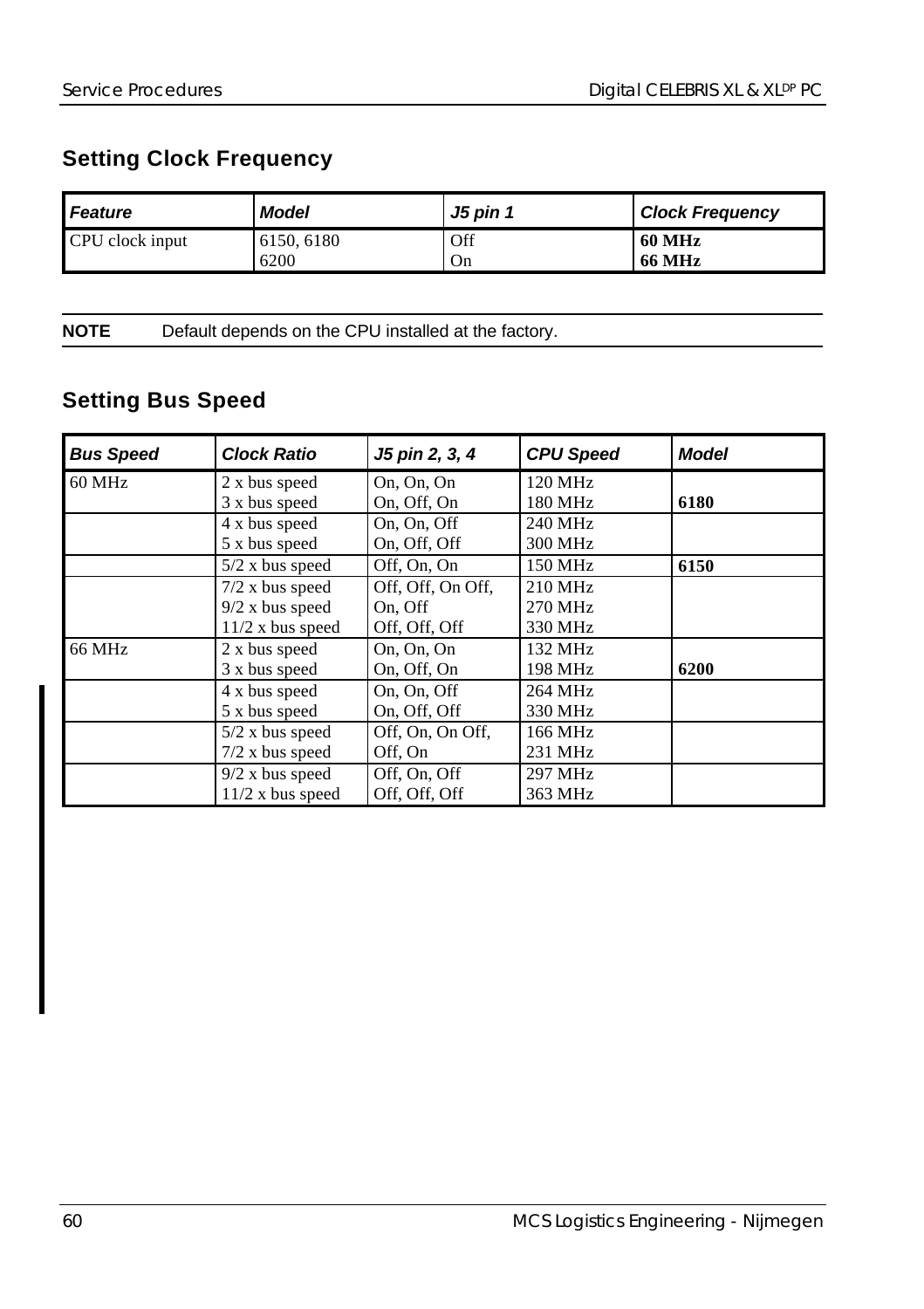#### **Replacing the Voltage Regulator Card (Pentium-Pro)**

To remove the card, press outward on the tab at the end of the card holder and lift out the card (Figure 3 - 25). To replace the card, press the card in its holder until its tabs click to hold it secure.

#### **Setting Voltage Regulation**

There are four jumpers on the CPU module that determine the output of the voltage regulator -- J19, J20, J21, J22 -- shown in th table below.

For each pair of pins, install a jumper to set them to either an On or an Off condition according to the following table where:

**Off** or **1** means install the jumper on the left pin only (pin **1**). **On** or **0** means install the jumper to connect both pins **1** and **0**.

| Voltage  | J19 |    | J21<br><b>J20</b> |     | J22 |     | Model No. |     |      |
|----------|-----|----|-------------------|-----|-----|-----|-----------|-----|------|
| 3.3V     |     | On |                   | Off | υ   | On  | v         | On  |      |
| $3.1 V*$ |     | On | O                 | On  |     | Off | v         | On  | 6150 |
| 2.9V     |     | On |                   | Off |     | Off |           | On  |      |
| 2.7 V    |     | On | 0                 | On  | v   | On  |           | Off |      |
| 2.5V     |     | On |                   | Off | v   | On  |           | Off |      |

\* Default settings for Model 6150 (P6 rev. B0) with Pentium® Pro processor.



DEC00716-4

**Figure 3 - 25 Voltage Regulator Card**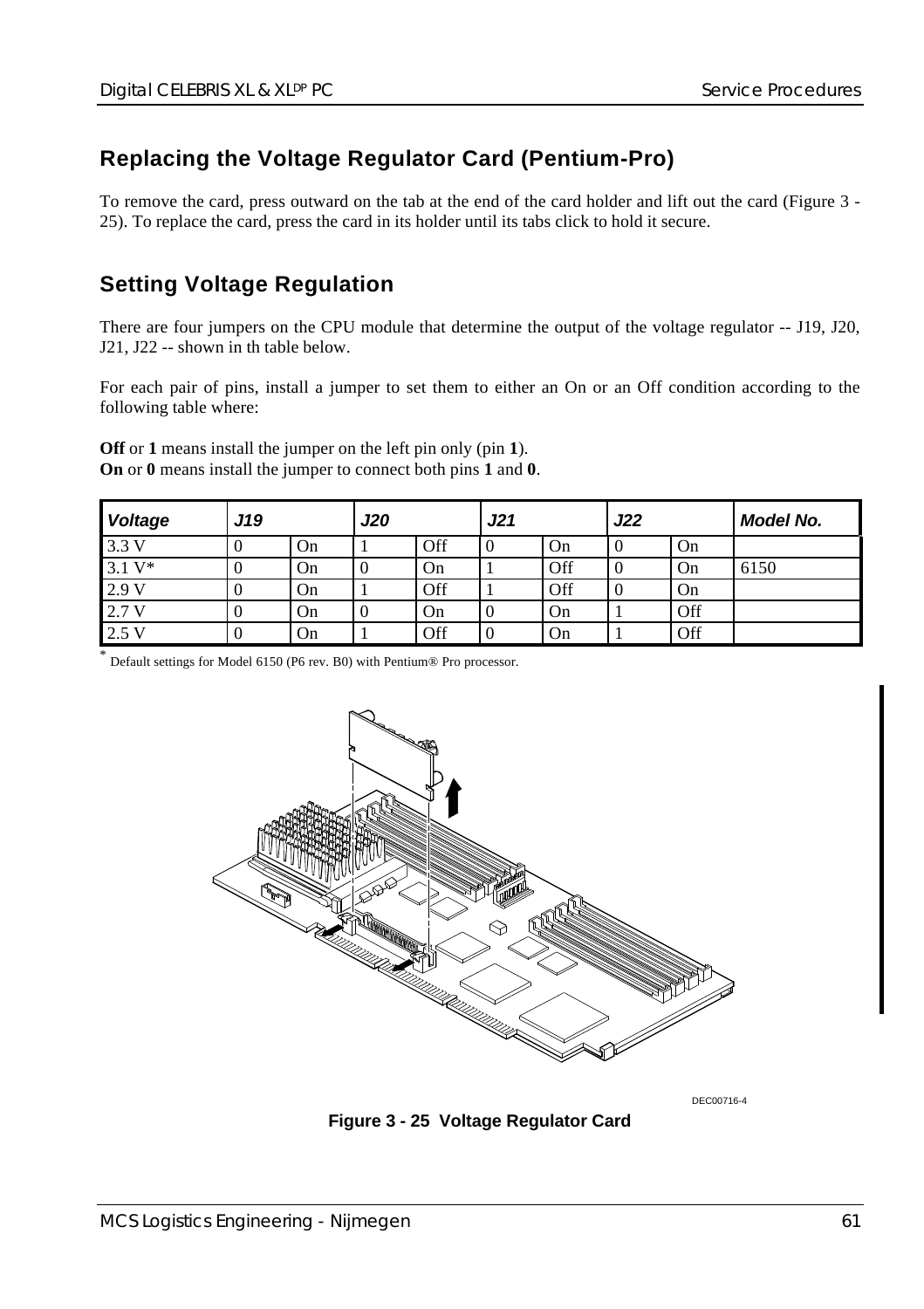#### **Installing Mass Storage Devices**

The computer has two drive bay areas. Mass storage devices such as hard disk drives, floppy diskette drives, CD-ROM drives and tape backup systems are installed in these drive bay areas. The two drive bay areas are:

#### **Upper drive bay area**

This area has room for three 5¼-inch half-height devices. Each drive bay is equipped with a removable panel to accommodate devices requiring front panel access. The bottom two bays of this area can be used to mount one full-height drive. The drive rails are removable to accommodate a fullheight device.

#### **Lower drive bay area**

This area has a drive bay assembly that holds a 3½-inch diskette drive (standard on all CELEBRIS XL computers) and one hidden 3½-inch half-height device that needs no front panel access. This hidden bay is typically used for mounting the primary 1-inch or 1.6-inch hard disk drive.

To install a device in the upper drive bay area perform the following steps:

- 1) Remove the front door (Figure 3 27).
- 2) Turn off the computer. Disconnect any external devices and unplug the power cord from the wall outlet. Unplug the power cord and monitor cord from the back of the computer.
- 3) Unlock and remove both side panels.
- 4) Using a screwdriver from either side, remove the plastic filler panel by pushing it out from inside the computer (Figure 3 - 26).



**Figure 3 - 27 Removing the Front Door**

#### **Figure 3 - 26 Removing Plastic Filler Panel from Upper Drive Bay**



DECO0662-2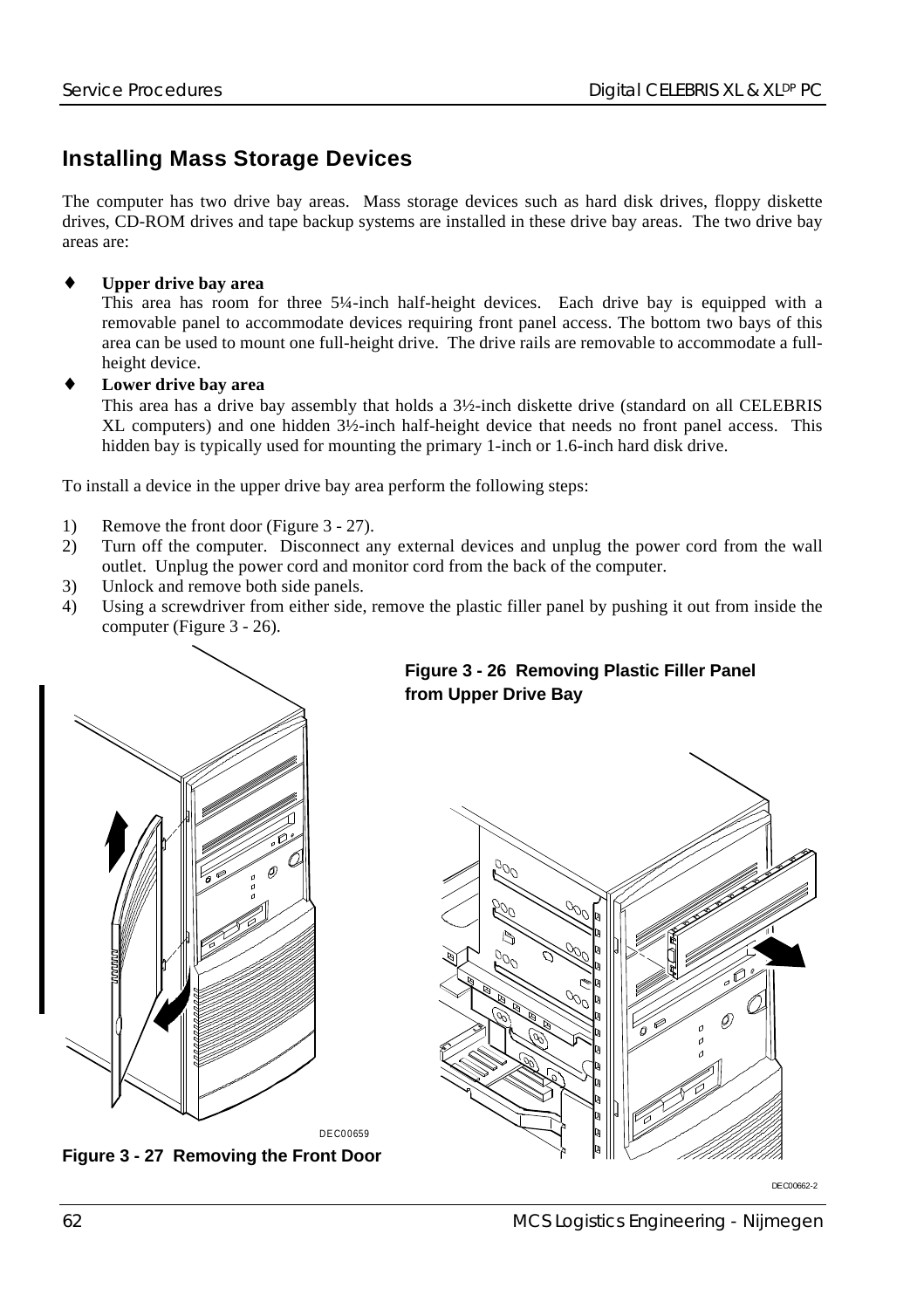- 5) Insert the new device into the drive bay from the front (Figure 3 28).
- 6) Connect the data cable to the device.

The data cable is usually a ribbon cable. Figure 3- 29 shows a cabling configuration using two IDE drives and one diskette drive. Figure 3 - 30 shows a cabling configuration for two SCSI devices.

**NOTE** Figures 3 - 29 and 3 -30 show sample configurations. Other configurations are possible.

Also, refer to Appendix A for thermal considerations when using disk drives with high power consumption.

Be sure the cable is connected with the correct orientation. Most cables and sockets are keyed so that they cannot be connected backwards. If the cables or drives are not keyed, pin 1 of the cable has to be connected to pin 1 of the socket.

Pin 1 of the cable is on the edge with the colored stripe. Pin 1 of the socket should be marked number "1" at one end of the socket or with a number "1" printed on the circuit board near one end of the socket.

- 7) Connect a power cable to the device. Use one of the 4-pin connectors from the power supply.
- 8) Secure the device with two screws on each side. Use the screws that came with the device.
- 9) If the device is an internal device that has no front panel, replace the plastic filler panel.
- 10) Replace and lock both side panels.
- 11) Connect the power cord and monitor cord to the back of the computer. Connect any external devices and plug the power cord into the wall outlet.
- 12) If necessary, run the BIOS Setup Utility (Setup) to reconfigure the
- 13) for the new storage drives.
- **NOTE** It isn't necessary to run Setup when installing a SCSI drive and if the onboard SCSI controller is already enabled. However, Setup has to be runned if the SCSI controller is disabled or when installing an IDE drive. Refer to Chapter 2, "Utilities and Configuration" for instructions on running the BIOS Setup utility.



**Figure 3 - 28 Inserting a Device into Upper Drive Bay**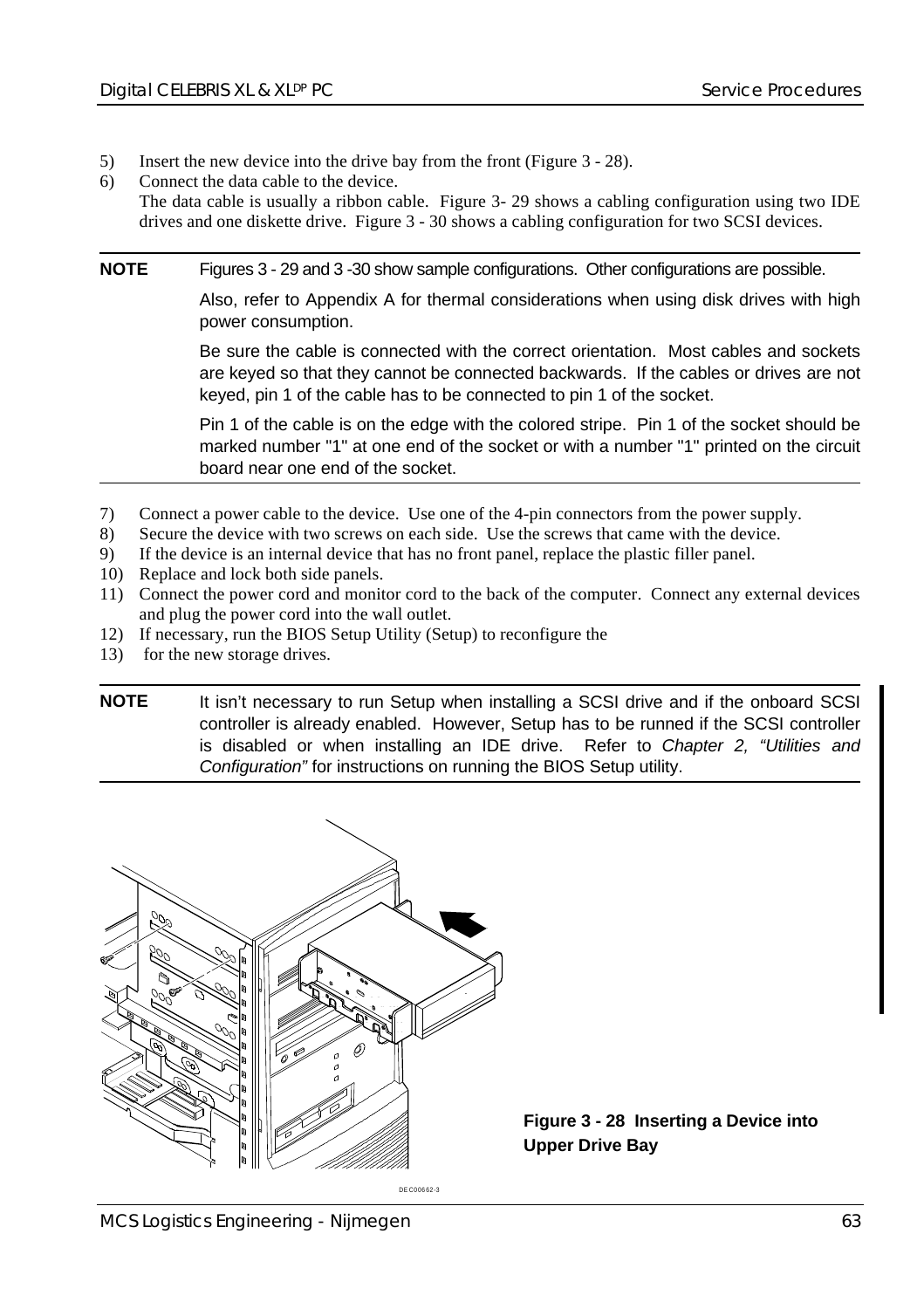# Connecting Devices

## **Diskette Drive and IDE Drive Data Cable Connections**

| Legend                  | <b>Component</b>            |
|-------------------------|-----------------------------|
| $\mathbf{A}$            | Power supply                |
| B                       | Power connections           |
| $\overline{\mathbf{c}}$ | Diskette drive connection   |
| $\overline{\mathbf{D}}$ | <b>IDE</b> Drive connection |
| E                       | Diskette drive              |
| F                       | Hard drive                  |
| l G                     | Optional storage devices    |



DEC00169

**Figure 3 - 29 Diskette Drive and IDE Drive Data Cable Connections**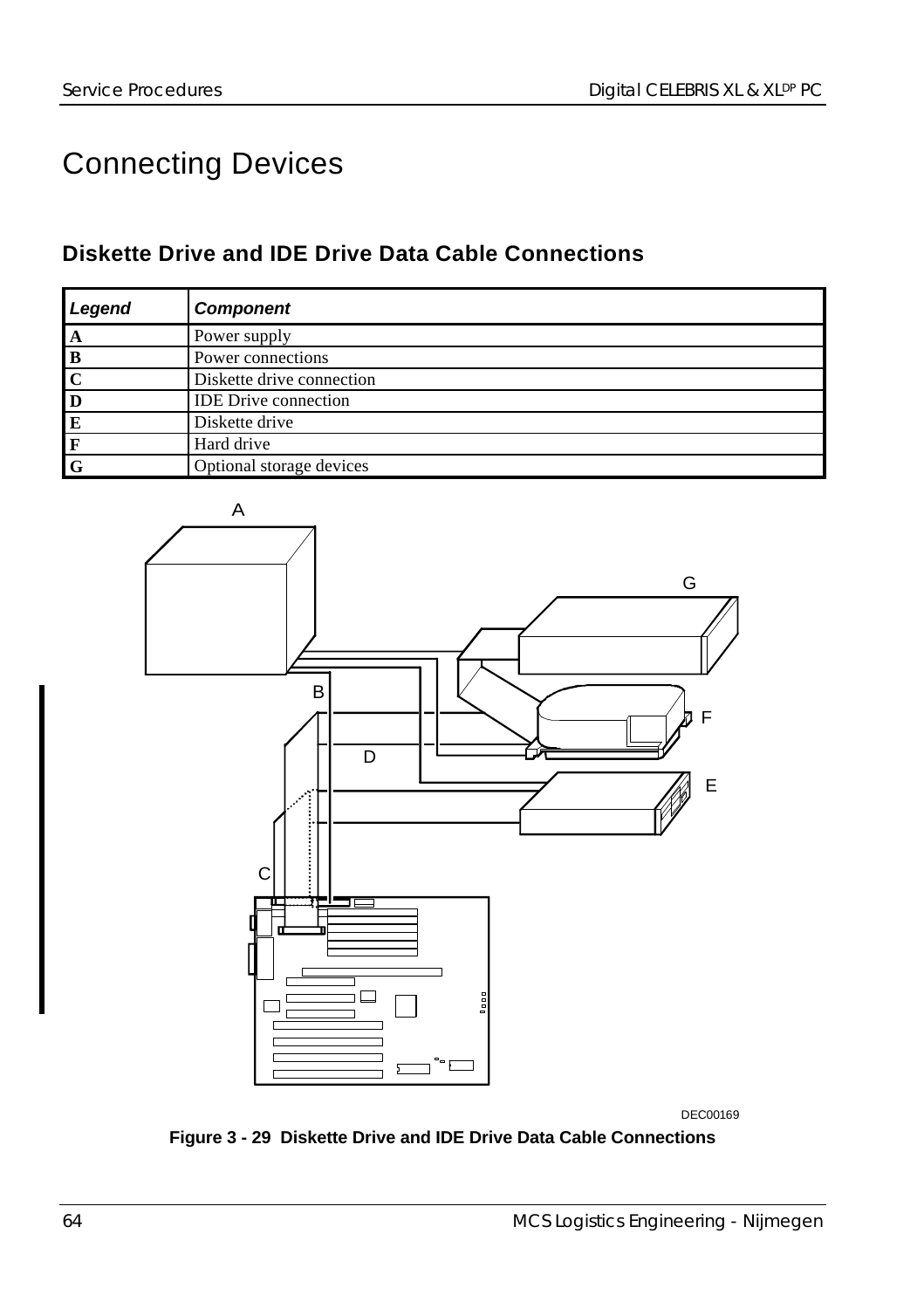## **SCSI Cable Connections**

| Legend      | <b>Component</b>                    |
|-------------|-------------------------------------|
| A           | Power supply                        |
| l B         | Power connections                   |
|             | Internal SCSI cable                 |
| $\mathbf D$ | <b>SCSI</b> connector               |
| E           | SCSI hard disk drive                |
|             | CD-ROM drive (or other SCSI device) |



DEC00182

**Figure 3 - 30 SCSI Cable Connections**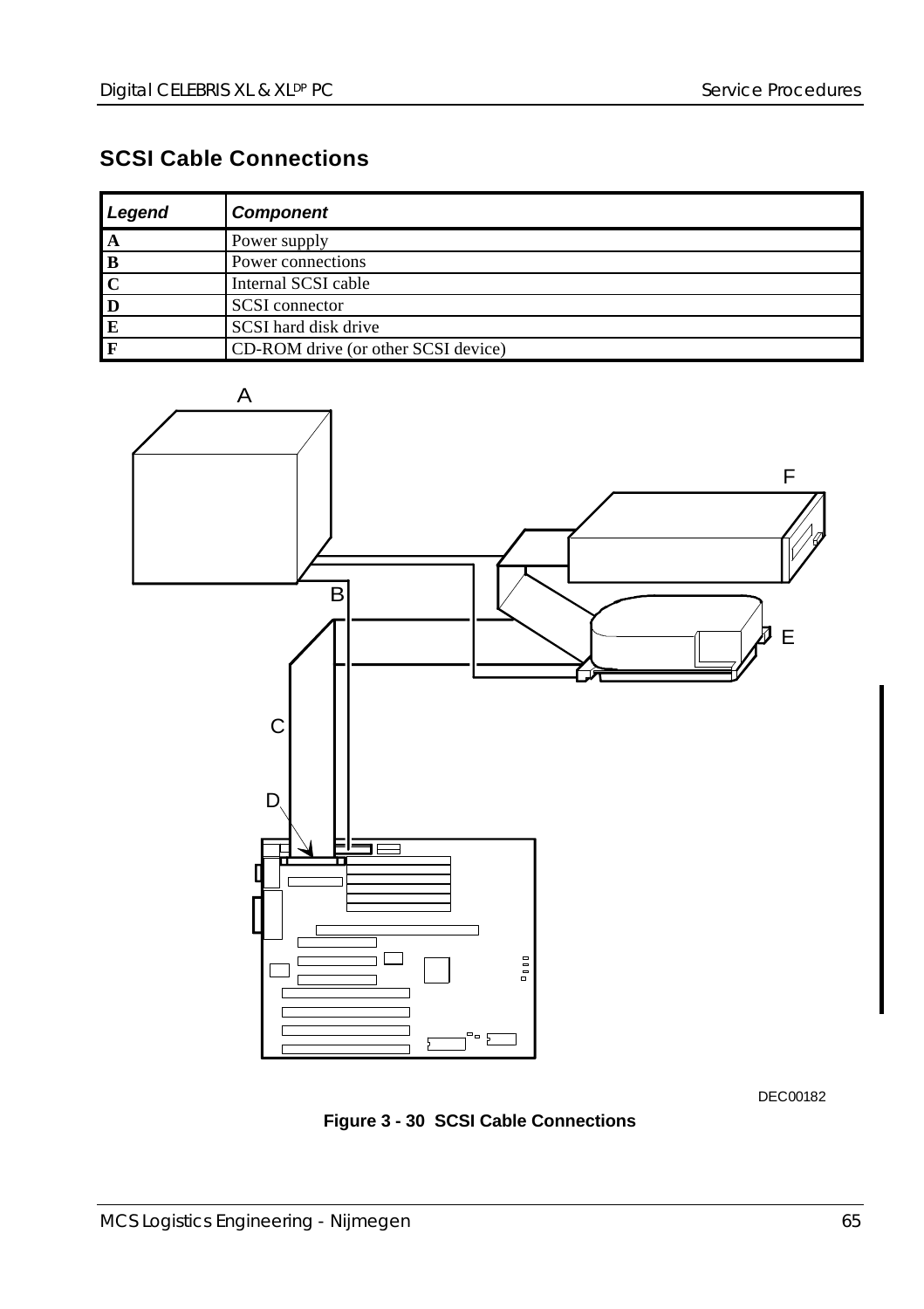# Chapter 4 Troubleshooting

The following pages provide initial troubleshooting procedures and tables listing specific problems, probable causes, and recommended actions to take if the computer fails after configuring it or after installing optional hardware or software.

Refer to the documentation supplied with additional options when experiencing problems with specific options that have been installed.

## Initial Troubleshooting

Follow the general procedure below to troubleshoot the CELEBRIS XL computer series:

- 1) Press **[Ctrl] + [Alt] + [Del]**. If the computer fails to boot, turn it off, wait until all hard disk drives are spun down completely and then turn it back on.
- 2) If the POST detects an error refer to *Chapter 4, "Troubleshooting"* and take the appropriate steps to correct the problem. After the problem has been resolved, restart the computer.
- 3) Run the BIOS Setup utility.
- 4) Make sure all necessary changes have been made to the CONFIG.SYS and AUTOEXEC.BAT files.
- 5) Make sure all necessary video, printer, and application device drivers are properly installed.
- 6) Ensure that all cables and connections are secure.
- 7) Run the *QAPLUS/fe* advanced diagnostic software.
- 8) If these steps do not identify and/or correct the problem, perform the specific troubleshooting procedures appropriate to the circumstances.

**NOTE** If you need to return a failed component, pack it in its original container and return it to Digital for service.

#### **Fill in the appropriate fields of the Part Exchange Form with the relevant error information!!**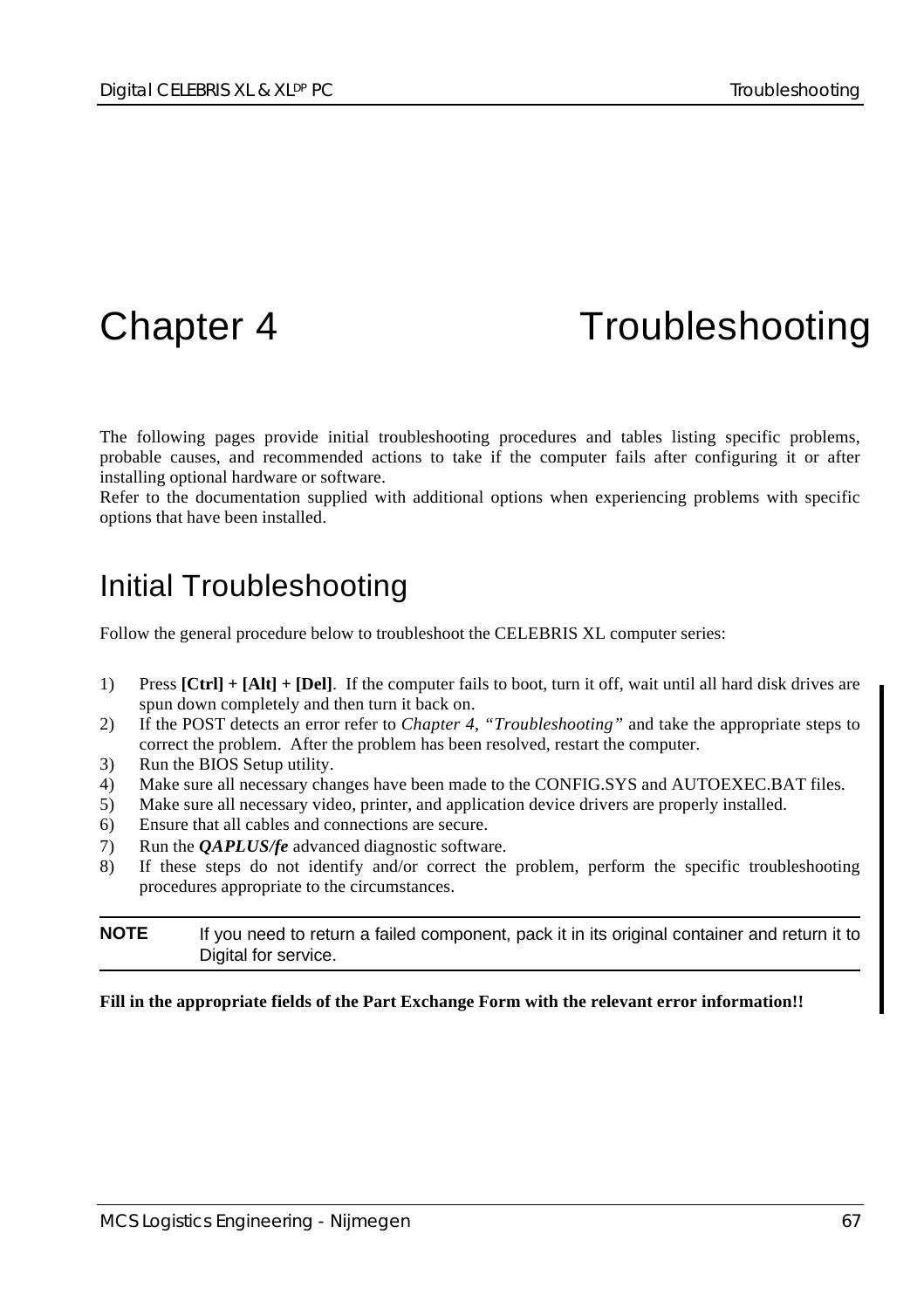# Beep Codes

When POST finds an error and cannot display a message, the computer's speaker emits a series of beeps to indicate the error. During POST, if the video configuration fails or if an external ROM module fails a checksum test, then the computer beeps three times (one long beep, and two short beeps).

The following table lists other fatal errors and their associated beep codes. Each code represents the number of short beeps that are grouped together. Fatal errors (errors that lock up the computer) are generally the result of a failed main logic board or some other add-on component (SIMM, BIOS, computer battery, etc.).

|  | Each code represents the number of short beeps that are grouped together. |  |  |  |  |  |  |
|--|---------------------------------------------------------------------------|--|--|--|--|--|--|
|  |                                                                           |  |  |  |  |  |  |

| <b>Beep Code</b> | <b>Error Message</b>                 |  |  |
|------------------|--------------------------------------|--|--|
| $1-2$            | Video failure or configuration error |  |  |
| $2 - 2 - 3$      | <b>BIOS ROM</b> checksum             |  |  |
| $3-1-1$          | Test DRAM refresh                    |  |  |
| $3 - 1 - 3$      | Test keyboard controller             |  |  |
| $3-4-1$          | Test 512K base address lines         |  |  |
| $3-4-3$          | Test 512K base memory                |  |  |
| $2 - 1 - 2 - 3$  | Check ROM copyright notice           |  |  |
| $2 - 2 - 3 - 1$  | Test for unexpected interrupts       |  |  |

## POST and Boot Messages

The POST displays messages to alert to errors in hardware, software, and firmware or to provide operating information about the computer.

Each time the POST displays a message on screen, the computer's speaker beeps twice. If an error occurs before the monitor is initialized, specific beep codes sound to alert to a problem.

## **POST and Boot Error Messages**

The following error messages are arranged in alphabetical order.

**NOTE** *Italics* indicate variable parts of a message such as memory addresses hexadecimal values and so on. These messages can differ at each occurrence.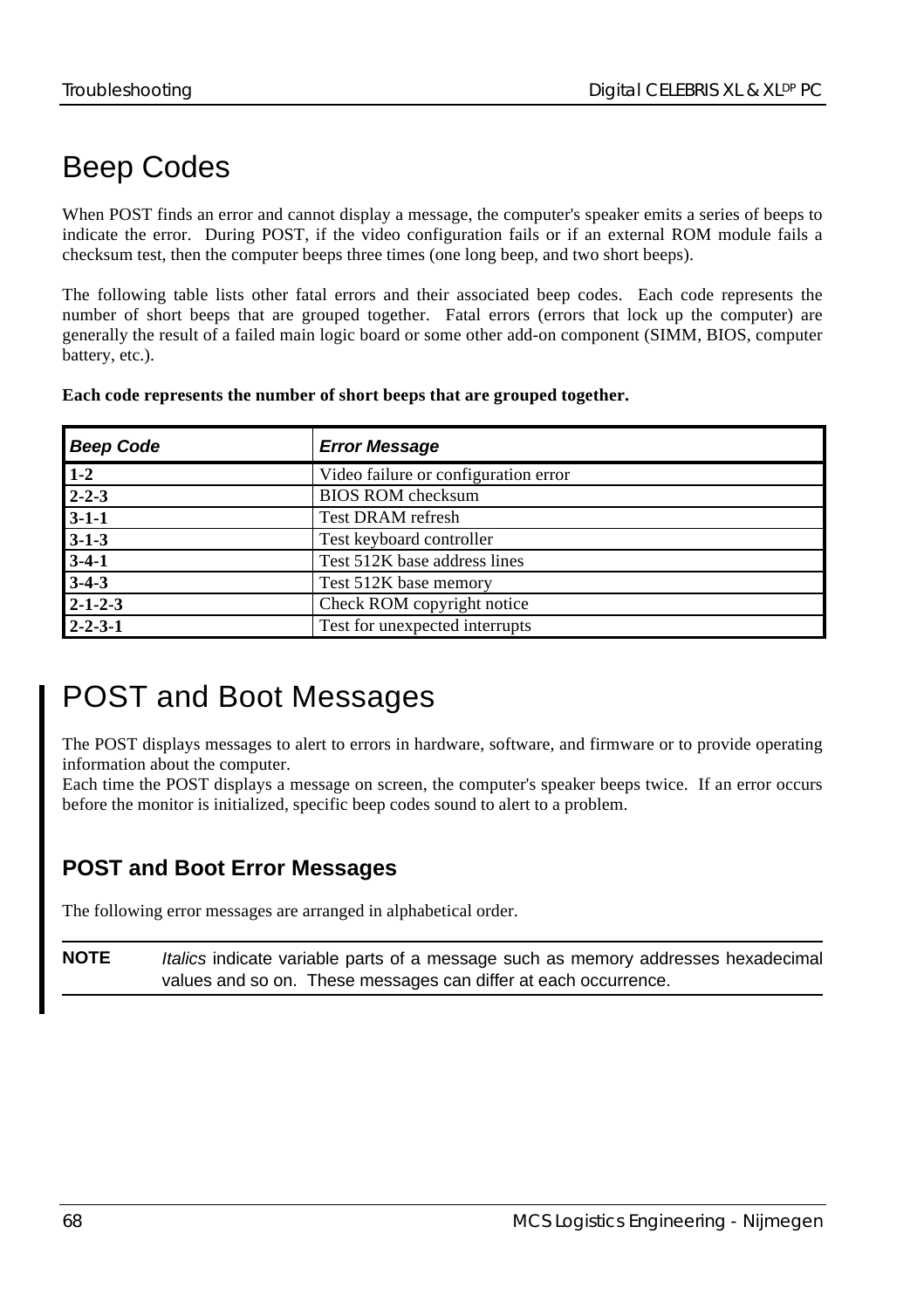#### **POST and Boot Error Messages (continued)**

| Message                                                                                                    | <b>Problem</b>                                                                                                                     | <b>Solution</b>                                                                                                                                                                                              |
|------------------------------------------------------------------------------------------------------------|------------------------------------------------------------------------------------------------------------------------------------|--------------------------------------------------------------------------------------------------------------------------------------------------------------------------------------------------------------|
| Diskette drive A error<br>Diskette drive B error                                                           | Diskette drive has failed.                                                                                                         | Run the BIOS Setup utility. Check<br>all connections. If the problem<br>persists, replace the defective<br>diskette drive and/or drive cable.                                                                |
| <b>Extended RAM Failed at</b><br>offset: nnnn                                                              | Extended memory failed or<br>configured incorrectly.                                                                               | Make sure SIMMs are installed<br>correctly If the problem persists,<br>replace defective SIMMs.                                                                                                              |
| <b>Failing Bits: nnnn</b>                                                                                  | nnnn is a map of the bits at the<br>RAM address which failed the<br>memory test.                                                   | Run the BIOS Setup utility and<br>restore all to original values.<br>If the problem persists, replace the<br>defective memory.                                                                               |
| <b>Fixed Disk 0 Failure</b><br><b>Fixed Disk 1 Failure</b><br><b>Fixed Disk Controller failure</b>         | Hard disk drive and/or controller<br>failed.                                                                                       | Run the BIOS Setup utility. Check<br>all connections. If the problem<br>persists, replace the defective hard<br>disk drive and/or controller.                                                                |
| <b>Incorrect Drive A type - run</b><br><b>SETUP</b><br><b>Incorrect Drive B type - run</b><br><b>SETUP</b> | Diskette drive A and/or B not<br>correctly identified in the BIOS<br>Setup utility.                                                | Run the BIOS Setup utility and<br>properly identify diskette drive A<br>and/or B.                                                                                                                            |
| <b>Invalid NVRAM</b> media type                                                                            | NVRAM access failed.                                                                                                               | Run the BIOS Setup utility and<br>restore all settings to original<br>values. If the problem persists,<br>replace the defective component.                                                                   |
| Keyboard controller error<br><b>Keyboard error</b><br>Keyboard locked - Unlock key<br>switch               | Keyboard and/or keyboard<br>controller failed.                                                                                     | Check the keyboard connection. If<br>the connection is secure, the<br>keyboard or keyboard controller<br>might have failed. If the problem<br>persists, replace the defective<br>keyboard and/or controller. |
| Monitor type does not match<br><b>CMOS - Run SETUP</b>                                                     | Monitor type has been<br>incorrectly specified.                                                                                    | Run the BIOS Setup utility and set<br>the correct monitor type.                                                                                                                                              |
| <b>Operating system not found</b>                                                                          | The operating system cannot be<br>found on drive A or drive C.                                                                     | Run the BIOS Setup utility and<br>correctly identify drive A or drive<br>C. Correctly install the operating<br>system. Refer to the supplied<br>operating system documentation.                              |
| Parity check 1 nnnn<br>Parity check 2 nnnn                                                                 | Parity error found in the<br>computer bus. The BIOS<br>attempts to locate the address<br>and displays it on the monitor<br>screen. | Run the BIOS Setup utility and<br>restore all settings to original<br>values. If the problem persists,<br>replace the main logic board.                                                                      |
| Press <f1> to resume, <f2> to<br/><b>Setup</b></f2></f1>                                                   | This message appears after any<br>recoverable error message.                                                                       | Press $\langle F1 \rangle$ to reboot or $\langle F2 \rangle$ to<br>enter the BIOS Setup utility to<br>make any necessary changes.                                                                            |
| Real time clock error                                                                                      | Real-time clock failed BIOS test.                                                                                                  | Replace real-time clock and then<br>run the BIOS Setup utility to<br>restore previous configuration<br>information.                                                                                          |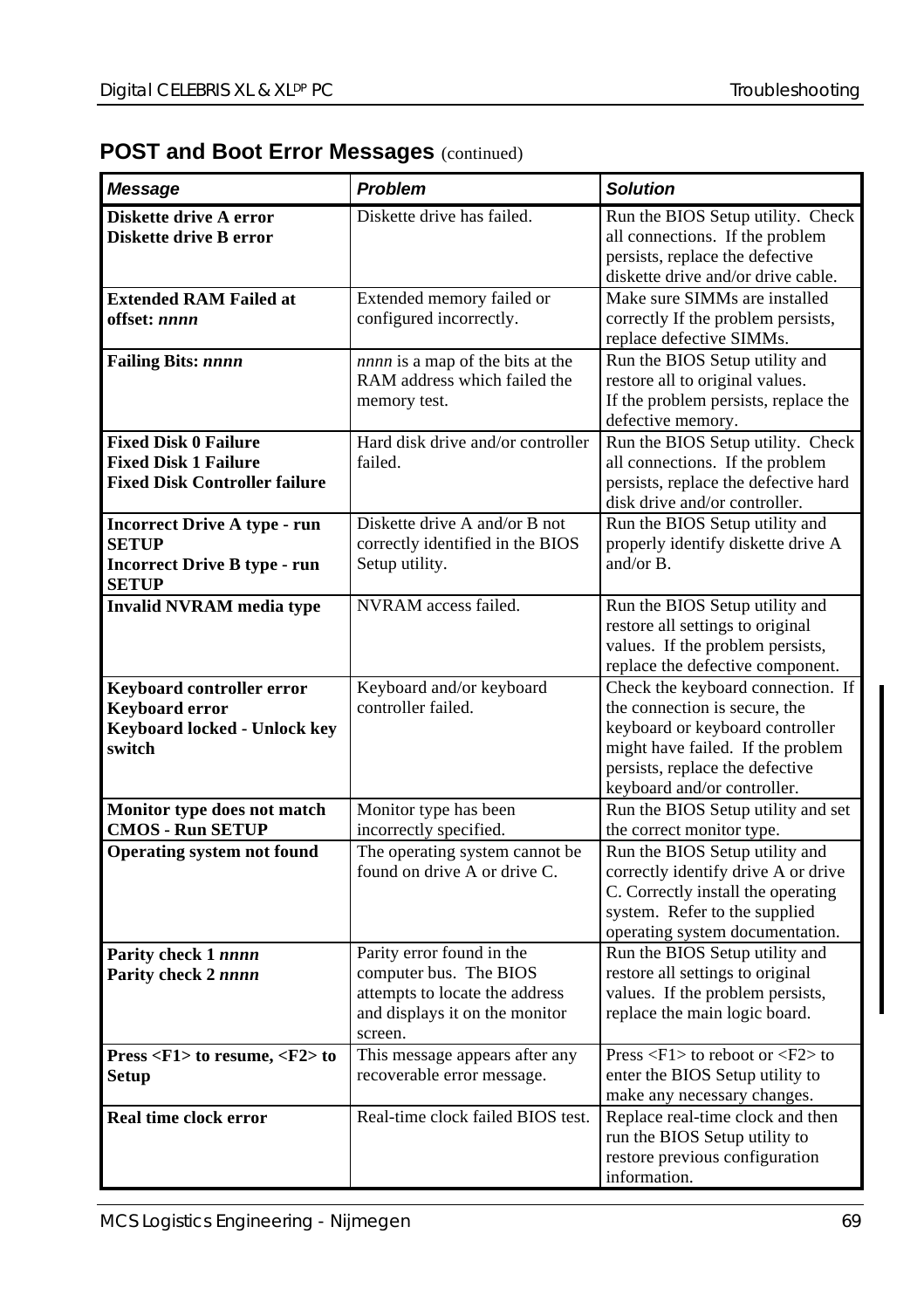#### **POST and Boot Error Messages (continued)**

| Message                                                  | Problem                         | <b>Solution</b>                                                                                                                                  |
|----------------------------------------------------------|---------------------------------|--------------------------------------------------------------------------------------------------------------------------------------------------|
| <b>Shadow RAM Failed at offset:</b><br>nnnn              | Shadow RAM failed.              | Run the BIOS Setup utility and<br>disable failed shadow memory<br>region.                                                                        |
| System battery is dead -<br><b>Replace and run SETUP</b> | Battery/real-time clock failed. | Replace the battery and then run<br>the BIOS Setup utility to restore<br>previous configuration<br>information                                   |
| <b>System cache error - Cache</b><br>disabled            | RAM cache failed.               | Run the BIOS Setup utility and<br>restore all settings to original<br>values. If the problem persists,<br>replace the defective cache<br>memory. |
| System CMOS checksum bad -<br>run SETUP                  | Battery/real-time clock failed. | Correct the address conflict using<br>the BIOS Setup utility. If the<br>problem persists, replace the<br>battery/real-time clock.                |
| <b>System RAM failed at offset:</b><br>nnnn              | System RAM failed.              | Run the BIOS Setup utility and<br>restore all settings to original<br>values. If the problem persists,<br>replace the defective memory.          |
| <b>System timer error</b>                                | The timer test failed.          | Run the BIOS Setup utility and<br>restore all settings to original<br>values. If the problem persists,<br>replace the defective component.       |

## **POST and Boot Informational Messages**

| Message                                         | <b>Description</b>                                                                                                                                        |
|-------------------------------------------------|-----------------------------------------------------------------------------------------------------------------------------------------------------------|
| nnnn Cache SRAM Passed                          | Where <i>nnnn</i> is the amount of computer cache (in kilobytes) that<br>tested successfully.                                                             |
| <b>Entering SETUP</b>                           | BIOS Setup utility runs.                                                                                                                                  |
| <b>Extended RAM Passed</b>                      | Where <i>nnnn</i> is the amount of extended memory (in kilobytes) that<br>tested successfully.                                                            |
| nnnn Shadow RAM passed                          | Where <i>nnnn</i> is the amount of shadow RAM (in kilobytes) that tested<br>successfully.                                                                 |
| <b>System BIOS shadowed</b>                     | This indicates that the BIOS has been successfully copied to shadow<br>RAM.                                                                               |
| nnnn System RAM passed                          | Where <i>nnnn</i> is the amount of system RAM (in kilobytes) that tested<br>successfully.                                                                 |
| <b>UMB</b> upper limit segment<br>address: nnnn | Displays the address of the upper limit of UMB. This indicates the<br>released segments of the BIOS that can be reclaimed by a virtual<br>memory manager. |
| Video BIOS shadowed                             | This indicates that the video BIOS has been successfully copied to<br>shadow RAM.                                                                         |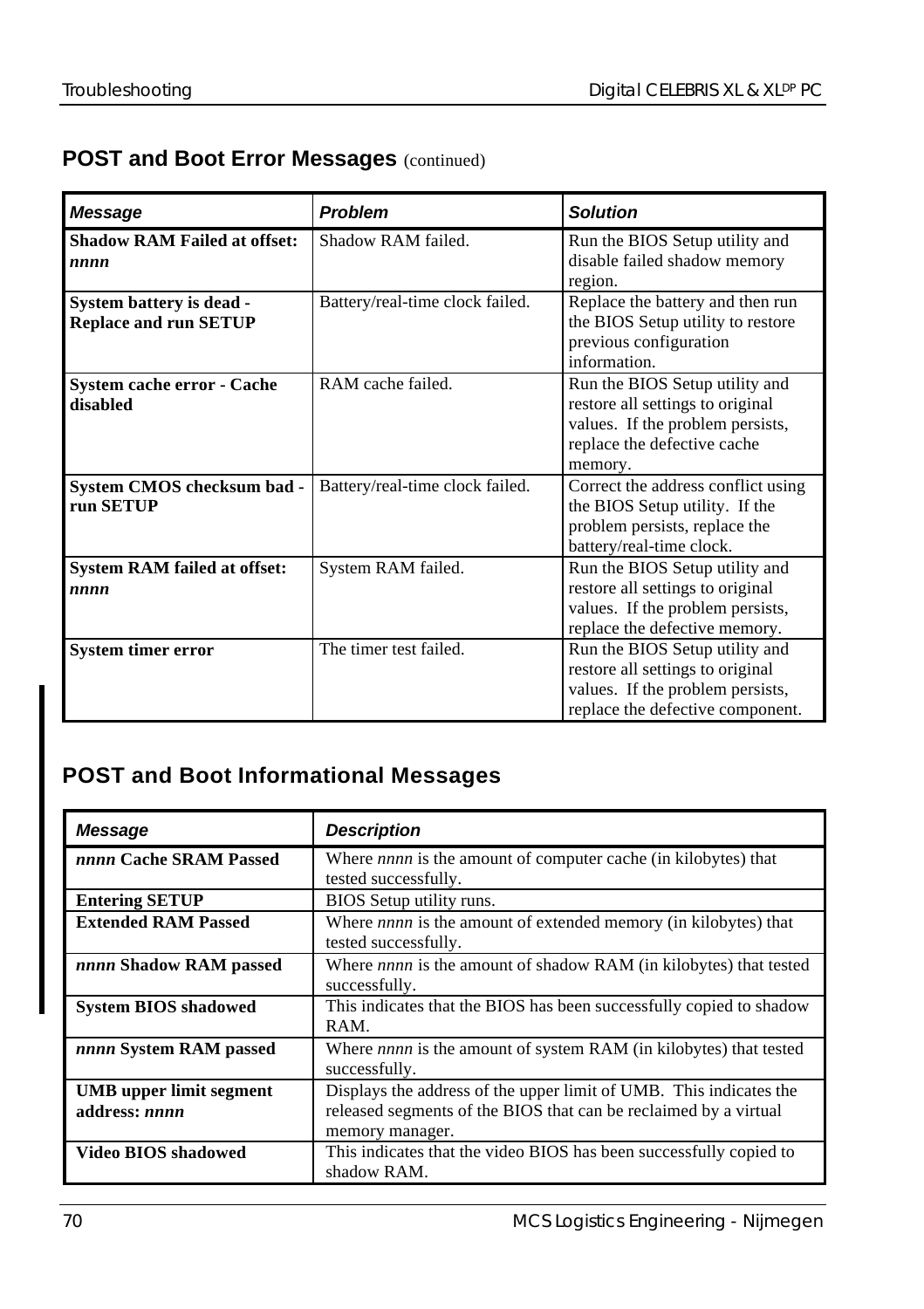# Computer Troubleshooting

| <b>Problem</b>                  | <b>Possible Cause</b>                        | <b>Action</b>                                                                 |
|---------------------------------|----------------------------------------------|-------------------------------------------------------------------------------|
| No response                     | Main logic board failure.                    | Replace main logic board.                                                     |
| when the                        |                                              |                                                                               |
| computer is<br>turned on        | Main logic board jumpers<br>incorrectly set. | Set all appropriate jumpers (Refer to "Main logic<br>Board Jumpers").         |
|                                 |                                              |                                                                               |
|                                 | CPU has failed.                              | Replace CPU.                                                                  |
| Power is on, but                | Brightness and contrast controls             | Adjust the brightness and contrast controls.                                  |
| there is no<br>screen display   | are not correctly set.                       |                                                                               |
|                                 | The monitor-off timer has shut               | Press [Shift] to reactivate monitor.                                          |
|                                 | the                                          |                                                                               |
|                                 | monitor off.                                 |                                                                               |
|                                 |                                              | Check all monitor connections.                                                |
|                                 | Monitor cable is incorrectly                 |                                                                               |
|                                 | installed.                                   | Install the correct VGA drivers.                                              |
|                                 | Incorrect VGA drivers installed.             |                                                                               |
|                                 |                                              | Replace the video controller.                                                 |
|                                 | Video controller has failed.                 |                                                                               |
| Computer                        | Expansion board installed                    | Remove expansion board and reinstall.                                         |
| operates                        | incorrectly.                                 |                                                                               |
| incorrectly after<br>installing | Did not run ICU to configure                 | Run the ICU to properly configure expansion                                   |
| optional                        | expansion board before                       | board and then reboot the computer. Refer to the                              |
| expansion                       | installation.                                | supplied ICU documentation.                                                   |
| board                           |                                              |                                                                               |
|                                 | Expansion board has failed.                  | Remove expansion board and reboot. If computer                                |
|                                 | SIMMs installed incorrectly.                 | boots without errors, replace expansion board.<br>Remove SIMMs and reinstall. |
| Computer<br>operates            |                                              |                                                                               |
| incorrectly after               | Did not rerun BIOS Setup utility.            | Rerun BIOS Setup utility.                                                     |
| installing                      |                                              |                                                                               |
| optional SIMMs                  | BIOS Setup utility changes not               | Rerun BIOS Setup utility and save changes.                                    |
|                                 | saved before exiting.                        |                                                                               |
|                                 | SIMMs have failed.                           | Remove SIMMs and reinstall.                                                   |
|                                 |                                              | Make sure bank 0 is filled with the correct SIMM                              |
|                                 |                                              | size, speed, and type.                                                        |
|                                 |                                              | Replace SIMMs.                                                                |
| Computer                        | External cache module installed              | Remove external cache module and reinstall.                                   |
| operates<br>incorrectly after   | incorrectly.                                 |                                                                               |
| installing                      | External cache module has                    | Replace external cache module.                                                |
| optional                        | failed.                                      |                                                                               |
| external cache                  |                                              |                                                                               |
| module                          |                                              |                                                                               |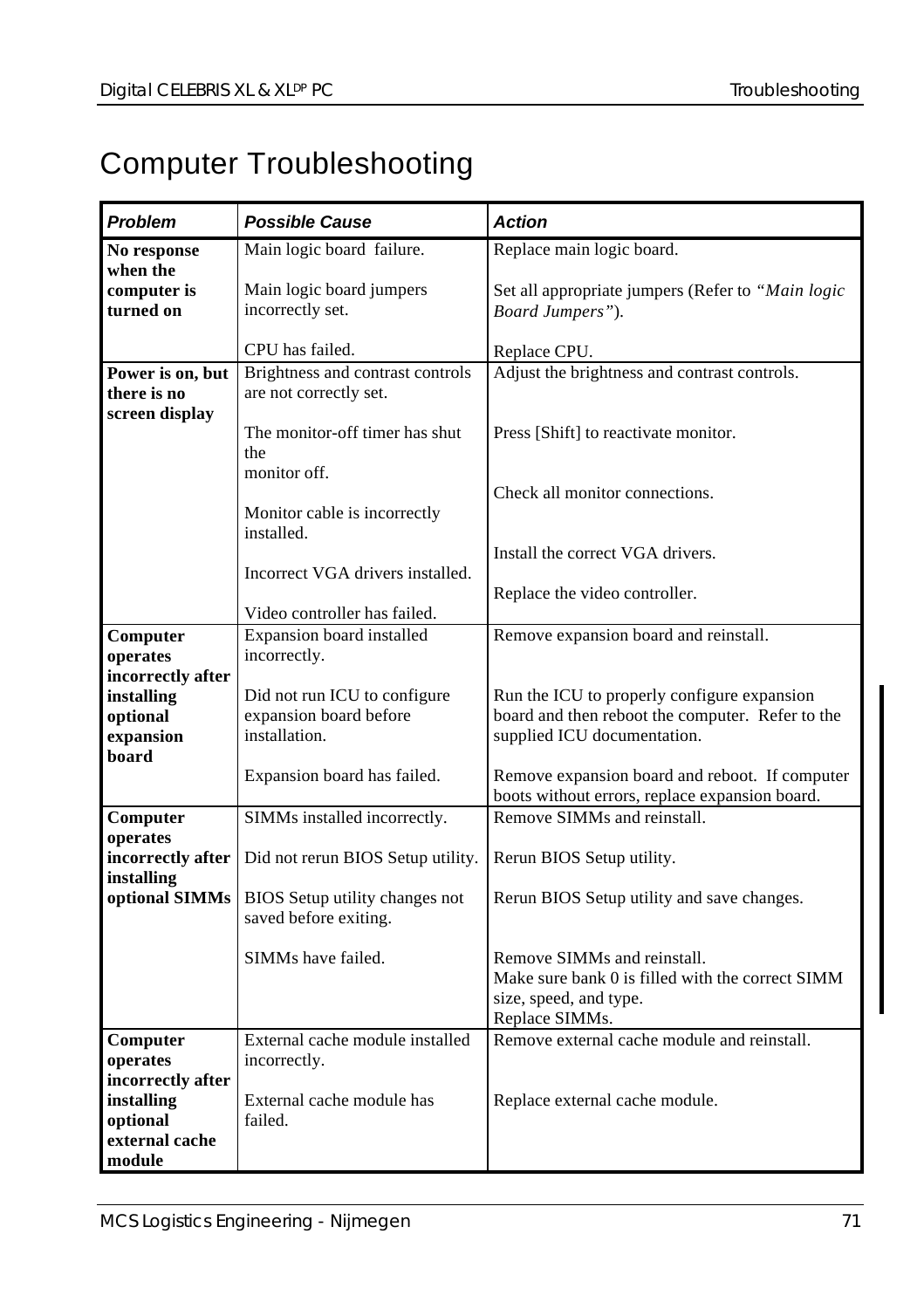## **Computer Troubleshooting (continued)**

| Problem                                                            | <b>Possible Cause</b>                                                                              | <b>Action</b>                                                                                                           |
|--------------------------------------------------------------------|----------------------------------------------------------------------------------------------------|-------------------------------------------------------------------------------------------------------------------------|
| <b>Computer fails</b><br>to retain setup<br>information            | Computer battery has failed.                                                                       | Replace computer battery.                                                                                               |
| <b>Computer does</b><br>not boot from<br>an IDE hard<br>disk drive | Operating system software is not<br>installed on the IDE hard disk<br>drive.                       | Install the appropriate operating system.                                                                               |
|                                                                    | IDE hard disk drive is not<br>correctly formatted or the<br>requested partition does not<br>exist. | Format the IDE hard disk drive or partition the<br>IDE hard disk drive using the supplied operating<br>system software. |
|                                                                    | There is no software on the<br>requested partition.                                                | Install software on the requested partition.                                                                            |
|                                                                    | IDE hard disk drive jumpers<br>incorrectly set.                                                    | Refer to the supplied IDE hard disk drive kit<br>installation instructions.                                             |
|                                                                    | IDE drive type incorrect.                                                                          | Run the BIOS Setup utility to identify the correct<br>drive type.<br>Secure all cable connections.                      |
|                                                                    | Loose cables.<br>Onboard IDE interface disabled.                                                   | Run the BIOS Setup utility and set the IDE<br>controller option to "Enabled".                                           |
|                                                                    | IDE hard disk is connected to the                                                                  | Connect the boot disk to the inner IDE connector<br>on the main logic board.                                            |
|                                                                    | wrong IDE connector.                                                                               | Run appropriate software to detect and remove<br>viruses (F-PROT).                                                      |
|                                                                    | There might be a boot sector<br>virus.                                                             | For DOS, boot from a DOS diskette then enter the                                                                        |
|                                                                    | Hard disk boot sector is missing.                                                                  | following commands:<br>$\ddot{c}$ :<br>cd\dos<br>fdisk/mbr                                                              |
| No response to                                                     | Mouse is password protected.                                                                       | Enter the keyboard and mouse password.                                                                                  |
| mouse<br>commands                                                  | Mouse is connected to the<br>keyboard port.                                                        | Power down the computer and connect the mouse<br>to the mouse port.                                                     |
|                                                                    | Mouse driver not installed.                                                                        | Install the appropriate mouse driver.                                                                                   |
| No response to                                                     | Keyboard is password protected.                                                                    | Enter the keyboard password.                                                                                            |
| keyboard<br>commands                                               | Keyboard is connected to the<br>mouse port.                                                        | Power down the computer and connect the<br>keyboard to the keyboard port.                                               |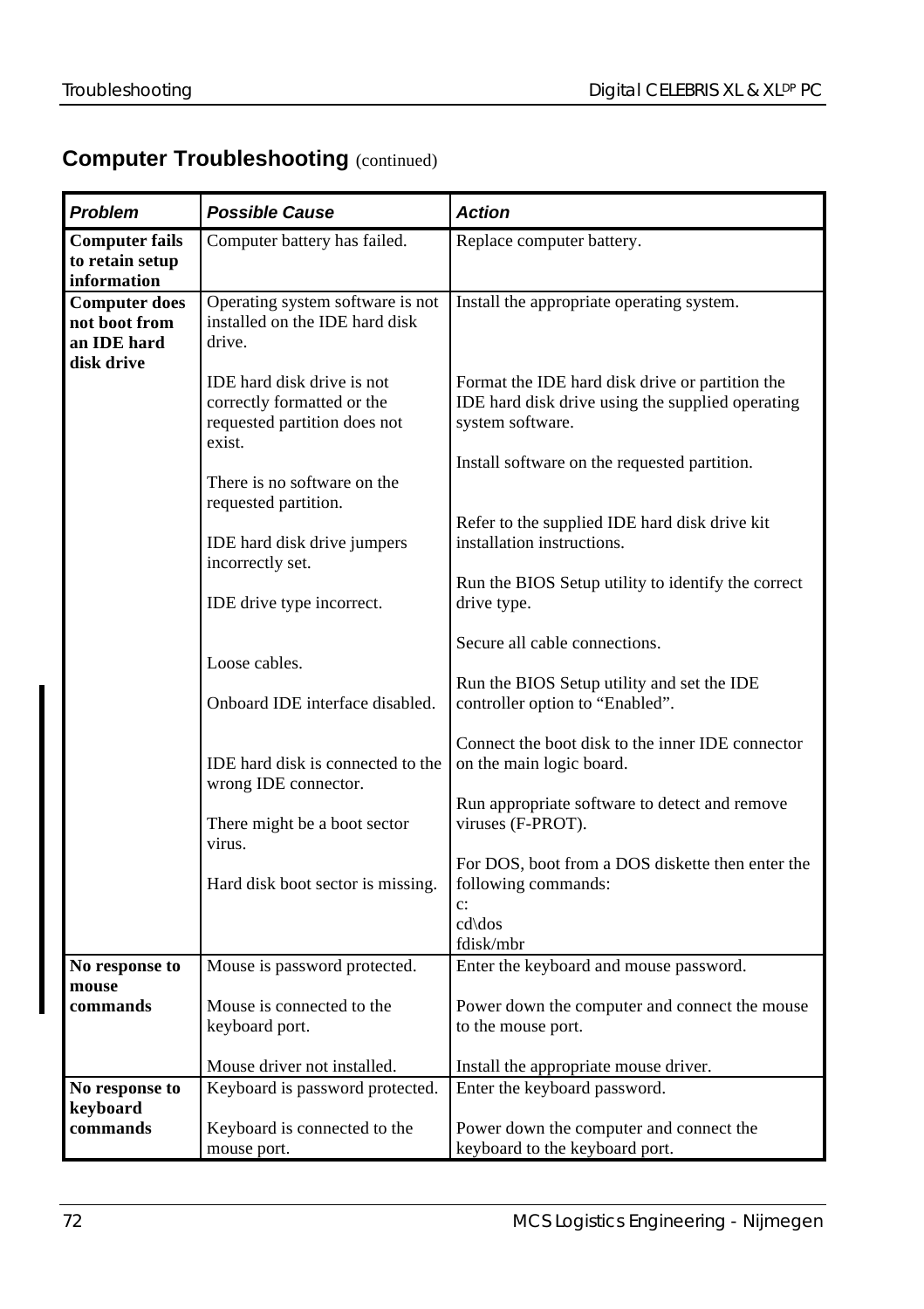#### **Computer Troubleshooting (continued)**

| Problem                                                                       | <b>Possible Cause</b>                                                         | <b>Action</b>                                                                                                                          |  |  |
|-------------------------------------------------------------------------------|-------------------------------------------------------------------------------|----------------------------------------------------------------------------------------------------------------------------------------|--|--|
| <b>Computer does</b><br>not recognize an<br>internal or                       | SCSI device jumpers incorrectly<br>set.                                       | Refer to the supplied SCSI device kit installation<br>instructions.                                                                    |  |  |
| external SCSI<br>device                                                       | SCSI cable not terminated.                                                    | Terminate each end of the SCSI bus.                                                                                                    |  |  |
|                                                                               | SCSI device not plugged in.                                                   | Check power and SCSI cables.                                                                                                           |  |  |
|                                                                               | Terminating resistors not<br>removed from the SCSI device.                    | Remove terminating resistors.                                                                                                          |  |  |
|                                                                               | SCSI adapter failure.                                                         | Replace SCSI adapter.                                                                                                                  |  |  |
|                                                                               | SCSI ID conflicts.                                                            | Set SCSI IDs correct.                                                                                                                  |  |  |
| <b>Computer does</b><br>not boot from<br>an internal<br><b>SCSI</b> hard disk | Operating system software is not<br>installed on the SCSI hard disk<br>drive. | Install the appropriate operating system on the<br>SCSI hard disk drive.                                                               |  |  |
| drive                                                                         | Requested partition does not<br>exist.                                        | Partition the SCSI hard disk drive and then reload<br>the operating software.                                                          |  |  |
|                                                                               | Computer not configured for<br>SCSI hard disk drive operation.                | Run the BIOS Setup utility and set the IDE<br>controller option to "Disabled". This disables the<br><b>IDE</b> interface.              |  |  |
|                                                                               |                                                                               | Note: When both IDE and SCSI hard disk drives<br>have been installed, the computer uses the IDE<br>hard disk drive as the boot device. |  |  |
| <b>Computer does</b>                                                          | Drive ID incorrectly set.                                                     | Make sure the drive ID is correctly set.                                                                                               |  |  |
| not boot from a<br>target diskette<br>drive                                   | Diskette drive not enabled.                                                   | Run the BIOS Setup utility to enable the diskette<br>drive.                                                                            |  |  |
|                                                                               | Diskette boot option disabled.                                                | Run the BIOS Setup utility and set and set the<br>proper boot sequence.                                                                |  |  |
|                                                                               | Onboard diskette controller<br>disabled.                                      | Run the BIOS Setup utility and set the diskette<br>controller option to "Enabled".                                                     |  |  |
|                                                                               | Diskette does not contain start-up<br>files.                                  | Insert a diskette with the correct start-up files.                                                                                     |  |  |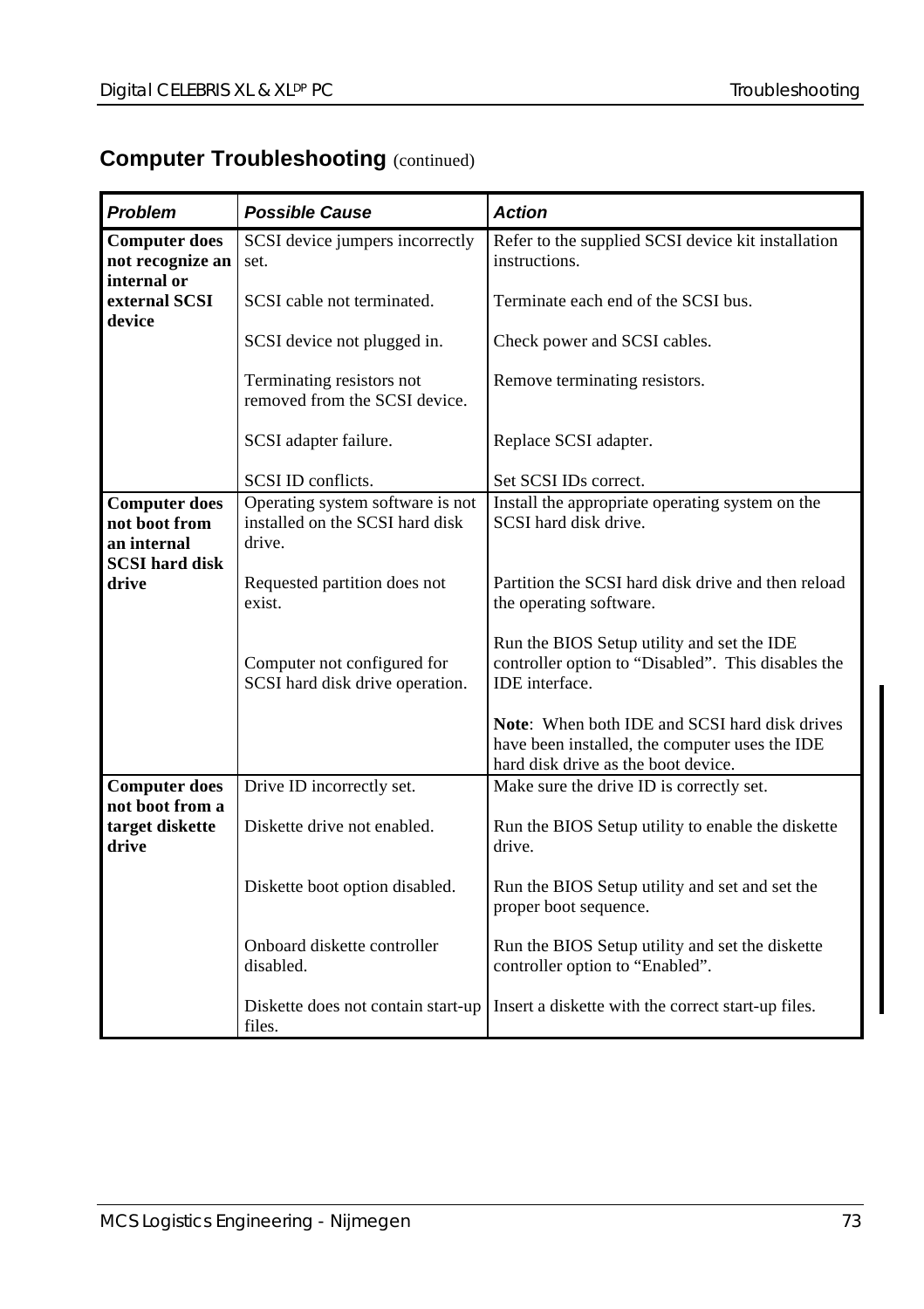# Disk Drive Troubleshooting

| <b>Problem</b>                                          | <b>Possible Cause</b>                                                     | <b>Action</b>                                                                      |
|---------------------------------------------------------|---------------------------------------------------------------------------|------------------------------------------------------------------------------------|
| <b>IDE/SCSI hard</b><br>disk drive                      | Incorrect disk drive jumper<br>settings.                                  | Refer to the supplied kit installation instructions.                               |
| cannot read or<br>write<br>information                  | Loose or incorrectly installed<br>cables.                                 | Make sure all cables are correctly installed.                                      |
|                                                         | IDE drive type incorrect.                                                 | Run the BIOS Setup utility to identify the correct<br>drive type.                  |
|                                                         | Onboard IDE interface disabled.                                           | Run the BIOS Setup utility and set the IDE<br>controller option to "Enabled".      |
|                                                         | IDE/SCSI hard disk drive is not<br>correctly formatted or<br>partitioned. | Format and partition as required using the supplied<br>operating system.           |
| <b>Target diskette</b><br>drive cannot<br>read or write | Onboard diskette controller<br>disabled.                                  | Run the BIOS Setup utility and set the diskette<br>controller to "Enabled".        |
| information                                             | Diskette write protection is<br>enabled.                                  | Run the BIOS Setup utility and set the diskette<br>write protection to "Disabled". |

# Monitor Troubleshooting

| <b>Problem</b>                                                            | <b>Possible Cause</b>                                            | <b>Action</b>                                                                                                                                           |
|---------------------------------------------------------------------------|------------------------------------------------------------------|---------------------------------------------------------------------------------------------------------------------------------------------------------|
| <b>Monitor power</b><br>indicator is not                                  | Monitor is turned off.                                           | Turn on the monitor.                                                                                                                                    |
| on                                                                        | No power at wall outlet.                                         | Use another outlet.                                                                                                                                     |
|                                                                           | Power indicator is defective.                                    | Replace the failed component.                                                                                                                           |
| No screen<br>display                                                      | Configuration error.                                             | Run the BIOS SETUP UTILITY to configure the<br>computer for VGA operation.<br>Set the jumper for VGA operation. Refer to<br>"Main Logic Board Jumpers". |
|                                                                           | Monitor brightness and contrast<br>controls are incorrectly set. | Adjust the monitor brightness and contrast<br>controls.                                                                                                 |
| No monitor<br>display while<br>loading<br><b>Windows video</b><br>drivers | Monitor type incorrectly set.                                    | Set the correct monitor type. Refer to appropriate<br>video driver documentation.                                                                       |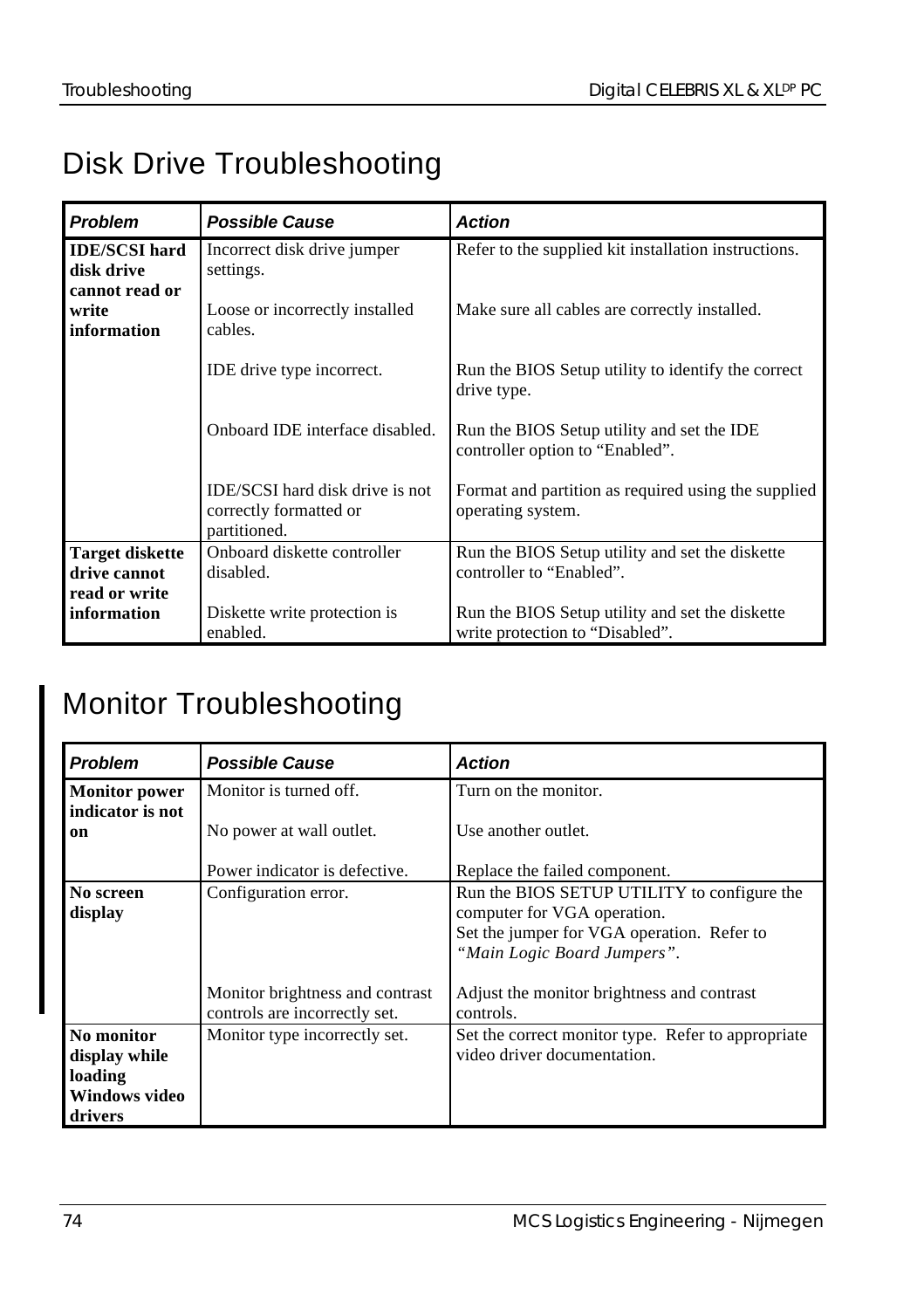| <b>Problem</b>          | <b>Possible Cause</b>              | <b>Action</b>                                      |
|-------------------------|------------------------------------|----------------------------------------------------|
| Distorted-              | Monitor incorrectly adjusted.      | Adjust accordingly.                                |
| rolling-or              |                                    |                                                    |
| flickering              | Monitor signal cable incorrectly   | Straighten any bent connector pins and then        |
| screen display-         | installed.                         | reconnect.                                         |
| or                      |                                    |                                                    |
| wrong/uneven            |                                    |                                                    |
| color                   |                                    |                                                    |
| <b>Color monitor</b>    | Computer was turned on before      | Turn off the computer, then turn the computer      |
| displaying              | the monitor was turned on.         | back on.                                           |
| monochrome              |                                    |                                                    |
|                         | Video jumper incorrectly set.      | Set the jumper for VGA operation.                  |
| <b>Monitor</b> fails to | Appropriate high-resolution        | Correctly install all appropriate high-resolution  |
| switch to high-         | video drivers are not installed or | video drivers. Refer to the documentation supplied |
| resolution mode         | incorrectly installed.             | with the monitor and/or video drivers.             |
| <b>Monitor display</b>  | Monitor type incorrectly set.      | Set the correct monitor type.                      |
| not centered            |                                    | Refer to appropriate video driver documentation.   |
| while loading           |                                    |                                                    |
| <b>Windows video</b>    |                                    |                                                    |
| drivers                 |                                    |                                                    |

## **Monitor Troubleshooting (continued)**

# **CD-ROM Troubleshooting**

| <b>Problem</b>       | <b>Possible Cause</b>        | <b>Action</b>                             |
|----------------------|------------------------------|-------------------------------------------|
| <b>Cannot access</b> | No disc in the CD-ROM drive. | Insert a disc.                            |
| the CD-ROM           | Tray open.                   |                                           |
| drive. Error         |                              | Close the tray.                           |
| message              |                              |                                           |
| reading drive x.     |                              |                                           |
| Power is on but      | No disc or tray is open.     | Insert a disc and close the tray.         |
| indicator shows      | Check cable connections.     | Make sure cables are correctly connected. |
| no activity.         |                              |                                           |
| Disc is spinning     | Application software not     | Run application software.                 |
| but drive is idle.   | running.                     |                                           |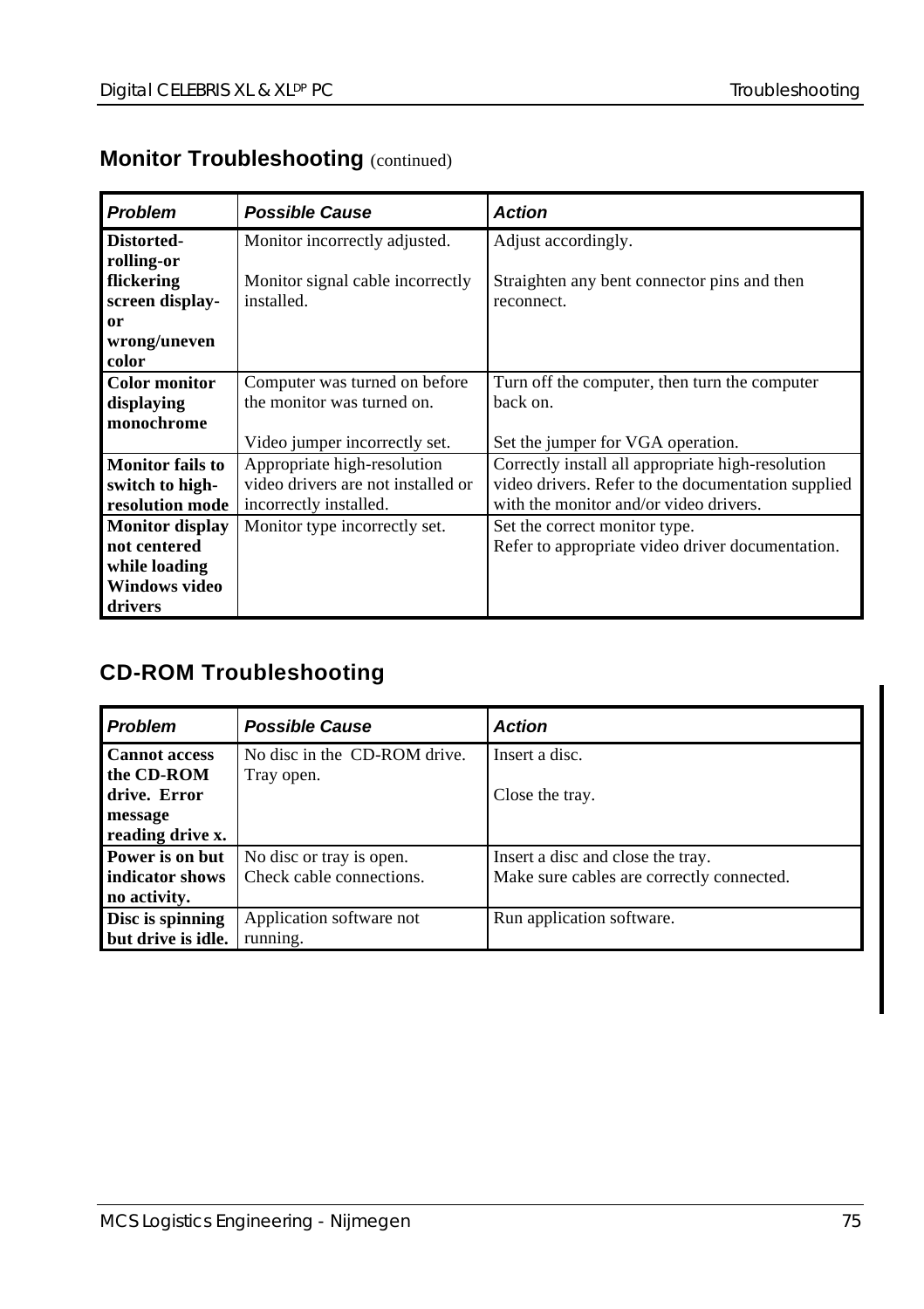# QAPlus/FE Error Messages

| <b>Component</b>       | <b>Messages</b>                       | <b>Solution</b>                        |
|------------------------|---------------------------------------|----------------------------------------|
| <b>CPU</b>             | Arithmetic Function Failed.           | Reset CPU.                             |
|                        | General Functions Failed.             | Replace CPU.                           |
|                        | Exception Interrupt in Protected      |                                        |
|                        | Mode.                                 |                                        |
|                        | Refresh Failure.                      |                                        |
|                        | Logic Functions Failed.               |                                        |
| Hard disk              | <b>Butterfly Cylinder Access Test</b> | Low-level format hard disk             |
|                        | <b>Failed</b>                         | Replace disk.                          |
|                        | Cylinder 0 Errors.                    |                                        |
|                        | Random Cylinder Access Failed.        |                                        |
|                        | Linear Cylinder Access Failed.        |                                        |
| <b>Hard drive</b>      | <b>Controller Diagnostic Test</b>     | Run Setup, Check connections,          |
| /controller            | Failed.                               | Reset controller, Replace controller,  |
|                        | Questionable Controller Card.         | Replace disk.                          |
|                        | Hard drives failed.                   |                                        |
| <b>Floppy diskette</b> | Media Mismatch.                       | Use known good diskette.               |
|                        | Drive Not Ready.                      | Check size and density of diskette.    |
|                        |                                       | Close drive door.                      |
|                        | Write Protected Media.                | Remove write protection.               |
|                        | Unformatted Media.                    | Format diskette.                       |
| <b>Floppy drive</b>    | Floppy Drives Failed.                 | Check connections, Replace drive.      |
| <b>Battery/clock</b>   | Clock Stopped.                        | Run Setup.                             |
|                        | Invalid Date.                         | Replace battery/clock.                 |
|                        | RTC Interrupt Failed.                 |                                        |
| <b>CMOS</b>            | <b>CMOS Clock Test Failed.</b>        | Change time from Setup menu in QAPLUS. |
| <b>Serial port</b>     | COM port failed.                      | Check COM device.                      |
|                        | Serial Chip Error.                    | Check connections.                     |
|                        | Serial Compare Error.                 | Replace COM device.                    |
|                        | Serial Timeout Error.                 | Replace COM device.                    |
| Video adapter          | Video Failed                          | Replace video adapter.                 |
|                        | Error in Video Buffer.                | Replace video adapter.                 |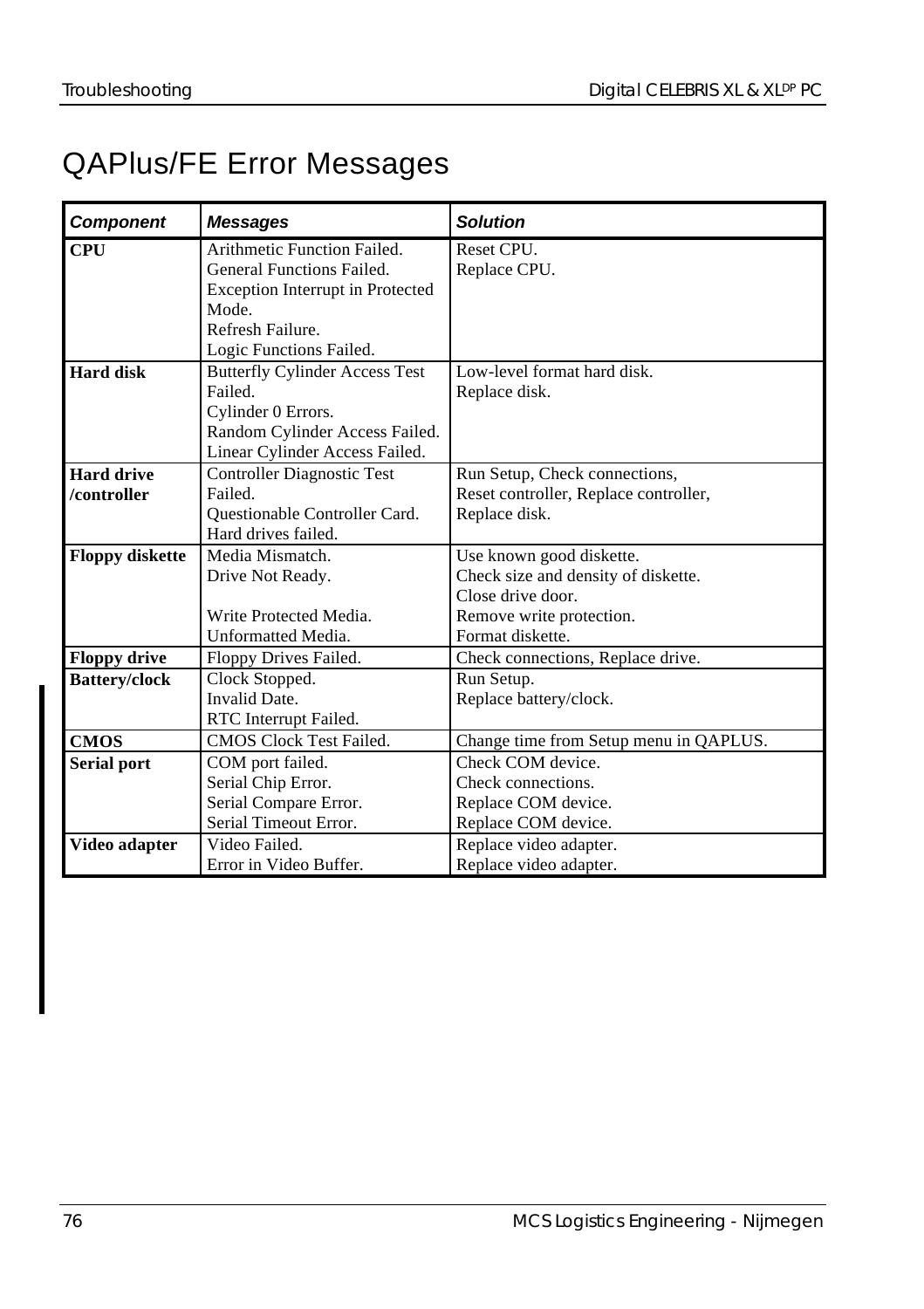# Chapter 5 Device Mapping

This section provides a series of tables listing mapping and address information related to computer memory and various main logic board devices (keyboard controller, interrupt controller, DMA controller, etc.).

The memory and address locations are allocated at the factory to operate within a standard PC environment. However, due to the number of optional devices and/or expansion boards that are available, sometimes memory and address locations need to be changed. For example, some network expansion boards require a specific memory location. If that location is already allocated, a memory conflict results and the expansion board will not operate as expected. Note that some memory, I/O and interrupt locations can be changed using the BIOS Setup utility.



#### **CAUTION**

**Before changing any memory or address location, refer to the documentation supplied with the optional device, expansion board, or software application and make sure adequate information is available.**

## **CPU Memory Address Map (Full Range)**

| Range                 | <b>Function</b>                 | <b>Notes</b>                                                   |
|-----------------------|---------------------------------|----------------------------------------------------------------|
| 0KB to 512KB          | Main memory                     | PC compatibility range                                         |
| 512KB to 1024KB       | Main memory                     | PC compatibility range (EISA/ISA<br>memory lower limit)        |
| 1MB to 16MB           | Main memory<br>Memory space gap | EISA/ISA memory upper limit<br>PCI memory hole (4MB max. size) |
| 16MB to $128MB^{(1)}$ | Main memory                     |                                                                |
| 128MB to 4 GB         | PCI memory                      |                                                                |

(1) For P54C CPUs, it can expand up to 384MB.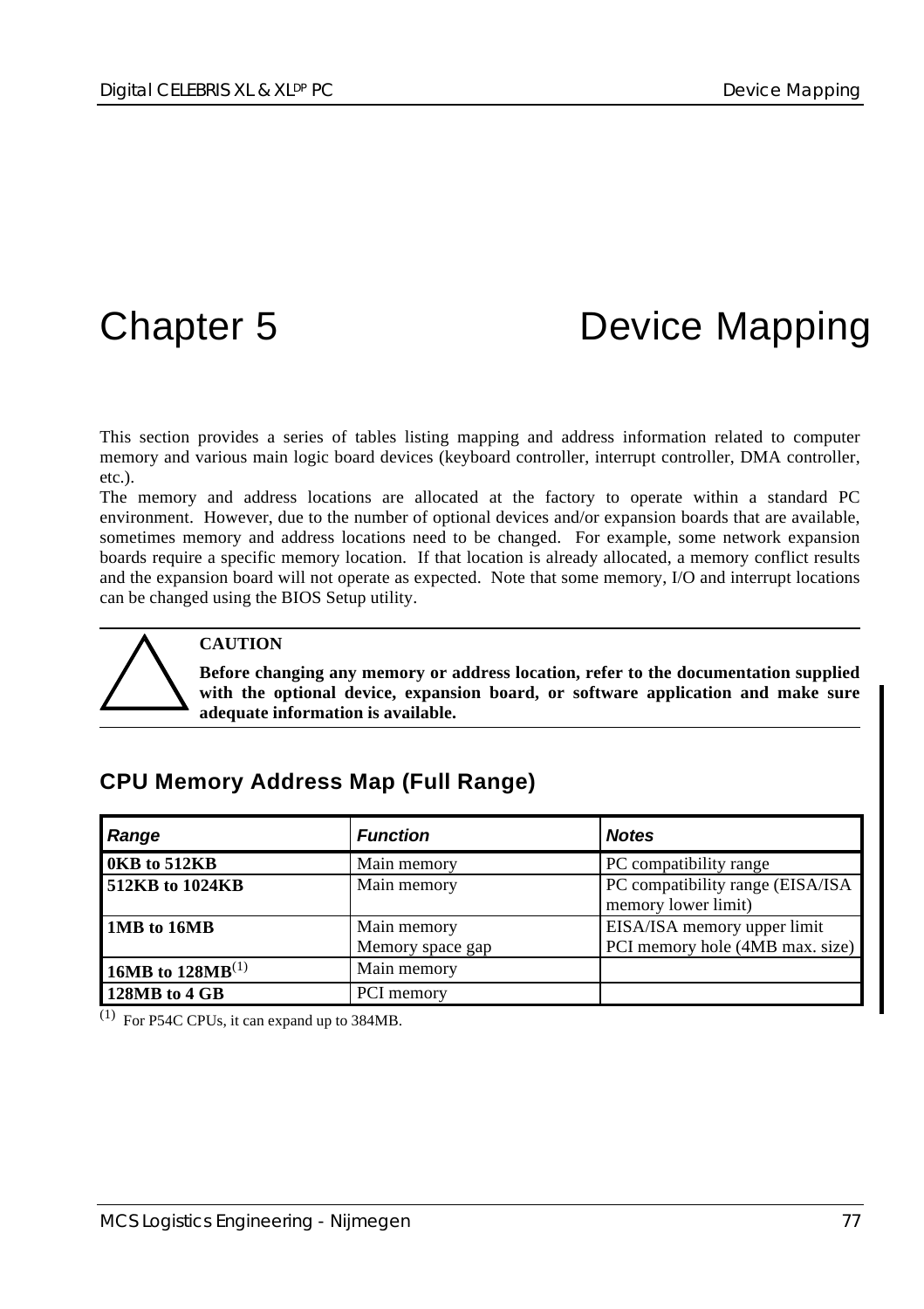## **Memory Address Map (Full Range, 6150 and higher CPUs)**

| Range                        | <b>Function</b>                 | <b>Notes</b>                                            |
|------------------------------|---------------------------------|---------------------------------------------------------|
| 0KB to 512KB                 | Main memory                     | PC compatibility range                                  |
| 512KB to 1024KB              | Main memory                     | PC compatibility range<br>(EISA/ISA memory lower limit) |
| 1MB to 16MB                  | Main memory<br>Memory space gap | ISA memory upper limit                                  |
| 16MB to 512MB <sup>(1)</sup> | Main memory                     | Computer memory upper limit                             |
| 512MB to 4 GB <sup>(1)</sup> | PCI memory                      |                                                         |

(1) When using interleaved mode, 512 MB is the maximum for the Celebris XL Server with Pentium® Pro processor; when using non interleaved mode, 256 MB is the maximum.

# **CPU Memory Address Map (PC Compatibility Range)**

| <b>Address Range</b>  | <b>Function</b>                     | <b>Size</b> |
|-----------------------|-------------------------------------|-------------|
| 0000 to 7FFFF         | Main memory                         | 512KB       |
| 80000 to 9FFFF        | Main/PCI/ISA memory                 | 128KB       |
| A0000 to BFFFF        | PCI/ISA video buffer memory         | 128KB       |
| C0000 to C7FFF        | Video memory BIOS                   | 32KB        |
| C8000 to DFFFF        | PCI/ISA card BIOS and buffer memory | 96KB        |
| E0000 to EBFFF        | Used by BIOS Setup during POST only | 48KB        |
| <b>EC000 to EFFFF</b> | SCSI BIOS (if enabled)              | 16KB        |
| <b>F0000 to FFFFF</b> | System BIOS memory                  | 64KB        |

# **CPU I/O Address Map**

| Range (hexadecimal) | <b>Function</b>                     |
|---------------------|-------------------------------------|
| 0000 to 0CF7        | PCI I/O space                       |
| 0CF8                | Configuration space enable register |
| 0CF9                | Turbo and reset control register    |
| <b>OCFA</b> to BFFF | PCI I/O space                       |
| C000 to CFFF        | PCI configuration space             |
| D000 to FFFF        | PCI I/O space                       |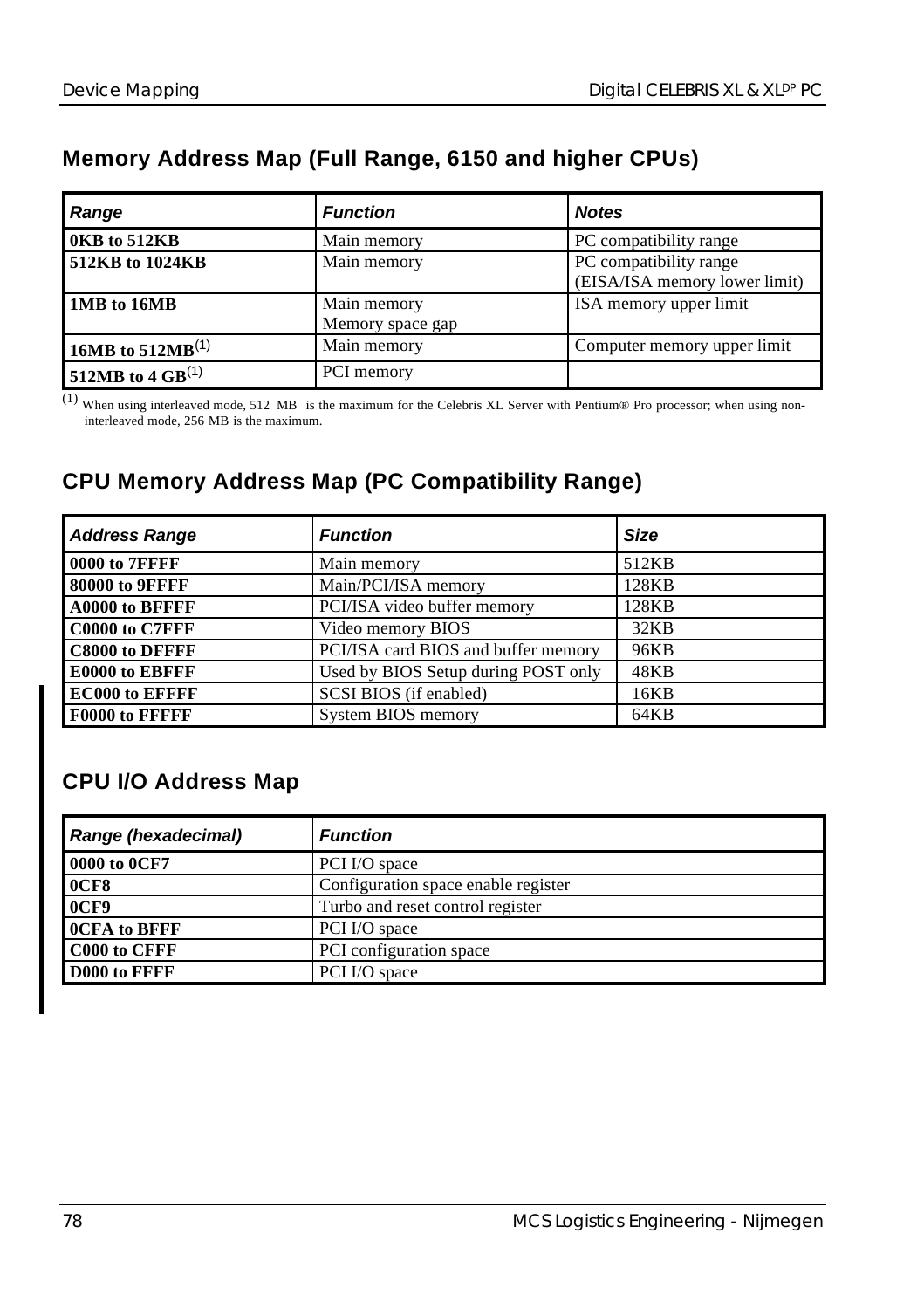## **I/O Address Map**

| Range (hexadecimal) | <b>Function</b>                  |
|---------------------|----------------------------------|
| 060 to 064          | Keyboard/mouse controller        |
| OF0 to OFF          | Math co-processor                |
| 1F0 to 1F7          | IDE controller (if enabled)      |
| 278 to 27F          | LPT2 (if enabled)                |
| 2F8 to 2FF          | COM2 (if enabled)                |
| 378 to 37F          | LPT1 (if enabled)                |
| 3BC to 3BE          | LPT3 (if enabled)                |
| 3F0 to 3F7          | Diskette controller (if enabled) |
| 3F8 to 3FF          | COM1 (if enabled)                |

## **Computer Interrupt Levels**

| <b>Interrupt Number</b> | <b>Interrupt Source</b>       |
|-------------------------|-------------------------------|
| IRQ1                    | Keyboard controller           |
| IRQ3                    | COM2 (if enabled)             |
| IRQ4                    | COM1 (if enabled)             |
| IRQ6                    | Diskette drive (if enabled)   |
| IRQ7                    | LPT1, LPT2, LPT3 (if enabled) |
| IRQ9                    | Onboard SCSI (if enabled)     |
| <b>IRQ12</b>            | Mouse interrupt               |
| <b>IRQ13</b>            | Math co-processor             |
| <b>IRO14</b>            | Hard disk drive (if enabled)  |

### **DMA Channel Assignment**

| <b>Channel</b> | <b>Controller</b> | <b>Function</b>                  |
|----------------|-------------------|----------------------------------|
|                |                   | Refresh                          |
|                |                   | Not used                         |
|                |                   | Diskette controller (if enabled) |
|                |                   | ECP mode (if enabled)            |
|                |                   | Cascade DMA                      |
|                |                   | Not used                         |
|                |                   | Not used                         |
|                |                   | Not used                         |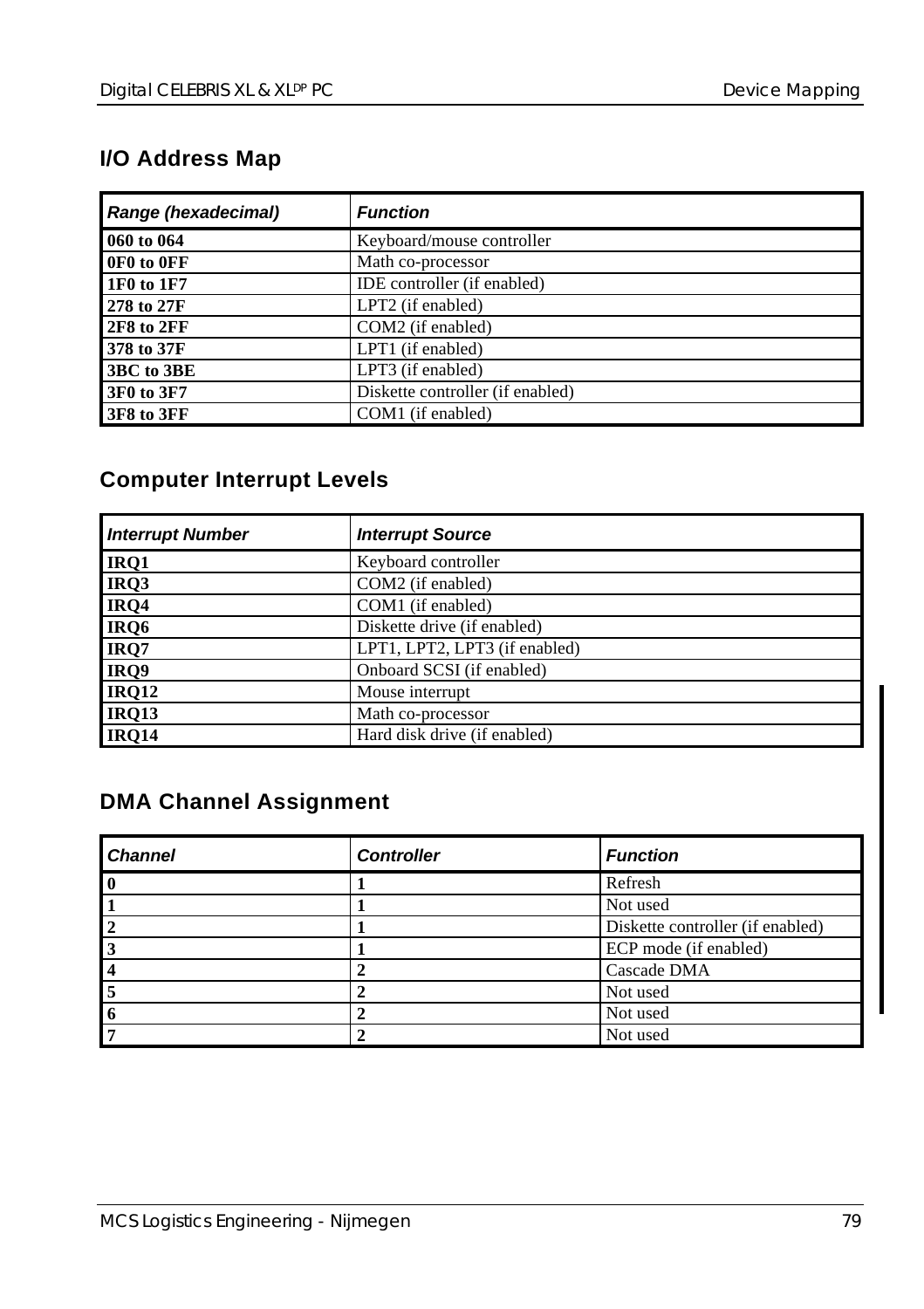## **PCI Configure Space Address Map**

| Range (hex) | <b>Function</b>                  |
|-------------|----------------------------------|
| C0xx        | CPU bridge                       |
| C1xx        | Onboard PCI SCSI (if applicable) |
| C2xx        | EISA/ISA bridge                  |
| C6xx        | PCI slot 1                       |
| C7xx        | PCI slot 2                       |
| C8xx        | PCI slot 3                       |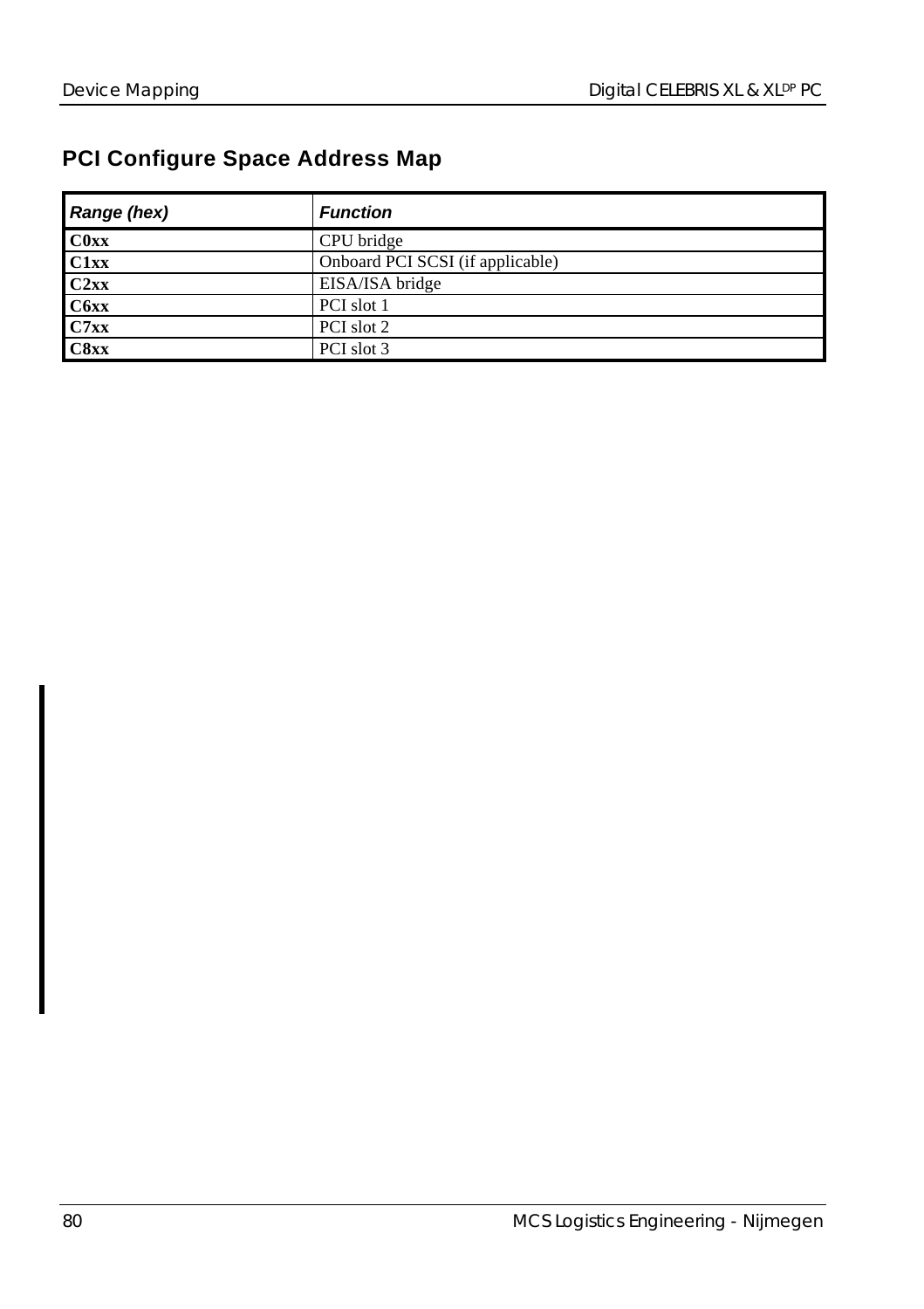# Chapter 6 **Pass / Fail Criteria**

As Final Acceptance Test the following tests should be run to meet the Pass/Fail criteria:

#### **1) Successful completion of the POST tests.**

- **2) Successful completion of the following QAPLUS/fe module tests (one pass):**
- System Board (all tests)
- Memory (all tests)
- Video (all tests)
- ♦ Hard Disk (all tests, **except: Sequential write/read (destructive test !!) and**
	- ♦ **Sequential write/random read (destructive test !!)**)
- ♦ Floppy Disk (all tests)
- Keyboard (all tests)
- COM Ports (all tests)
- ♦ LPT Ports (all tests)
- Pointer Device (all tests)
- SCSI tests (all tests)
- **3) Successful bootstrap of the on the computer installed Operating System.**

Operating Systems Supported:

- ◊ MS-DOS version 6.22
- ◊ Windows for Workgroups v3.11
- ◊ Windows 95
- ◊ Windows NT Workstation 3.51
- ◊ Windows NT Server 3.51
- $\lozenge$  OS/2
- ◊ SCO UNIX System V Release 3.2.4.2

Remove any software that was put on the hard drive to enable repair of the system before shipping. When completed carefully clean the outside of the unit with cleaning solution.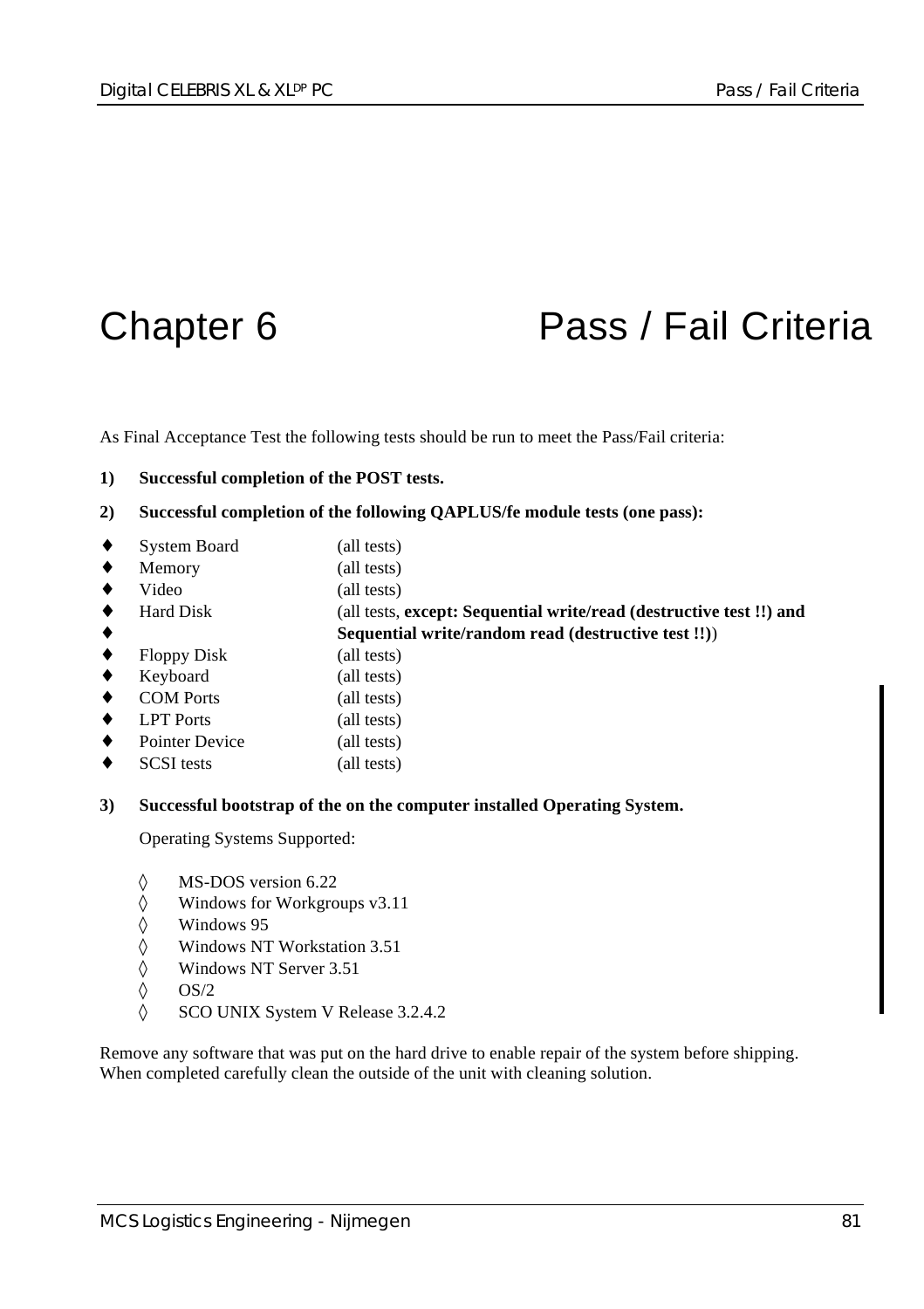# Appendix A Service Notes

This appendix contains the current Service Notes for the CELEBRIS XL product line.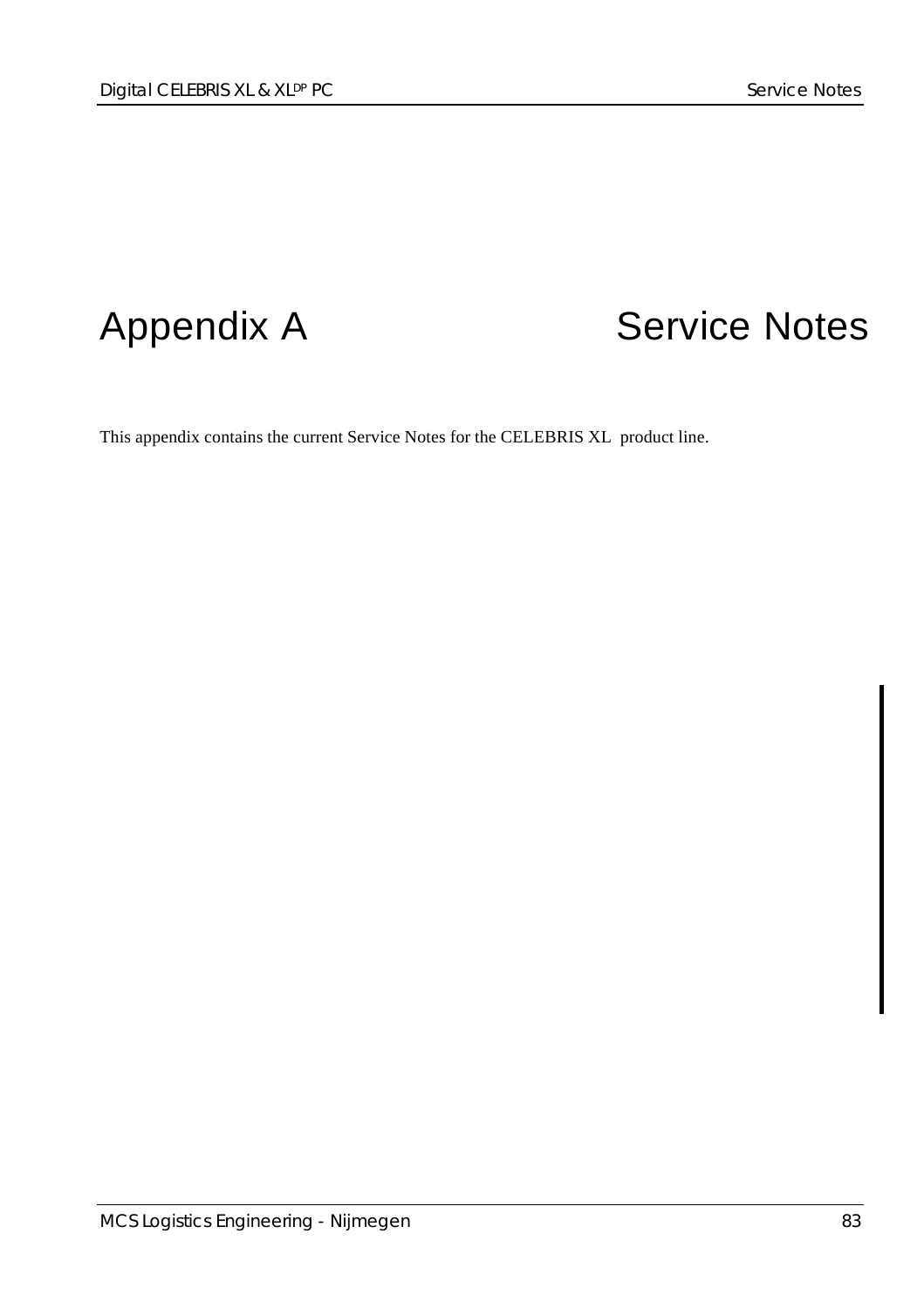# Appendix B Useful Information

# Related Documentation

| <b>Document Titles</b>                                | <b>Order Numbers</b>    |
|-------------------------------------------------------|-------------------------|
| <b>CELEBRIS XL Quick reference Guide</b>              | EK-A0834-RG             |
| <b>CELEBRIS XL Quick Setup Guide</b>                  | ER-870WW-IA             |
| <b>CELEBRIS XL User's Guide</b>                       | ER-870WW-UA / ER-A03WW- |
|                                                       | UA                      |
| <b>PENTIUM CPU Modules</b>                            | ER-780WW-CA             |
| <b>NCR SCSI Device Management System User's Guide</b> | ER-870WW-AA             |
| <b>ISA Configuration Utility (ICU) User's Guide</b>   | ER-PNPAL-UA             |
| <b>Service Maintenance Manual Spares Catalogue</b>    | <b>EK-A0815-SV</b>      |

# On-Line Bulletin Boards

The most current product information and technical support is also available on line. The most current device drivers, Setup diskettes and technical tips can be found on all of these bulletin boards.

#### ♦ *DECpc Bulletin Board Server*

DECpc BBS provides an easy-to-use, menu-driven bulletin board providing on-line access to the latest PC product information, device drivers, shareware and freeware.

*Network Location for ;* North America, South America, Australia and New Zealand *PCBUHD::DKB300:[WC30.BBSFILES]*

Europe, Africa, Middle and Far East: *SUTRA::D6:[PUBLIC]*.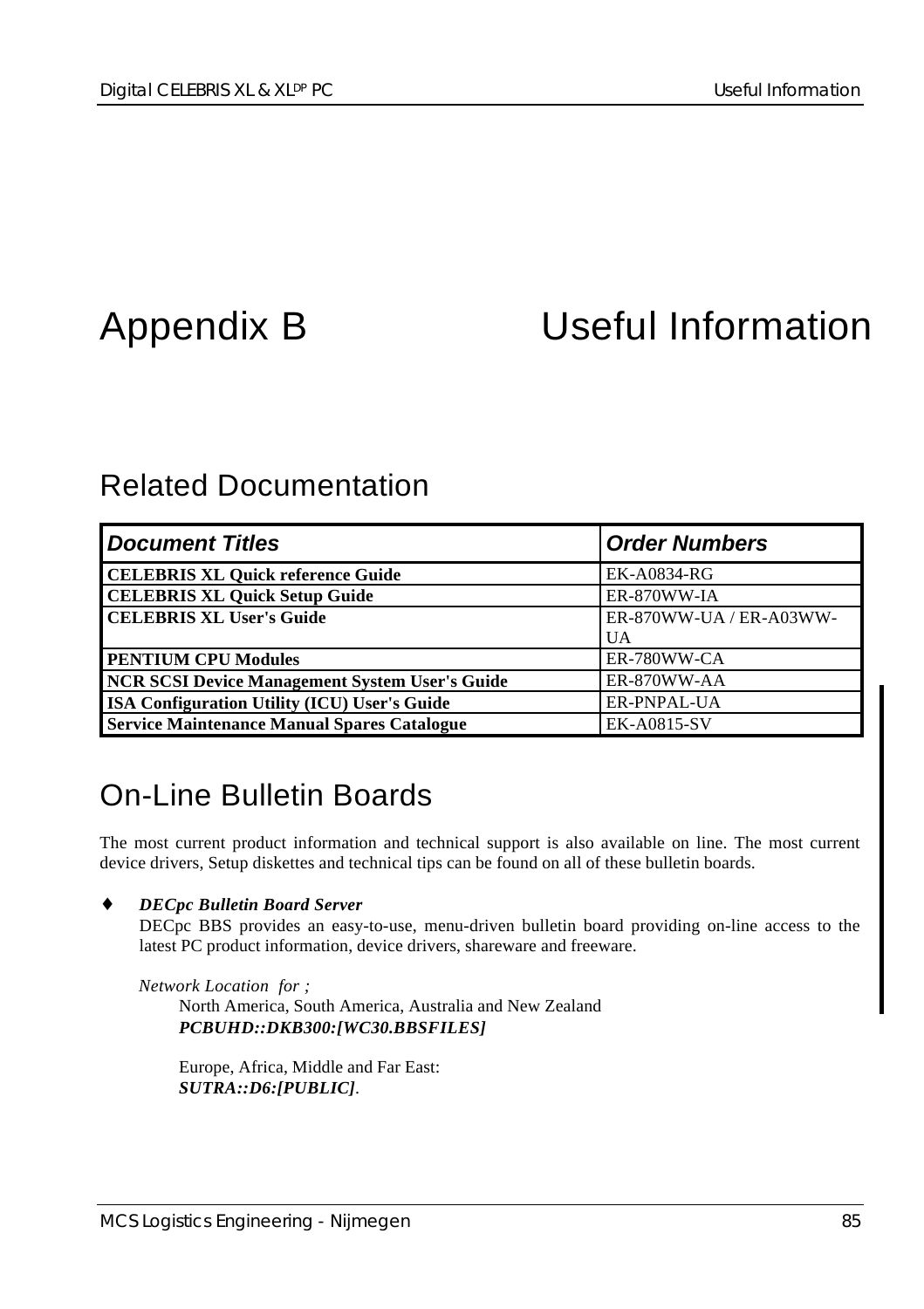# Document Feedback

If you have comments on the contents or layout of this document we highly appreciate your feedback. We will do our best to make this document a valuable support to your service efforts for Digital. Please fill -out the reader feedback form and send or fax it to:

### **Digital Equipment Parts Center b.v. Att: MCS Logistics Engineering Call Desk P.O. Box 6774 6503 GG Nijmegen Holland**

If you have questions about this document please do not hesitate to get in contact with our Call Desk. The number is:

**Phone: xx31-24-3529666**

**Fax: xx31-24-3563106**